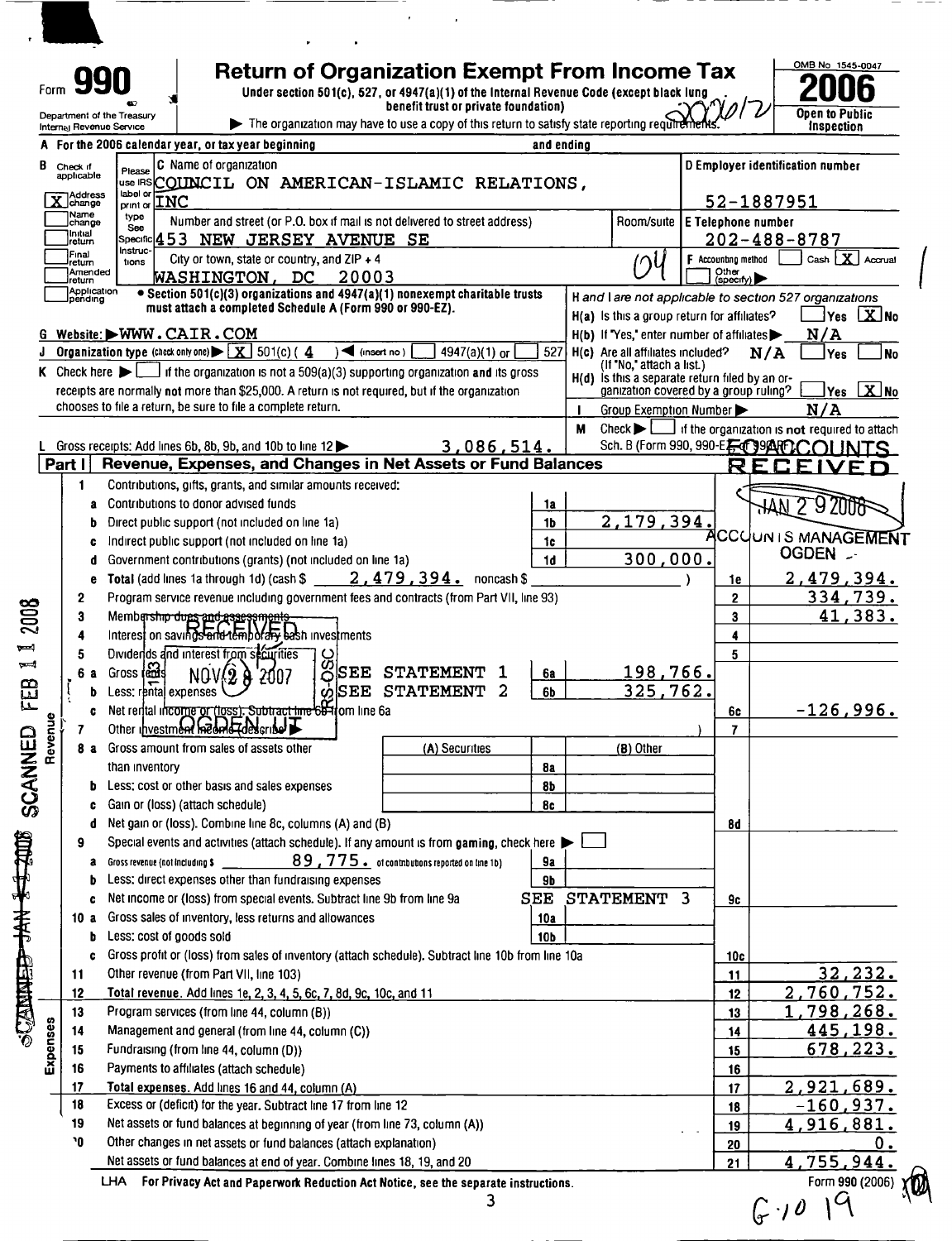| Form 990 (2006)<br><b>INC</b>                                                                                           |                 |                   | COUNCIL ON AMERICAN-ISLAMIC RELATIONS,                 |                                                                                                                                                                                                               | 52-1887951<br>Page 2    |
|-------------------------------------------------------------------------------------------------------------------------|-----------------|-------------------|--------------------------------------------------------|---------------------------------------------------------------------------------------------------------------------------------------------------------------------------------------------------------------|-------------------------|
| Part II<br><b>Statement of</b><br><b>Functional Expenses</b>                                                            |                 |                   |                                                        | All organizations must complete column (A). Columns (B), (C), and (D) are required for section 501(c)(3)<br>and (4) organizations and section 4947(a)(1) nonexempt charitable trusts but optional for others. |                         |
| Do not include amounts reported on line<br>6b, 8b, 9b, 10b, or 16 of Part I                                             |                 | (A) Total         | (B) Program<br><b>Services</b>                         | (C) Management<br>and general                                                                                                                                                                                 | (D) Fundraising         |
| 22a Grants paid from donor advised funds                                                                                |                 |                   |                                                        |                                                                                                                                                                                                               |                         |
| (attach schedule)                                                                                                       |                 |                   |                                                        |                                                                                                                                                                                                               |                         |
| 0.<br>$0$ • noncash $s$<br>$(cash \$                                                                                    |                 |                   |                                                        |                                                                                                                                                                                                               |                         |
| If this amount includes foreign grants, check here                                                                      | 22a             |                   |                                                        |                                                                                                                                                                                                               |                         |
| 22b Other grants and allocations (attach schedule)                                                                      |                 |                   |                                                        |                                                                                                                                                                                                               |                         |
| $\overline{0}$ . noncash \$<br>0.<br>$(cash \$                                                                          |                 |                   |                                                        |                                                                                                                                                                                                               |                         |
| If this amount includes foreign grants, check here                                                                      | 22 <sub>b</sub> |                   |                                                        |                                                                                                                                                                                                               |                         |
| 23 Specific assistance to individuals (attach                                                                           |                 |                   |                                                        |                                                                                                                                                                                                               |                         |
| schedule)                                                                                                               | 23              |                   |                                                        |                                                                                                                                                                                                               |                         |
| 24 Benefits paid to or for members (attach                                                                              |                 |                   |                                                        |                                                                                                                                                                                                               |                         |
| schedule)<br>25a Compensation of current officers, directors, key                                                       | 24              |                   |                                                        |                                                                                                                                                                                                               |                         |
| employees, etc. listed in Part V-A                                                                                      | 25a             | 303,694.          | 190,654.                                               | 52,544.                                                                                                                                                                                                       | 60,496.                 |
| <b>b</b> Compensation of former officers, directors, key                                                                |                 |                   |                                                        |                                                                                                                                                                                                               |                         |
| employees, etc. listed in Part V-B                                                                                      | 25b             | 0.                | 0.                                                     | 0.                                                                                                                                                                                                            | $0_{.}$                 |
| c Compensation and other distributions, not included                                                                    |                 |                   |                                                        |                                                                                                                                                                                                               |                         |
| above, to disqualified persons (as defined under                                                                        |                 |                   |                                                        |                                                                                                                                                                                                               |                         |
| section 4958(f)(1)) and persons described in                                                                            |                 |                   |                                                        |                                                                                                                                                                                                               |                         |
| section 4958(c)(3)(B)                                                                                                   | 25c             |                   |                                                        |                                                                                                                                                                                                               |                         |
| 26 Salaries and wages of employees not                                                                                  |                 |                   |                                                        |                                                                                                                                                                                                               |                         |
| included on lines 25a, b, and c                                                                                         | 26              | <u>668,666.</u>   | <u>482,193.</u>                                        | <u>73,251.</u>                                                                                                                                                                                                | 113,222.                |
| 27 Pension plan contributions not included on                                                                           |                 |                   |                                                        |                                                                                                                                                                                                               |                         |
| lines 25a, b, and c                                                                                                     | 27              | 95,762.           | 62,055.                                                | <u>20,356.</u>                                                                                                                                                                                                | <u>13,351.</u>          |
| 28 Employee benefits not included on lines                                                                              |                 |                   |                                                        |                                                                                                                                                                                                               |                         |
| $25a - 27$                                                                                                              | 28              | 73,314.           | 29,679.                                                | 31, 245.                                                                                                                                                                                                      | 12,390.                 |
| 29 Payroll taxes                                                                                                        | 29              | 74,408.           | 54,402.                                                | 8,824.                                                                                                                                                                                                        | 11,182.                 |
| 30 Professional fundraising fees                                                                                        | 30              |                   |                                                        |                                                                                                                                                                                                               |                         |
| 31 Accounting fees                                                                                                      | 31              | 6,939.            |                                                        | 6,939.                                                                                                                                                                                                        |                         |
| 32 Legal fees                                                                                                           | 32              | 81,796.           | 71,434.                                                | 10, 362.                                                                                                                                                                                                      |                         |
| 33 Supplies                                                                                                             | 33              | 15,266.           | 3,490.                                                 | 7,946.                                                                                                                                                                                                        | 3,830.                  |
| 34 Telephone                                                                                                            | 34              | <u>120,178.</u>   | 87,597.                                                | 26, 313.                                                                                                                                                                                                      | 6,268.                  |
| 35 Postage and shipping                                                                                                 | 35 <sub>5</sub> | <u>50,096.</u>    | <u>7,176.</u>                                          | <u>3,451.</u>                                                                                                                                                                                                 | <u>39,469.</u>          |
| 36 Occupancy                                                                                                            | 36              |                   |                                                        |                                                                                                                                                                                                               |                         |
| 37 Equipment rental and maintenance                                                                                     | 37              | 2,234.            | 1,695.                                                 | $-6,008.$                                                                                                                                                                                                     | 6, 547.                 |
| 38 Printing and publications                                                                                            | 38              | 120,068.          | 6, 511.                                                | 3,730.                                                                                                                                                                                                        | <u> 109,827.</u>        |
| 39 Travel                                                                                                               | 39              | <u>154,518.</u>   | <u>16,871.</u>                                         | 44,211.                                                                                                                                                                                                       | 93,436.                 |
| Conferences, conventions, and meetings<br>40.                                                                           | 40              | <u> 10,248.</u>   |                                                        |                                                                                                                                                                                                               | <u> 10,248.</u>         |
| Interest<br>41.                                                                                                         | 41              |                   |                                                        | $\mathbf{1}$                                                                                                                                                                                                  |                         |
| 42 Depreciation, depletion, etc. (attach schedule)                                                                      | 42              | 97,865.           | 64,431.                                                | 22,652.                                                                                                                                                                                                       | 10,782.                 |
| 43 Other expenses not covered above (itemize)                                                                           |                 |                   |                                                        |                                                                                                                                                                                                               |                         |
| a                                                                                                                       | 43a             |                   |                                                        |                                                                                                                                                                                                               |                         |
| <b>b</b> __________________________                                                                                     | 43b             |                   |                                                        |                                                                                                                                                                                                               |                         |
|                                                                                                                         | 43c             |                   |                                                        |                                                                                                                                                                                                               |                         |
| đ                                                                                                                       | 43d             |                   |                                                        |                                                                                                                                                                                                               |                         |
|                                                                                                                         | 43e             |                   |                                                        |                                                                                                                                                                                                               |                         |
| SEE STATEMENT 4                                                                                                         | 431<br> 43g     | 1,046,636.        | 720,080.                                               | 139,381.                                                                                                                                                                                                      | <u>187,175.</u>         |
| ū<br>44 Total functional expenses. Add lines 22a through                                                                |                 |                   |                                                        |                                                                                                                                                                                                               |                         |
| 43g. (Organizations completing columns (B)-(D),                                                                         |                 |                   |                                                        |                                                                                                                                                                                                               |                         |
| carry these totals to lines 13-15)                                                                                      | 44              | <u>2,921,689.</u> | 1,798,268.                                             | 445,198.                                                                                                                                                                                                      | <u>678,223.</u>         |
| Joint Costs. Check $\blacktriangleright$ $\Box$ if you are following SOP 98-2.                                          |                 |                   |                                                        |                                                                                                                                                                                                               |                         |
| Are any joint costs from a combined educational campaign and fundraising solicitation reported in (B) Program services? |                 |                   |                                                        |                                                                                                                                                                                                               | $\exists$ Yes $\Box$ No |
| If "Yes," enter (i) the aggregate amount of these joint costs \$                                                        |                 |                   | $N/A$ (ii) the amount allocated to Program services \$ |                                                                                                                                                                                                               | $N/A$ ;                 |
| (iii) the amount allocated to Management and general \$                                                                 |                 | N/A               | ; and (iv) the amount allocated to Fundraising \$      |                                                                                                                                                                                                               | N/A                     |

 $\hat{\mathbf{r}}$ 

 $\ell$  ,  $\epsilon$ 

 $\mathbf{r} = \mathbf{r}$ 

 $\blacksquare$ 

 $\equiv$ 

 $\frac{1}{2} \frac{1}{2} \frac{1}{2} \frac{1}{2} \frac{1}{2} \frac{1}{2} \frac{1}{2} \frac{1}{2} \frac{1}{2} \frac{1}{2} \frac{1}{2} \frac{1}{2} \frac{1}{2} \frac{1}{2} \frac{1}{2} \frac{1}{2} \frac{1}{2} \frac{1}{2} \frac{1}{2} \frac{1}{2} \frac{1}{2} \frac{1}{2} \frac{1}{2} \frac{1}{2} \frac{1}{2} \frac{1}{2} \frac{1}{2} \frac{1}{2} \frac{1}{2} \frac{1}{2} \frac{1}{2} \frac{$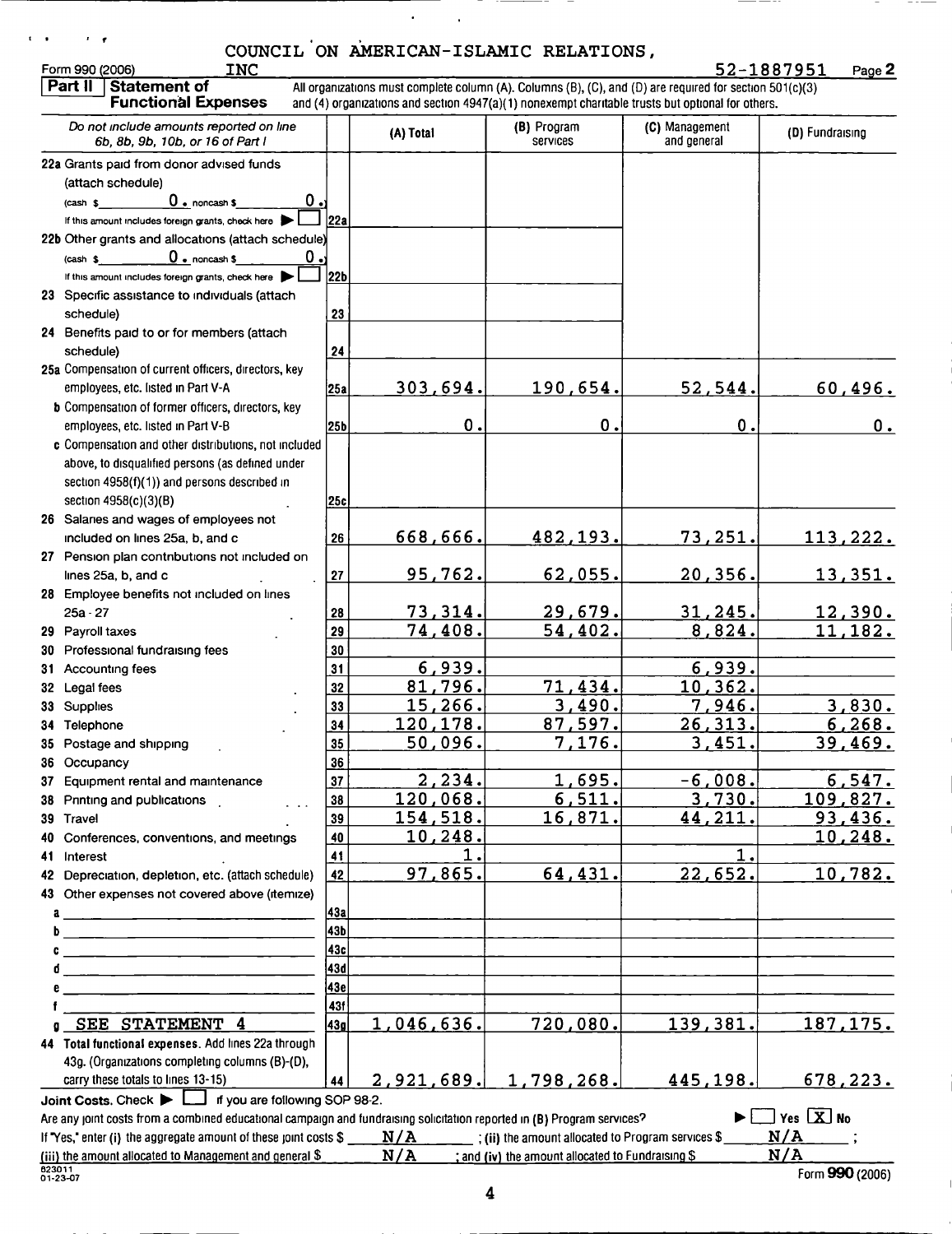| COUNCIL ON AMERICAN-ISLAMIC RELATIONS, |  |
|----------------------------------------|--|
|                                        |  |

,

## $\mathcal{F}$  .

 $\tilde{\mathbf{x}}$ 

 $x = 0$ 

**Part III Statement of Program Service Accomplishments (See the instructions.)** 

Form 990 is available for public inspection and, for some people, serves as the primary or sole source of information about a particular organization How the public perceives an organization in such cases may be determined by the information presented on its return. Therefore, please make sure the return is complete and accurate and fully describes, in Part III, the organization's programs and accomplishments

|   | What is the organization's primary exempt purpose? $\blacktriangleright$ $\underline{\text{SEE}}$ STATEMENT<br>5                                                                                                                                                                                                                                                   | <b>Program Service</b>                                                                                                  |
|---|--------------------------------------------------------------------------------------------------------------------------------------------------------------------------------------------------------------------------------------------------------------------------------------------------------------------------------------------------------------------|-------------------------------------------------------------------------------------------------------------------------|
|   | All organizations must describe their exempt purpose achievements in a clear and concise manner State the number of<br>clients served, publications issued, etc Discuss achievements that are not measurable (Section 501(c)(3) and (4)<br>organizations and 4947(a)(1) nonexempt chantable trusts must also enter the amount of grants and allocations to others) | <b>Expenses</b><br>(Required for $501(c)(3)$<br>and $(4)$ orgs., and<br>4947(a)(1) trusts; but<br>optional for others.) |
|   | a THE ORGANIZATION WORKS WITH VARIOUS INTELLIGENCIA & MEDIA TO                                                                                                                                                                                                                                                                                                     |                                                                                                                         |
|   | PROMOTE BETTER UNDERSTANDING OF ISLAM AND MUSLIMS<br>IN NORTH                                                                                                                                                                                                                                                                                                      |                                                                                                                         |
|   | AMERICA AND IN THE SOCIETY AS A WHOLE.                                                                                                                                                                                                                                                                                                                             |                                                                                                                         |
|   |                                                                                                                                                                                                                                                                                                                                                                    |                                                                                                                         |
|   |                                                                                                                                                                                                                                                                                                                                                                    |                                                                                                                         |
|   | \$<br>(Grants and allocations<br>If this amount includes foreign grants, check here                                                                                                                                                                                                                                                                                | 1,222,823.                                                                                                              |
|   | <b>b</b> THE ORGANIZATION ALSO RESPONDS TO REOUESTS FOR DONATIONS OF                                                                                                                                                                                                                                                                                               |                                                                                                                         |
|   | INFORMATIVE BOOKS AND PUBLICATIONS ABOUT ISLAM AND MUSLIMS                                                                                                                                                                                                                                                                                                         |                                                                                                                         |
|   | FOR LIBRARIES.                                                                                                                                                                                                                                                                                                                                                     |                                                                                                                         |
|   |                                                                                                                                                                                                                                                                                                                                                                    |                                                                                                                         |
|   |                                                                                                                                                                                                                                                                                                                                                                    |                                                                                                                         |
|   | (Grants and allocations<br>\$<br>If this amount includes foreign grants, check here                                                                                                                                                                                                                                                                                | 575,445.                                                                                                                |
| с |                                                                                                                                                                                                                                                                                                                                                                    |                                                                                                                         |
|   |                                                                                                                                                                                                                                                                                                                                                                    |                                                                                                                         |
|   |                                                                                                                                                                                                                                                                                                                                                                    |                                                                                                                         |
|   |                                                                                                                                                                                                                                                                                                                                                                    |                                                                                                                         |
|   |                                                                                                                                                                                                                                                                                                                                                                    |                                                                                                                         |
|   | \$<br>(Grants and allocations<br>If this amount includes foreign grants, check here                                                                                                                                                                                                                                                                                |                                                                                                                         |
| d |                                                                                                                                                                                                                                                                                                                                                                    |                                                                                                                         |
|   |                                                                                                                                                                                                                                                                                                                                                                    |                                                                                                                         |
|   |                                                                                                                                                                                                                                                                                                                                                                    |                                                                                                                         |
|   |                                                                                                                                                                                                                                                                                                                                                                    |                                                                                                                         |
|   |                                                                                                                                                                                                                                                                                                                                                                    |                                                                                                                         |
|   | \$<br>(Grants and allocations<br>If this amount includes foreign grants, check here                                                                                                                                                                                                                                                                                |                                                                                                                         |
|   | e Other program services (attach schedule)                                                                                                                                                                                                                                                                                                                         |                                                                                                                         |
|   | (Grants and allocations<br>\$<br>If this amount includes foreign grants, check here                                                                                                                                                                                                                                                                                |                                                                                                                         |
|   | f Total of Program Service Expenses (should equal line 44, column (B), Program services)                                                                                                                                                                                                                                                                           | 1,798,268.                                                                                                              |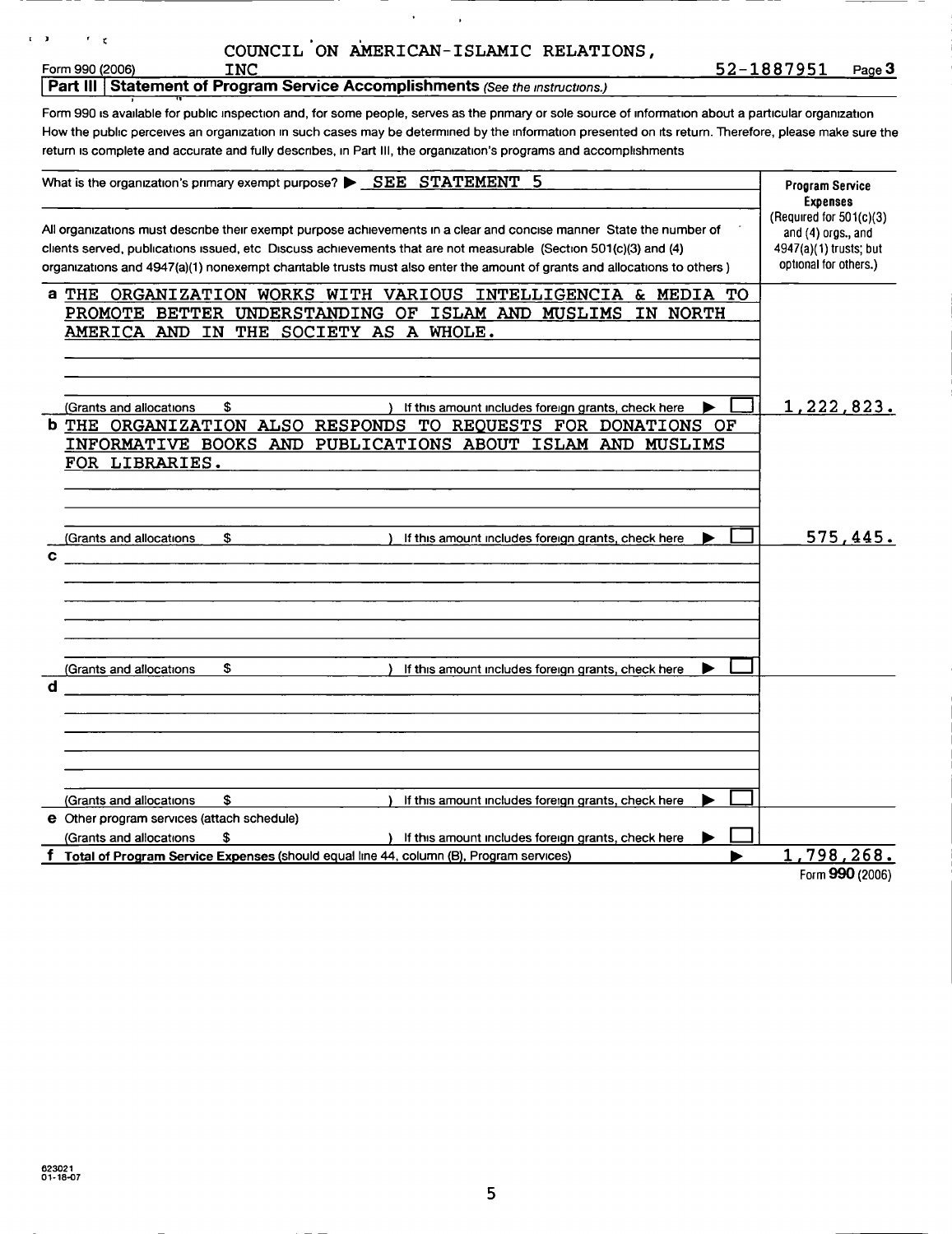t ' $\mathbf{a}$ ' /  $\mathbf{r}$  '  $\mathbf{r}$ 

## COUNCIL ON AMERICAN-ISLAMIC RELATIONS, Form <sup>990</sup> 2006INC 52-1887951 Pag <sup>e</sup> <sup>4</sup>

 $\ddot{\phantom{a}}$ 

 $\sim$ 

|                             |    | Part IV   Balance Sheets (See the instructions.)                                                                                               |     |                    |                          |     |                    |
|-----------------------------|----|------------------------------------------------------------------------------------------------------------------------------------------------|-----|--------------------|--------------------------|-----|--------------------|
|                             |    | Note: Where required, attached schedules and amounts within the description column<br>should be for end-of-year amounts only.                  |     |                    | (A)<br>Beginning of year |     | (B)<br>End of year |
|                             |    |                                                                                                                                                |     |                    |                          |     |                    |
|                             | 45 | Cash - non-interest-bearing                                                                                                                    |     |                    | 1,410,505.               | 45  | 1,492,298.         |
|                             | 46 | Savings and temporary cash investments                                                                                                         |     |                    |                          | 46  |                    |
|                             |    | 47 a Accounts receivable                                                                                                                       |     | 20,633.            |                          |     |                    |
|                             | b  | Less allowance for doubtful accounts                                                                                                           | 47b |                    | 142,145.                 | 47c | 20,633.            |
|                             |    |                                                                                                                                                |     |                    |                          |     |                    |
|                             |    | 48 a Pledges receivable                                                                                                                        | 48a | 88,489.            |                          |     |                    |
|                             | b  | Less: allowance for doubtful accounts                                                                                                          | 48b | 7,448              | 57,386.                  | 48c | 81,041.            |
|                             | 49 | Grants receivable                                                                                                                              |     |                    |                          | 49  |                    |
|                             |    | 50 a Receivables from current and former officers, directors, trustees, and                                                                    |     |                    |                          |     |                    |
|                             |    | key employees                                                                                                                                  |     |                    | 9,864.                   | 50a | 50,468.            |
|                             |    | <b>b</b> Receivables from other disqualified persons (as defined under section                                                                 |     |                    |                          |     |                    |
|                             |    | 4958(f)(1)) and persons described in section 4958(c)(3)(B)                                                                                     |     |                    |                          | 50b |                    |
| Assets                      |    | 51 a Other notes and loans receivable                                                                                                          | 51a |                    |                          |     |                    |
|                             | b  | Less: allowance for doubtful accounts                                                                                                          | 51b |                    | 200,000.                 | 51c |                    |
|                             | 52 | Inventories for sale or use                                                                                                                    |     |                    |                          | 52  |                    |
|                             | 53 | Prepaid expenses and deferred charges                                                                                                          |     |                    | 30,087.                  | 53  | 23,228.            |
|                             |    | 54 a Investments - publicly-traded securities                                                                                                  |     | Cost<br><b>FMV</b> |                          | 54a |                    |
|                             |    | <b>b</b> Investments - other securities                                                                                                        |     | Cost<br><b>FMV</b> |                          | 54b |                    |
|                             |    | 55 a Investments $\cdot$ land, buildings, and                                                                                                  |     |                    |                          |     |                    |
|                             |    | equipment basis                                                                                                                                | 55a | 3,485,039.         |                          |     |                    |
|                             | b  | 6<br>Less: accumulated depreciation $\operatorname{STMT}$                                                                                      | 55b | 59,105.            | 2, 101, 493.             | 55c | 3,425,934.         |
|                             | 56 | Investments other                                                                                                                              |     |                    |                          | 56  |                    |
|                             |    | 57 a Land, buildings, and equipment. basis                                                                                                     | 57a | 2,981,529.         |                          |     |                    |
|                             |    | 7<br>$b$ Less: accumulated depreciation $STMT$                                                                                                 | 57b | 608,982.           | 2,362,464.               | 57c | 2,372,547.         |
|                             | 58 | Other assets, including program-related investments                                                                                            |     |                    |                          |     |                    |
|                             |    | SEE STATEMENT 8<br>$\left($ describe                                                                                                           |     | 58                 | 60,700.                  |     |                    |
|                             | 59 | Total assets (must equal line 74). Add lines 45 through 58                                                                                     |     |                    | 6,313,944.               | 59  | 7,526,849.         |
|                             | 60 | Accounts payable and accrued expenses                                                                                                          |     |                    | 160,608.                 | 60  | 201,805.           |
|                             | 61 | Grants payable                                                                                                                                 |     |                    |                          | 61  |                    |
|                             | 62 | Deferred revenue                                                                                                                               |     |                    |                          | 62  |                    |
| ilities                     | 63 | Loans from officers, directors, trustees, and key employees                                                                                    |     |                    |                          | 63  |                    |
|                             |    | 64 a Tax-exempt bond liabilities                                                                                                               |     |                    |                          | 64a |                    |
| iabi                        |    | <b>b</b> Mortgages and other notes payable                                                                                                     |     |                    | 227,979.                 | 64b | 2,556,561.         |
|                             | 65 | Other liabilities (describe                                                                                                                    |     | SEE STATEMENT 9    | 8,476.                   | 65  | 12,539.            |
|                             |    |                                                                                                                                                |     |                    |                          |     |                    |
|                             | 66 | Total liabilities. Add lines 60 through 65                                                                                                     |     |                    | 1,397,063.               | 66  | <u>2,770,905.</u>  |
|                             |    | Organizations that follow SFAS 117, check here $\blacktriangleright \lfloor x \rfloor$ and complete lines<br>67 through 69 and lines 73 and 74 |     |                    |                          |     |                    |
|                             | 67 | Unrestricted                                                                                                                                   |     |                    | 4, 261, 182.             | 67  | 3,874,207.         |
|                             | 68 | Temporanly restricted                                                                                                                          |     |                    | 655,699.                 | 68  | 881,737.           |
|                             | 69 | Permanently restricted                                                                                                                         |     |                    |                          | 69  |                    |
|                             |    | Organizations that do not follow SFAS 117, check here $\blacktriangleright$                                                                    |     | and                |                          |     |                    |
|                             |    | complete lines 70 through 74                                                                                                                   |     |                    |                          |     |                    |
|                             | 70 | Capital stock, trust principal, or current funds                                                                                               |     |                    |                          | 70  |                    |
|                             | 71 | Paid-in or capital surplus, or land, building, and equipment fund                                                                              |     |                    | 71                       |     |                    |
|                             | 72 | Retained earnings, endowment, accumulated income, or other funds                                                                               |     |                    | 72                       |     |                    |
| Net Assets or Fund Balances | 73 | Total net assets or fund balances Add lines 67 through 69 or lines 70 through 72.                                                              |     |                    |                          |     |                    |
|                             |    | (Column (A) must equal line 19 and column (B) must equal line 21)                                                                              |     |                    | <u>4,916,881. </u>       | 73  | 4,755,944.         |
|                             | 74 | Total liabilities and net assets/fund balances. Add lines 66 and 73                                                                            |     |                    | 6, 313, 944.             | 74  | 7,526,849.         |
|                             |    |                                                                                                                                                |     |                    |                          |     | Form 990 (2006)    |

 $6\phantom{1}6$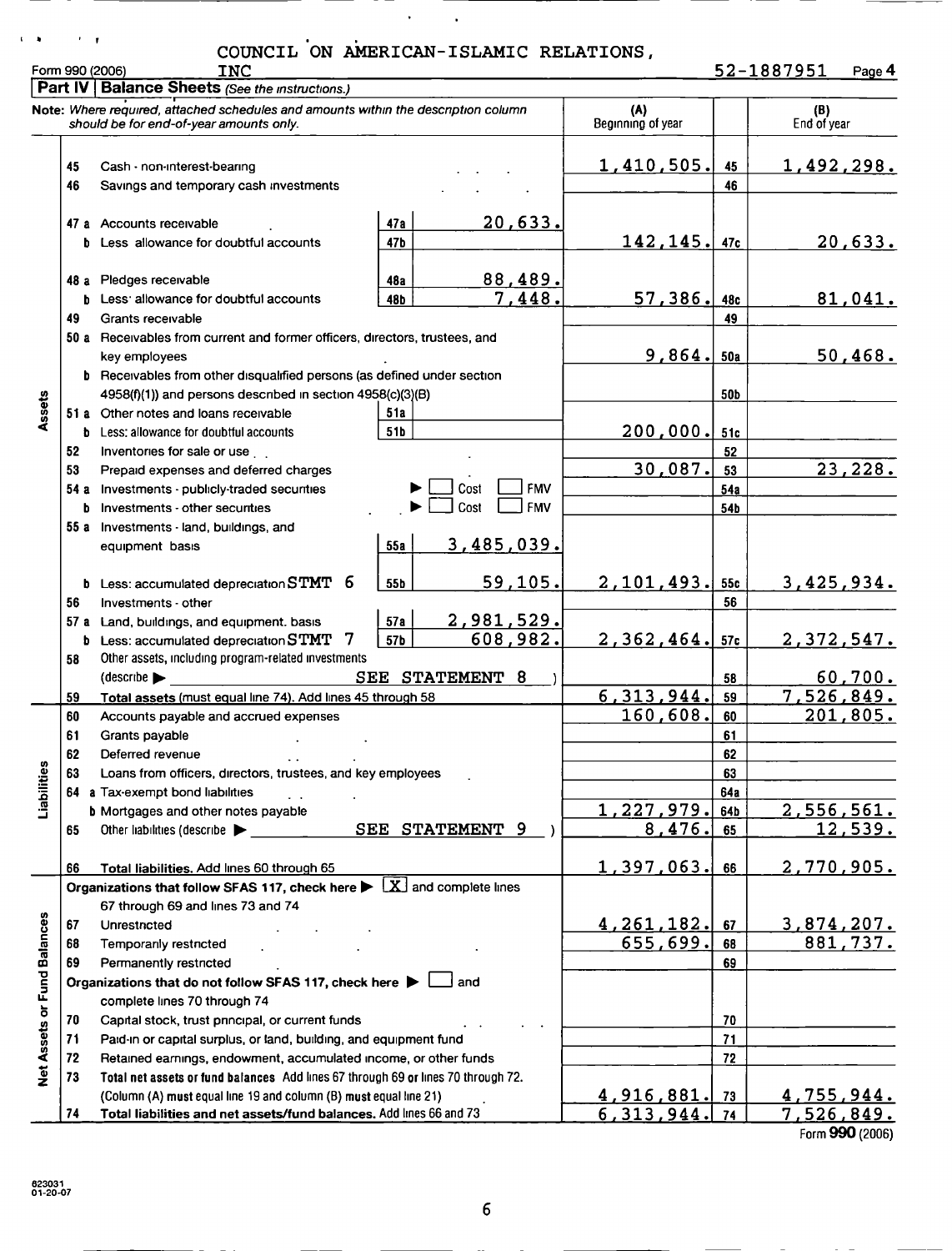|     | COUNCIL ON AMERICAN-ISLAMIC RELATIONS,                                                                                                                                                |                                 |                             |    |                                          |     |                                 |
|-----|---------------------------------------------------------------------------------------------------------------------------------------------------------------------------------------|---------------------------------|-----------------------------|----|------------------------------------------|-----|---------------------------------|
|     | <b>INC</b><br>Form 990 (2006)                                                                                                                                                         |                                 |                             |    | 52-1887951                               |     | Page 5                          |
|     | Reconciliation of Revenue per Audited Financial Statements With Revenue per Return (See the<br>Part IV-A                                                                              |                                 |                             |    |                                          |     |                                 |
|     | mstructions.)                                                                                                                                                                         |                                 |                             |    |                                          |     |                                 |
| a   | Total revenue, gains, and other support per audited financial statements                                                                                                              |                                 |                             |    | a                                        | N/A |                                 |
| b   | Amounts included on line a but not on Part I, line 12.                                                                                                                                |                                 |                             |    |                                          |     |                                 |
| 1   | Net unrealized gains on investments                                                                                                                                                   |                                 | <b>b1</b>                   |    |                                          |     |                                 |
| 2   | Donated services and use of facilities                                                                                                                                                |                                 | b <sub>2</sub>              |    |                                          |     |                                 |
| 3   | Recovenes of pnor year grants                                                                                                                                                         |                                 | b3                          |    |                                          |     |                                 |
| 4   | Other (specify): SEE STATEMENT 10                                                                                                                                                     |                                 | b4                          |    |                                          |     |                                 |
|     | Add lines b1 through b4                                                                                                                                                               |                                 |                             |    | b                                        |     |                                 |
| c   | Subtract line <b>b</b> from line a                                                                                                                                                    |                                 |                             |    | c                                        |     |                                 |
| đ   | Amounts included on Part I, line 12, but not on line a:                                                                                                                               |                                 |                             |    |                                          |     |                                 |
| 1   | Investment expenses not included on Part I, line 6b                                                                                                                                   |                                 | d1                          |    |                                          |     |                                 |
|     | 2 Other (specify)                                                                                                                                                                     |                                 | d2                          |    |                                          |     |                                 |
|     | Add lines d1 and d2                                                                                                                                                                   |                                 |                             |    | d                                        |     |                                 |
|     | Total revenue (Part I, line 12) Add lines c and d                                                                                                                                     |                                 |                             |    |                                          |     |                                 |
|     | <b>Reconciliation of Expenses per Audited Financial Statements With Expenses per Return</b><br>Part IV-B                                                                              |                                 |                             |    |                                          |     |                                 |
| a   | Total expenses and losses per audited financial statements                                                                                                                            |                                 |                             |    | a                                        | N/A |                                 |
| b   | Amounts included on line a but not on Part I, line 17                                                                                                                                 |                                 |                             |    |                                          |     |                                 |
|     | Donated services and use of facilities                                                                                                                                                |                                 | b1                          |    |                                          |     |                                 |
| 2   | Prior year adjustments reported on Part I, line 20                                                                                                                                    |                                 | b2                          |    |                                          |     |                                 |
| 3   | Losses reported on Part I, line 20                                                                                                                                                    |                                 | b3                          |    |                                          |     |                                 |
| 4   | SEE STATEMENT 11<br>Other (specify).                                                                                                                                                  |                                 | b4                          |    |                                          |     |                                 |
|     | Add lines <b>b1</b> through <b>b4</b>                                                                                                                                                 |                                 |                             |    | b                                        |     |                                 |
| c   | Subtract line <b>b</b> from line a                                                                                                                                                    |                                 |                             |    | c                                        |     |                                 |
| d   | Amounts included on Part I, line 17, but not on line a:                                                                                                                               |                                 |                             |    |                                          |     |                                 |
| 1   | Investment expenses not included on Part I, line 6b                                                                                                                                   |                                 | d1                          |    |                                          |     |                                 |
|     | 2 Other (specify)                                                                                                                                                                     |                                 | d2                          |    |                                          |     |                                 |
|     | Add lines d1 and d2                                                                                                                                                                   |                                 |                             |    | đ                                        |     |                                 |
|     | e Total expenses (Part I, line 17). Add lines c and d<br>Part V-A   Current Officers, Directors, Trustees, and Key Employees (List each person who was an officer, director, trustee, |                                 |                             |    | $\mathbf{e}$                             |     |                                 |
|     | or key employee at any time during the year even if they were not compensated ) (See the instructions)                                                                                |                                 |                             |    |                                          |     |                                 |
|     |                                                                                                                                                                                       | (B) Title and average hours     | (C) Compensation            |    | (D) Contributions to<br>employee benefit |     | $\overline{E}$ ) Expense        |
|     | (A) Name and address                                                                                                                                                                  | per week devoted to<br>position | (If not paid, enter<br>-0-. |    | plans & deferred                         |     | account and<br>other allowances |
|     |                                                                                                                                                                                       |                                 |                             |    | compensation plans                       |     |                                 |
|     |                                                                                                                                                                                       |                                 |                             |    |                                          |     |                                 |
| SEE | STATEMENT 12                                                                                                                                                                          |                                 | 272<br>703                  | 30 | 991                                      |     | Ο.                              |
|     |                                                                                                                                                                                       |                                 |                             |    |                                          |     |                                 |
|     |                                                                                                                                                                                       |                                 |                             |    |                                          |     |                                 |
|     |                                                                                                                                                                                       |                                 |                             |    |                                          |     |                                 |
|     |                                                                                                                                                                                       |                                 |                             |    |                                          |     |                                 |
|     |                                                                                                                                                                                       |                                 |                             |    |                                          |     |                                 |
|     |                                                                                                                                                                                       |                                 |                             |    |                                          |     |                                 |
|     |                                                                                                                                                                                       |                                 |                             |    |                                          |     |                                 |
|     |                                                                                                                                                                                       |                                 |                             |    |                                          |     |                                 |
|     |                                                                                                                                                                                       |                                 |                             |    |                                          |     |                                 |
|     |                                                                                                                                                                                       |                                 |                             |    |                                          |     |                                 |
|     |                                                                                                                                                                                       |                                 |                             |    |                                          |     |                                 |
|     |                                                                                                                                                                                       |                                 |                             |    |                                          |     |                                 |
|     |                                                                                                                                                                                       |                                 |                             |    |                                          |     |                                 |
|     |                                                                                                                                                                                       |                                 |                             |    |                                          |     |                                 |
|     |                                                                                                                                                                                       |                                 |                             |    |                                          |     |                                 |
|     |                                                                                                                                                                                       |                                 |                             |    |                                          |     |                                 |
|     |                                                                                                                                                                                       |                                 |                             |    |                                          |     |                                 |
|     |                                                                                                                                                                                       |                                 |                             |    |                                          |     |                                 |
|     |                                                                                                                                                                                       |                                 |                             |    |                                          |     |                                 |
|     |                                                                                                                                                                                       |                                 |                             |    |                                          |     |                                 |
|     |                                                                                                                                                                                       |                                 |                             |    |                                          |     |                                 |

 $\mathcal{A}^{\pm}$ 

 $\sim 100$  km  $^{-1}$ 

Form 990 (2006)

 $- - -$ 

### 823041 01-18-07

- -

 $\sim 100$  km s  $^{-1}$ 

 $\sim$  $\ddot{\phantom{a}}$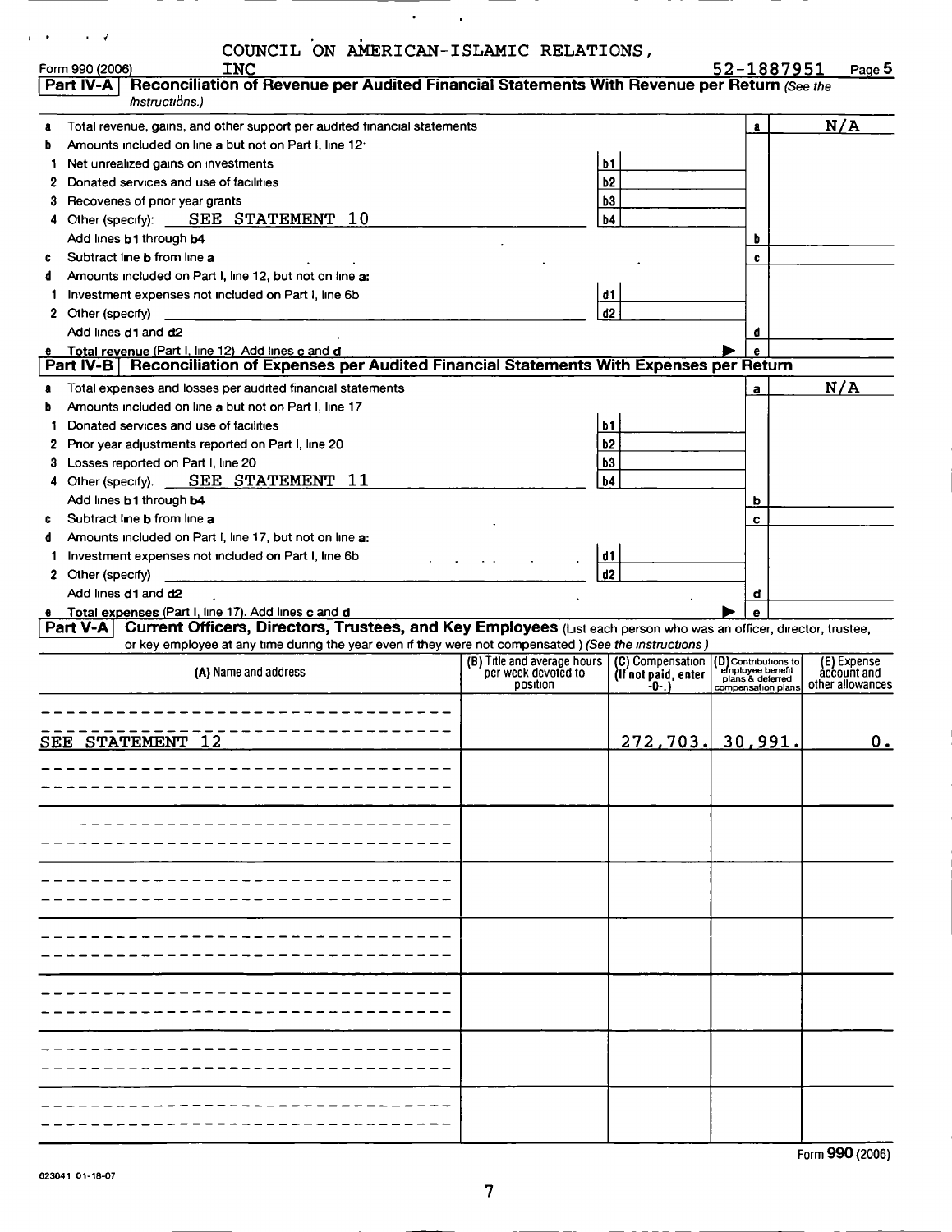|         | COUNCIL ON AMERICAN-ISLAMIC RELATIONS,                                                                                                                                                                                                                                          |                         |                                       |                                      |     |                  |                     |
|---------|---------------------------------------------------------------------------------------------------------------------------------------------------------------------------------------------------------------------------------------------------------------------------------|-------------------------|---------------------------------------|--------------------------------------|-----|------------------|---------------------|
|         | Form 990 (2006)<br><b>INC</b><br>Part V-A Current Officers, Directors, Trustees, and Key Employees (continued)                                                                                                                                                                  |                         |                                       | 52-1887951                           |     | <b>Yes</b>       | Page 6<br><b>No</b> |
|         | 75 a Enter the total number of officers, directors, and trustees permitted to vote on organization business at board                                                                                                                                                            |                         |                                       |                                      |     |                  |                     |
|         | meetings                                                                                                                                                                                                                                                                        |                         |                                       | 8                                    |     |                  |                     |
|         | b Are any officers, directors, trustees, or key employees listed in Form 990, Part V-A, or highest compensated employees                                                                                                                                                        |                         |                                       |                                      |     |                  |                     |
|         | isted in Schedule A, Part I, or highest compensated professional and other independent contractors listed in Schedule A,                                                                                                                                                        |                         |                                       |                                      |     |                  |                     |
|         | Part II-A or II-B, related to each other through family or business relationships? If "Yes," attach a statement that identifies                                                                                                                                                 |                         |                                       |                                      |     |                  |                     |
|         | the individuals and explains the relationship(s)                                                                                                                                                                                                                                |                         |                                       |                                      | 75b |                  | $\mathbf x$         |
|         | c Do any officers, directors, trustees, or key employees listed in Form 990, Part V-A, or highest compensated employees                                                                                                                                                         |                         |                                       |                                      |     |                  |                     |
|         | listed in Schedule A, Part I, or highest compensated professional and other independent contractors listed in Schedule A,<br>Part II-A or II-B, receive compensation from any other organizations, whether tax exempt or taxable, that are related to the                       |                         |                                       |                                      |     |                  |                     |
|         | organization? See the instructions for the definition of "related organization."                                                                                                                                                                                                |                         |                                       |                                      | 75c |                  | X                   |
|         | If "Yes," attach a statement that includes the information described in the instructions.                                                                                                                                                                                       |                         |                                       |                                      |     |                  |                     |
|         | d Does the organization have a written conflict of interest policy?                                                                                                                                                                                                             |                         |                                       |                                      | 75d |                  | X.                  |
|         | Former Officers, Directors, Trustees, and Key Employees That Received Compensation or Other<br>Part $V-B$                                                                                                                                                                       |                         |                                       |                                      |     |                  |                     |
|         | Benefits (If any former officer, director, trustee, or key employee received compensation or other benefits (described below) during<br>the year, list that person below and enter the amount of compensation or other benefits in the appropriate column See the instructions) |                         |                                       |                                      |     |                  |                     |
|         |                                                                                                                                                                                                                                                                                 |                         | (C) Compensation (D) Contributions to |                                      |     | (E) Expense      |                     |
|         | (A) Name and address                                                                                                                                                                                                                                                            | (B) Loans and Advances  | (if not paid,                         | employee benefit<br>plans & deferred |     | account and      |                     |
|         | <b>NONE</b>                                                                                                                                                                                                                                                                     |                         | enter $-0-$ )                         | compensation plans other allowances  |     |                  |                     |
|         |                                                                                                                                                                                                                                                                                 |                         |                                       |                                      |     |                  |                     |
|         |                                                                                                                                                                                                                                                                                 |                         |                                       |                                      |     |                  |                     |
|         |                                                                                                                                                                                                                                                                                 |                         |                                       |                                      |     |                  |                     |
|         |                                                                                                                                                                                                                                                                                 |                         |                                       |                                      |     |                  |                     |
|         |                                                                                                                                                                                                                                                                                 |                         |                                       |                                      |     |                  |                     |
|         |                                                                                                                                                                                                                                                                                 |                         |                                       |                                      |     |                  |                     |
|         |                                                                                                                                                                                                                                                                                 |                         |                                       |                                      |     |                  |                     |
|         |                                                                                                                                                                                                                                                                                 |                         |                                       |                                      |     |                  |                     |
|         |                                                                                                                                                                                                                                                                                 |                         |                                       |                                      |     |                  |                     |
|         |                                                                                                                                                                                                                                                                                 |                         |                                       |                                      |     |                  |                     |
|         |                                                                                                                                                                                                                                                                                 |                         |                                       |                                      |     |                  |                     |
|         |                                                                                                                                                                                                                                                                                 |                         |                                       |                                      |     |                  |                     |
|         |                                                                                                                                                                                                                                                                                 |                         |                                       |                                      |     |                  |                     |
|         |                                                                                                                                                                                                                                                                                 |                         |                                       |                                      |     |                  |                     |
|         |                                                                                                                                                                                                                                                                                 |                         |                                       |                                      |     |                  |                     |
|         |                                                                                                                                                                                                                                                                                 |                         |                                       |                                      |     |                  |                     |
|         |                                                                                                                                                                                                                                                                                 |                         |                                       |                                      |     |                  |                     |
|         |                                                                                                                                                                                                                                                                                 |                         |                                       |                                      |     |                  |                     |
|         |                                                                                                                                                                                                                                                                                 |                         |                                       |                                      |     |                  |                     |
|         |                                                                                                                                                                                                                                                                                 |                         |                                       |                                      |     |                  |                     |
|         |                                                                                                                                                                                                                                                                                 |                         |                                       |                                      |     |                  |                     |
| Part VI | Other Information (See the instructions.)                                                                                                                                                                                                                                       |                         |                                       |                                      |     | Yes              | No                  |
|         | Did the organization make a change in its activities or methods of conducting activities? If "Yes," attach a detailed                                                                                                                                                           |                         |                                       |                                      |     |                  |                     |
|         | statement of each change                                                                                                                                                                                                                                                        |                         |                                       |                                      | 76  |                  | <u>x</u>            |
|         | Were any changes made in the organizing or governing documents but not reported to the IRS?                                                                                                                                                                                     |                         |                                       |                                      | 77  |                  |                     |
|         | If "Yes," attach a conformed copy of the changes                                                                                                                                                                                                                                |                         |                                       |                                      |     |                  |                     |
|         | 78 a Did the organization have unrelated business gross income of \$1,000 or more during the year covered by this return?                                                                                                                                                       |                         |                                       |                                      | 78a | X<br>$\mathbf x$ |                     |
|         | b If "Yes," has it filed a tax return on Form 990-T for this year?                                                                                                                                                                                                              |                         |                                       |                                      | 78b |                  | $\mathbf{x}$        |
| 80 a    | Was there a liquidation, dissolution, termination, or substantial contraction during the year? If "Yes," attach a statement<br>Is the organization related (other than by association with a statewide or nationwide organization) through common                               |                         |                                       |                                      | 79  |                  |                     |
|         | membership, governing bodies, trustees, officers, etc, to any other exempt or nonexempt organization?                                                                                                                                                                           |                         |                                       |                                      | 80a | X                |                     |
|         | b If "Yes," enter the name of the organization SEE STATEMENT 13                                                                                                                                                                                                                 |                         |                                       |                                      |     |                  |                     |
|         |                                                                                                                                                                                                                                                                                 | and check whether it is | exempt or                             | nonexempt                            |     |                  |                     |
|         | 81 a Enter direct or indirect political expenditures. (See line 81 instructions)                                                                                                                                                                                                |                         | <b>81a</b>                            | 0.                                   |     |                  |                     |
| b       | Did the organization file Form 1120-POL for this year?                                                                                                                                                                                                                          |                         |                                       |                                      | 81b |                  | x                   |
|         |                                                                                                                                                                                                                                                                                 |                         |                                       |                                      |     | Form 990 (2006)  |                     |

 $\epsilon_{\rm{max}}$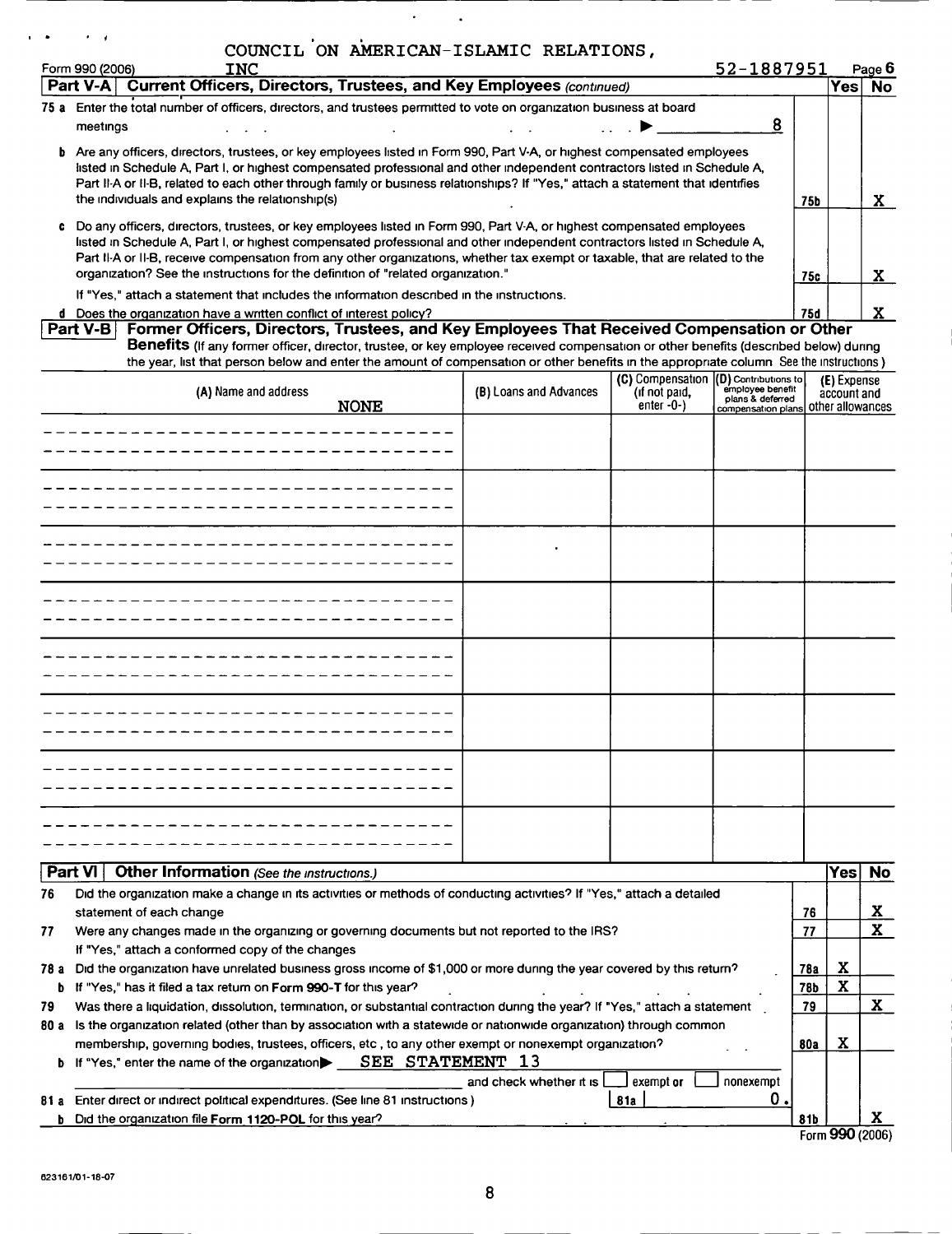$\ddot{\phantom{0}}$ 

 $\mathcal{A}^{\text{max}}$ 

<u> The Communication of the Communication of the Communication of the Communication of the Communication of the Communication of the Communication of the Communication of the Communication of the Communication of the Commun</u>

 $-$ 

\_\_\_\_

 $\sim$   $\sim$ 

\_\_\_\_\_

 $\mathbf{r} = \mathbf{r}^{\top}$  ,  $\mathbf{r} = \mathbf{r}^{\top}$  ,  $\mathbf{r} = \mathbf{r}^{\top}$ 

----

| 52-1887951<br>Form 990 (2006)<br><b>INC</b><br>Page 7<br><b>Other Information (continued)</b><br>$Yes$ No<br><b>Part VI</b><br>82 a Did the organization receive donated services or the use of materials, equipment, or facilities at no charge or at substantially<br>X<br>less than fair rental value?<br>82a<br><b>b</b> If "Yes," you may indicate the value of these items here Do not include this<br>amount as revenue in Part I or as an expense in Part II.<br>82b<br>(See instructions in Part III)<br>$\mathbf x$<br><b>83a</b><br>83 a Did the organization comply with the public inspection requirements for returns and exemption applications?<br>$\mathbf x$<br>b Did the organization comply with the disclosure requirements relating to quid pro quo contributions?<br>83b<br>X<br>Did the organization solicit any contributions or gifts that were not tax deductible?<br>84a<br>84 а<br>If "Yes," did the organization include with every solicitation an express statement that such contributions or gifts were not<br>b<br>N/A<br>tax deductible?<br>84b<br>$\mathbf{x}$<br>85<br>85a<br>501(c)(4), (5), or (6) organizations. a Were substantially all dues nondeductible by members?<br>$\mathbf x$<br>b Did the organization make only in-house lobbying expenditures of \$2,000 or less?<br>85b<br>If "Yes" was answered to either 85a or 85b, do not complete 85c through 85h below unless the organization received a<br>waiver for proxy tax owed for the prior year<br>N/A<br>Dues, assessments, and similar amounts from members<br>85c<br>c.<br>N/A<br>Section 162(e) lobbying and political expenditures<br>85d<br>a<br>N/A<br>Aggregate nondeductible amount of section 6033(e)(1)(A) dues notices<br><b>85e</b><br>e<br>N/A<br>85f<br>Taxable amount of lobbying and political expenditures (line 85d less 85e)<br>f.<br>N/A<br>Does the organization elect to pay the section 6033(e) tax on the amount on line 85f?<br>85 p<br>g<br>If section 6033(e)(1)(A) dues notices were sent, does the organization agree to add the amount on line 85f<br>h.<br>to its reasonable estimate of dues allocable to nondeductible lobbying and political expenditures for the<br>N/A<br>85h<br>following tax year?<br>86<br>501(c)(7) organizations Enter a Initiation fees and capital contributions included on<br>N/A<br>line 12<br>86a<br>N/A<br><b>b</b> Gross receipts, included on line 12, for public use of club facilities<br>86b<br>N/A<br>87<br>501(c)(12) organizations. Enter a Gross income from members or shareholders<br>87a<br><b>b</b> Gross income from other sources (Do not net amounts due or paid to other sources<br>N/A<br>87b<br>against amounts due or received from them.)<br>88 a At any time during the year, did the organization own a 50% or greater interest in a taxable corporation or partnership,<br>or an entity disregarded as separate from the organization under Regulations sections 301.7701-2 and 301.7701-3?<br>X<br>If "Yes," complete Part IX<br>88a<br>b At any time during the year, did the organization, directly or indirectly, own a controlled entity within the meaning of<br>X<br>section 512(b)(13)? If "Yes," complete Part XI<br>88b<br>89 a 501(c)(3) organizations Enter Amount of tax imposed on the organization during the year under:<br>$\overline{\text{N/A}}$ ; section 4912 $\blacktriangleright$ $\overline{\text{N/A}}$ ; section 4955 $\blacktriangleright$<br>N/A<br>section $4911$<br>$\mathbf b$ 501(c)(3) and 501(c)(4) organizations Did the organization engage in any section 4958 excess benefit<br>transaction during the year or did it become aware of an excess benefit transaction from a prior year?<br>X<br>If "Yes," attach a statement explaining each transaction<br>89b<br>Enter: Amount of tax imposed on the organization managers or disqualified persons during the year under<br>C.<br>$\mathbf{0}$ .<br>sections 4912, 4955, and 4958<br>$0_{\cdot}$<br>Enter: Amount of tax on line 89c, above, reimbursed by the organization<br>đ<br><u>x</u><br>All organizations At any time during the tax year, was the organization a party to a prohibited tax shelter transaction?<br>89e<br>e<br>$\mathbf{x}$<br>All organizations Did the organization acquire a direct or indirect interest in any applicable insurance contract?<br>89f<br>For supporting organizations and sponsonng organizations maintaining donor advised funds. Did the supporting organization,<br>a<br>$\mathbf{x}_\parallel$<br>or a fund maintained by a sponsoring organization, have excess business holdings at any time dunng the year?<br>89g<br>List the states with which a copy of this return is filed $\blacktriangleright$ DC<br>90 a<br>25<br>Number of employees employed in the pay penod that includes March 12, 2006<br>90b<br>b.<br>Telephone no. 202-488-8787<br>The books are in care of $\triangleright$ THE ORGANIZATION<br>91 a<br>Located at > 453 NEW JERSEY AVE SE, WASHINGTON,<br>$DC_{L}$<br>$ZIP + 4$ $\triangleright$ 20003<br>WASHINGTO<br>Yes No<br>b At any time during the calendar year, did the organization have an interest in or a signature or other authority over<br>X.<br>a financial account in a foreign country (such as a bank account, securities account, or other financial account)?<br>91 b<br>N/A<br>If "Yes," enter the name of the foreign country $\blacktriangleright$<br>See the instructions for exceptions and filing requirements for Form TD F 90-22.1, Report of Foreign Bank | COUNCIL ON AMERICAN-ISLAMIC RELATIONS, |  |  |
|-------------------------------------------------------------------------------------------------------------------------------------------------------------------------------------------------------------------------------------------------------------------------------------------------------------------------------------------------------------------------------------------------------------------------------------------------------------------------------------------------------------------------------------------------------------------------------------------------------------------------------------------------------------------------------------------------------------------------------------------------------------------------------------------------------------------------------------------------------------------------------------------------------------------------------------------------------------------------------------------------------------------------------------------------------------------------------------------------------------------------------------------------------------------------------------------------------------------------------------------------------------------------------------------------------------------------------------------------------------------------------------------------------------------------------------------------------------------------------------------------------------------------------------------------------------------------------------------------------------------------------------------------------------------------------------------------------------------------------------------------------------------------------------------------------------------------------------------------------------------------------------------------------------------------------------------------------------------------------------------------------------------------------------------------------------------------------------------------------------------------------------------------------------------------------------------------------------------------------------------------------------------------------------------------------------------------------------------------------------------------------------------------------------------------------------------------------------------------------------------------------------------------------------------------------------------------------------------------------------------------------------------------------------------------------------------------------------------------------------------------------------------------------------------------------------------------------------------------------------------------------------------------------------------------------------------------------------------------------------------------------------------------------------------------------------------------------------------------------------------------------------------------------------------------------------------------------------------------------------------------------------------------------------------------------------------------------------------------------------------------------------------------------------------------------------------------------------------------------------------------------------------------------------------------------------------------------------------------------------------------------------------------------------------------------------------------------------------------------------------------------------------------------------------------------------------------------------------------------------------------------------------------------------------------------------------------------------------------------------------------------------------------------------------------------------------------------------------------------------------------------------------------------------------------------------------------------------------------------------------------------------------------------------------------------------------------------------------------------------------------------------------------------------------------------------------------------------------------------------------------------------------------------------------------------------------------------------------------------------------------------------------------------------------------------------------------------------------------------------------------------------------------------------------------------------------------------------------------------------------------------------------------------------------------------------------------------------------------------------------------------------------------------------------------------------------------------------------------------------------------------------------------------------------------------------------------------------------------------------------------------------------------------------------------------------------------------------------------------------------------------------------------------------------------------------------------------------------------------------------------------------------------------------------------------|----------------------------------------|--|--|
|                                                                                                                                                                                                                                                                                                                                                                                                                                                                                                                                                                                                                                                                                                                                                                                                                                                                                                                                                                                                                                                                                                                                                                                                                                                                                                                                                                                                                                                                                                                                                                                                                                                                                                                                                                                                                                                                                                                                                                                                                                                                                                                                                                                                                                                                                                                                                                                                                                                                                                                                                                                                                                                                                                                                                                                                                                                                                                                                                                                                                                                                                                                                                                                                                                                                                                                                                                                                                                                                                                                                                                                                                                                                                                                                                                                                                                                                                                                                                                                                                                                                                                                                                                                                                                                                                                                                                                                                                                                                                                                                                                                                                                                                                                                                                                                                                                                                                                                                                                                                                                                                                                                                                                                                                                                                                                                                                                                                                                                                                                                                                       |                                        |  |  |
|                                                                                                                                                                                                                                                                                                                                                                                                                                                                                                                                                                                                                                                                                                                                                                                                                                                                                                                                                                                                                                                                                                                                                                                                                                                                                                                                                                                                                                                                                                                                                                                                                                                                                                                                                                                                                                                                                                                                                                                                                                                                                                                                                                                                                                                                                                                                                                                                                                                                                                                                                                                                                                                                                                                                                                                                                                                                                                                                                                                                                                                                                                                                                                                                                                                                                                                                                                                                                                                                                                                                                                                                                                                                                                                                                                                                                                                                                                                                                                                                                                                                                                                                                                                                                                                                                                                                                                                                                                                                                                                                                                                                                                                                                                                                                                                                                                                                                                                                                                                                                                                                                                                                                                                                                                                                                                                                                                                                                                                                                                                                                       |                                        |  |  |
|                                                                                                                                                                                                                                                                                                                                                                                                                                                                                                                                                                                                                                                                                                                                                                                                                                                                                                                                                                                                                                                                                                                                                                                                                                                                                                                                                                                                                                                                                                                                                                                                                                                                                                                                                                                                                                                                                                                                                                                                                                                                                                                                                                                                                                                                                                                                                                                                                                                                                                                                                                                                                                                                                                                                                                                                                                                                                                                                                                                                                                                                                                                                                                                                                                                                                                                                                                                                                                                                                                                                                                                                                                                                                                                                                                                                                                                                                                                                                                                                                                                                                                                                                                                                                                                                                                                                                                                                                                                                                                                                                                                                                                                                                                                                                                                                                                                                                                                                                                                                                                                                                                                                                                                                                                                                                                                                                                                                                                                                                                                                                       |                                        |  |  |
|                                                                                                                                                                                                                                                                                                                                                                                                                                                                                                                                                                                                                                                                                                                                                                                                                                                                                                                                                                                                                                                                                                                                                                                                                                                                                                                                                                                                                                                                                                                                                                                                                                                                                                                                                                                                                                                                                                                                                                                                                                                                                                                                                                                                                                                                                                                                                                                                                                                                                                                                                                                                                                                                                                                                                                                                                                                                                                                                                                                                                                                                                                                                                                                                                                                                                                                                                                                                                                                                                                                                                                                                                                                                                                                                                                                                                                                                                                                                                                                                                                                                                                                                                                                                                                                                                                                                                                                                                                                                                                                                                                                                                                                                                                                                                                                                                                                                                                                                                                                                                                                                                                                                                                                                                                                                                                                                                                                                                                                                                                                                                       |                                        |  |  |
|                                                                                                                                                                                                                                                                                                                                                                                                                                                                                                                                                                                                                                                                                                                                                                                                                                                                                                                                                                                                                                                                                                                                                                                                                                                                                                                                                                                                                                                                                                                                                                                                                                                                                                                                                                                                                                                                                                                                                                                                                                                                                                                                                                                                                                                                                                                                                                                                                                                                                                                                                                                                                                                                                                                                                                                                                                                                                                                                                                                                                                                                                                                                                                                                                                                                                                                                                                                                                                                                                                                                                                                                                                                                                                                                                                                                                                                                                                                                                                                                                                                                                                                                                                                                                                                                                                                                                                                                                                                                                                                                                                                                                                                                                                                                                                                                                                                                                                                                                                                                                                                                                                                                                                                                                                                                                                                                                                                                                                                                                                                                                       |                                        |  |  |
|                                                                                                                                                                                                                                                                                                                                                                                                                                                                                                                                                                                                                                                                                                                                                                                                                                                                                                                                                                                                                                                                                                                                                                                                                                                                                                                                                                                                                                                                                                                                                                                                                                                                                                                                                                                                                                                                                                                                                                                                                                                                                                                                                                                                                                                                                                                                                                                                                                                                                                                                                                                                                                                                                                                                                                                                                                                                                                                                                                                                                                                                                                                                                                                                                                                                                                                                                                                                                                                                                                                                                                                                                                                                                                                                                                                                                                                                                                                                                                                                                                                                                                                                                                                                                                                                                                                                                                                                                                                                                                                                                                                                                                                                                                                                                                                                                                                                                                                                                                                                                                                                                                                                                                                                                                                                                                                                                                                                                                                                                                                                                       |                                        |  |  |
|                                                                                                                                                                                                                                                                                                                                                                                                                                                                                                                                                                                                                                                                                                                                                                                                                                                                                                                                                                                                                                                                                                                                                                                                                                                                                                                                                                                                                                                                                                                                                                                                                                                                                                                                                                                                                                                                                                                                                                                                                                                                                                                                                                                                                                                                                                                                                                                                                                                                                                                                                                                                                                                                                                                                                                                                                                                                                                                                                                                                                                                                                                                                                                                                                                                                                                                                                                                                                                                                                                                                                                                                                                                                                                                                                                                                                                                                                                                                                                                                                                                                                                                                                                                                                                                                                                                                                                                                                                                                                                                                                                                                                                                                                                                                                                                                                                                                                                                                                                                                                                                                                                                                                                                                                                                                                                                                                                                                                                                                                                                                                       |                                        |  |  |
|                                                                                                                                                                                                                                                                                                                                                                                                                                                                                                                                                                                                                                                                                                                                                                                                                                                                                                                                                                                                                                                                                                                                                                                                                                                                                                                                                                                                                                                                                                                                                                                                                                                                                                                                                                                                                                                                                                                                                                                                                                                                                                                                                                                                                                                                                                                                                                                                                                                                                                                                                                                                                                                                                                                                                                                                                                                                                                                                                                                                                                                                                                                                                                                                                                                                                                                                                                                                                                                                                                                                                                                                                                                                                                                                                                                                                                                                                                                                                                                                                                                                                                                                                                                                                                                                                                                                                                                                                                                                                                                                                                                                                                                                                                                                                                                                                                                                                                                                                                                                                                                                                                                                                                                                                                                                                                                                                                                                                                                                                                                                                       |                                        |  |  |
|                                                                                                                                                                                                                                                                                                                                                                                                                                                                                                                                                                                                                                                                                                                                                                                                                                                                                                                                                                                                                                                                                                                                                                                                                                                                                                                                                                                                                                                                                                                                                                                                                                                                                                                                                                                                                                                                                                                                                                                                                                                                                                                                                                                                                                                                                                                                                                                                                                                                                                                                                                                                                                                                                                                                                                                                                                                                                                                                                                                                                                                                                                                                                                                                                                                                                                                                                                                                                                                                                                                                                                                                                                                                                                                                                                                                                                                                                                                                                                                                                                                                                                                                                                                                                                                                                                                                                                                                                                                                                                                                                                                                                                                                                                                                                                                                                                                                                                                                                                                                                                                                                                                                                                                                                                                                                                                                                                                                                                                                                                                                                       |                                        |  |  |
|                                                                                                                                                                                                                                                                                                                                                                                                                                                                                                                                                                                                                                                                                                                                                                                                                                                                                                                                                                                                                                                                                                                                                                                                                                                                                                                                                                                                                                                                                                                                                                                                                                                                                                                                                                                                                                                                                                                                                                                                                                                                                                                                                                                                                                                                                                                                                                                                                                                                                                                                                                                                                                                                                                                                                                                                                                                                                                                                                                                                                                                                                                                                                                                                                                                                                                                                                                                                                                                                                                                                                                                                                                                                                                                                                                                                                                                                                                                                                                                                                                                                                                                                                                                                                                                                                                                                                                                                                                                                                                                                                                                                                                                                                                                                                                                                                                                                                                                                                                                                                                                                                                                                                                                                                                                                                                                                                                                                                                                                                                                                                       |                                        |  |  |
|                                                                                                                                                                                                                                                                                                                                                                                                                                                                                                                                                                                                                                                                                                                                                                                                                                                                                                                                                                                                                                                                                                                                                                                                                                                                                                                                                                                                                                                                                                                                                                                                                                                                                                                                                                                                                                                                                                                                                                                                                                                                                                                                                                                                                                                                                                                                                                                                                                                                                                                                                                                                                                                                                                                                                                                                                                                                                                                                                                                                                                                                                                                                                                                                                                                                                                                                                                                                                                                                                                                                                                                                                                                                                                                                                                                                                                                                                                                                                                                                                                                                                                                                                                                                                                                                                                                                                                                                                                                                                                                                                                                                                                                                                                                                                                                                                                                                                                                                                                                                                                                                                                                                                                                                                                                                                                                                                                                                                                                                                                                                                       |                                        |  |  |
|                                                                                                                                                                                                                                                                                                                                                                                                                                                                                                                                                                                                                                                                                                                                                                                                                                                                                                                                                                                                                                                                                                                                                                                                                                                                                                                                                                                                                                                                                                                                                                                                                                                                                                                                                                                                                                                                                                                                                                                                                                                                                                                                                                                                                                                                                                                                                                                                                                                                                                                                                                                                                                                                                                                                                                                                                                                                                                                                                                                                                                                                                                                                                                                                                                                                                                                                                                                                                                                                                                                                                                                                                                                                                                                                                                                                                                                                                                                                                                                                                                                                                                                                                                                                                                                                                                                                                                                                                                                                                                                                                                                                                                                                                                                                                                                                                                                                                                                                                                                                                                                                                                                                                                                                                                                                                                                                                                                                                                                                                                                                                       |                                        |  |  |
|                                                                                                                                                                                                                                                                                                                                                                                                                                                                                                                                                                                                                                                                                                                                                                                                                                                                                                                                                                                                                                                                                                                                                                                                                                                                                                                                                                                                                                                                                                                                                                                                                                                                                                                                                                                                                                                                                                                                                                                                                                                                                                                                                                                                                                                                                                                                                                                                                                                                                                                                                                                                                                                                                                                                                                                                                                                                                                                                                                                                                                                                                                                                                                                                                                                                                                                                                                                                                                                                                                                                                                                                                                                                                                                                                                                                                                                                                                                                                                                                                                                                                                                                                                                                                                                                                                                                                                                                                                                                                                                                                                                                                                                                                                                                                                                                                                                                                                                                                                                                                                                                                                                                                                                                                                                                                                                                                                                                                                                                                                                                                       |                                        |  |  |
|                                                                                                                                                                                                                                                                                                                                                                                                                                                                                                                                                                                                                                                                                                                                                                                                                                                                                                                                                                                                                                                                                                                                                                                                                                                                                                                                                                                                                                                                                                                                                                                                                                                                                                                                                                                                                                                                                                                                                                                                                                                                                                                                                                                                                                                                                                                                                                                                                                                                                                                                                                                                                                                                                                                                                                                                                                                                                                                                                                                                                                                                                                                                                                                                                                                                                                                                                                                                                                                                                                                                                                                                                                                                                                                                                                                                                                                                                                                                                                                                                                                                                                                                                                                                                                                                                                                                                                                                                                                                                                                                                                                                                                                                                                                                                                                                                                                                                                                                                                                                                                                                                                                                                                                                                                                                                                                                                                                                                                                                                                                                                       |                                        |  |  |
|                                                                                                                                                                                                                                                                                                                                                                                                                                                                                                                                                                                                                                                                                                                                                                                                                                                                                                                                                                                                                                                                                                                                                                                                                                                                                                                                                                                                                                                                                                                                                                                                                                                                                                                                                                                                                                                                                                                                                                                                                                                                                                                                                                                                                                                                                                                                                                                                                                                                                                                                                                                                                                                                                                                                                                                                                                                                                                                                                                                                                                                                                                                                                                                                                                                                                                                                                                                                                                                                                                                                                                                                                                                                                                                                                                                                                                                                                                                                                                                                                                                                                                                                                                                                                                                                                                                                                                                                                                                                                                                                                                                                                                                                                                                                                                                                                                                                                                                                                                                                                                                                                                                                                                                                                                                                                                                                                                                                                                                                                                                                                       |                                        |  |  |
|                                                                                                                                                                                                                                                                                                                                                                                                                                                                                                                                                                                                                                                                                                                                                                                                                                                                                                                                                                                                                                                                                                                                                                                                                                                                                                                                                                                                                                                                                                                                                                                                                                                                                                                                                                                                                                                                                                                                                                                                                                                                                                                                                                                                                                                                                                                                                                                                                                                                                                                                                                                                                                                                                                                                                                                                                                                                                                                                                                                                                                                                                                                                                                                                                                                                                                                                                                                                                                                                                                                                                                                                                                                                                                                                                                                                                                                                                                                                                                                                                                                                                                                                                                                                                                                                                                                                                                                                                                                                                                                                                                                                                                                                                                                                                                                                                                                                                                                                                                                                                                                                                                                                                                                                                                                                                                                                                                                                                                                                                                                                                       |                                        |  |  |
|                                                                                                                                                                                                                                                                                                                                                                                                                                                                                                                                                                                                                                                                                                                                                                                                                                                                                                                                                                                                                                                                                                                                                                                                                                                                                                                                                                                                                                                                                                                                                                                                                                                                                                                                                                                                                                                                                                                                                                                                                                                                                                                                                                                                                                                                                                                                                                                                                                                                                                                                                                                                                                                                                                                                                                                                                                                                                                                                                                                                                                                                                                                                                                                                                                                                                                                                                                                                                                                                                                                                                                                                                                                                                                                                                                                                                                                                                                                                                                                                                                                                                                                                                                                                                                                                                                                                                                                                                                                                                                                                                                                                                                                                                                                                                                                                                                                                                                                                                                                                                                                                                                                                                                                                                                                                                                                                                                                                                                                                                                                                                       |                                        |  |  |
|                                                                                                                                                                                                                                                                                                                                                                                                                                                                                                                                                                                                                                                                                                                                                                                                                                                                                                                                                                                                                                                                                                                                                                                                                                                                                                                                                                                                                                                                                                                                                                                                                                                                                                                                                                                                                                                                                                                                                                                                                                                                                                                                                                                                                                                                                                                                                                                                                                                                                                                                                                                                                                                                                                                                                                                                                                                                                                                                                                                                                                                                                                                                                                                                                                                                                                                                                                                                                                                                                                                                                                                                                                                                                                                                                                                                                                                                                                                                                                                                                                                                                                                                                                                                                                                                                                                                                                                                                                                                                                                                                                                                                                                                                                                                                                                                                                                                                                                                                                                                                                                                                                                                                                                                                                                                                                                                                                                                                                                                                                                                                       |                                        |  |  |
|                                                                                                                                                                                                                                                                                                                                                                                                                                                                                                                                                                                                                                                                                                                                                                                                                                                                                                                                                                                                                                                                                                                                                                                                                                                                                                                                                                                                                                                                                                                                                                                                                                                                                                                                                                                                                                                                                                                                                                                                                                                                                                                                                                                                                                                                                                                                                                                                                                                                                                                                                                                                                                                                                                                                                                                                                                                                                                                                                                                                                                                                                                                                                                                                                                                                                                                                                                                                                                                                                                                                                                                                                                                                                                                                                                                                                                                                                                                                                                                                                                                                                                                                                                                                                                                                                                                                                                                                                                                                                                                                                                                                                                                                                                                                                                                                                                                                                                                                                                                                                                                                                                                                                                                                                                                                                                                                                                                                                                                                                                                                                       |                                        |  |  |
|                                                                                                                                                                                                                                                                                                                                                                                                                                                                                                                                                                                                                                                                                                                                                                                                                                                                                                                                                                                                                                                                                                                                                                                                                                                                                                                                                                                                                                                                                                                                                                                                                                                                                                                                                                                                                                                                                                                                                                                                                                                                                                                                                                                                                                                                                                                                                                                                                                                                                                                                                                                                                                                                                                                                                                                                                                                                                                                                                                                                                                                                                                                                                                                                                                                                                                                                                                                                                                                                                                                                                                                                                                                                                                                                                                                                                                                                                                                                                                                                                                                                                                                                                                                                                                                                                                                                                                                                                                                                                                                                                                                                                                                                                                                                                                                                                                                                                                                                                                                                                                                                                                                                                                                                                                                                                                                                                                                                                                                                                                                                                       |                                        |  |  |
|                                                                                                                                                                                                                                                                                                                                                                                                                                                                                                                                                                                                                                                                                                                                                                                                                                                                                                                                                                                                                                                                                                                                                                                                                                                                                                                                                                                                                                                                                                                                                                                                                                                                                                                                                                                                                                                                                                                                                                                                                                                                                                                                                                                                                                                                                                                                                                                                                                                                                                                                                                                                                                                                                                                                                                                                                                                                                                                                                                                                                                                                                                                                                                                                                                                                                                                                                                                                                                                                                                                                                                                                                                                                                                                                                                                                                                                                                                                                                                                                                                                                                                                                                                                                                                                                                                                                                                                                                                                                                                                                                                                                                                                                                                                                                                                                                                                                                                                                                                                                                                                                                                                                                                                                                                                                                                                                                                                                                                                                                                                                                       |                                        |  |  |
|                                                                                                                                                                                                                                                                                                                                                                                                                                                                                                                                                                                                                                                                                                                                                                                                                                                                                                                                                                                                                                                                                                                                                                                                                                                                                                                                                                                                                                                                                                                                                                                                                                                                                                                                                                                                                                                                                                                                                                                                                                                                                                                                                                                                                                                                                                                                                                                                                                                                                                                                                                                                                                                                                                                                                                                                                                                                                                                                                                                                                                                                                                                                                                                                                                                                                                                                                                                                                                                                                                                                                                                                                                                                                                                                                                                                                                                                                                                                                                                                                                                                                                                                                                                                                                                                                                                                                                                                                                                                                                                                                                                                                                                                                                                                                                                                                                                                                                                                                                                                                                                                                                                                                                                                                                                                                                                                                                                                                                                                                                                                                       |                                        |  |  |
|                                                                                                                                                                                                                                                                                                                                                                                                                                                                                                                                                                                                                                                                                                                                                                                                                                                                                                                                                                                                                                                                                                                                                                                                                                                                                                                                                                                                                                                                                                                                                                                                                                                                                                                                                                                                                                                                                                                                                                                                                                                                                                                                                                                                                                                                                                                                                                                                                                                                                                                                                                                                                                                                                                                                                                                                                                                                                                                                                                                                                                                                                                                                                                                                                                                                                                                                                                                                                                                                                                                                                                                                                                                                                                                                                                                                                                                                                                                                                                                                                                                                                                                                                                                                                                                                                                                                                                                                                                                                                                                                                                                                                                                                                                                                                                                                                                                                                                                                                                                                                                                                                                                                                                                                                                                                                                                                                                                                                                                                                                                                                       |                                        |  |  |
|                                                                                                                                                                                                                                                                                                                                                                                                                                                                                                                                                                                                                                                                                                                                                                                                                                                                                                                                                                                                                                                                                                                                                                                                                                                                                                                                                                                                                                                                                                                                                                                                                                                                                                                                                                                                                                                                                                                                                                                                                                                                                                                                                                                                                                                                                                                                                                                                                                                                                                                                                                                                                                                                                                                                                                                                                                                                                                                                                                                                                                                                                                                                                                                                                                                                                                                                                                                                                                                                                                                                                                                                                                                                                                                                                                                                                                                                                                                                                                                                                                                                                                                                                                                                                                                                                                                                                                                                                                                                                                                                                                                                                                                                                                                                                                                                                                                                                                                                                                                                                                                                                                                                                                                                                                                                                                                                                                                                                                                                                                                                                       |                                        |  |  |
|                                                                                                                                                                                                                                                                                                                                                                                                                                                                                                                                                                                                                                                                                                                                                                                                                                                                                                                                                                                                                                                                                                                                                                                                                                                                                                                                                                                                                                                                                                                                                                                                                                                                                                                                                                                                                                                                                                                                                                                                                                                                                                                                                                                                                                                                                                                                                                                                                                                                                                                                                                                                                                                                                                                                                                                                                                                                                                                                                                                                                                                                                                                                                                                                                                                                                                                                                                                                                                                                                                                                                                                                                                                                                                                                                                                                                                                                                                                                                                                                                                                                                                                                                                                                                                                                                                                                                                                                                                                                                                                                                                                                                                                                                                                                                                                                                                                                                                                                                                                                                                                                                                                                                                                                                                                                                                                                                                                                                                                                                                                                                       |                                        |  |  |
|                                                                                                                                                                                                                                                                                                                                                                                                                                                                                                                                                                                                                                                                                                                                                                                                                                                                                                                                                                                                                                                                                                                                                                                                                                                                                                                                                                                                                                                                                                                                                                                                                                                                                                                                                                                                                                                                                                                                                                                                                                                                                                                                                                                                                                                                                                                                                                                                                                                                                                                                                                                                                                                                                                                                                                                                                                                                                                                                                                                                                                                                                                                                                                                                                                                                                                                                                                                                                                                                                                                                                                                                                                                                                                                                                                                                                                                                                                                                                                                                                                                                                                                                                                                                                                                                                                                                                                                                                                                                                                                                                                                                                                                                                                                                                                                                                                                                                                                                                                                                                                                                                                                                                                                                                                                                                                                                                                                                                                                                                                                                                       |                                        |  |  |
|                                                                                                                                                                                                                                                                                                                                                                                                                                                                                                                                                                                                                                                                                                                                                                                                                                                                                                                                                                                                                                                                                                                                                                                                                                                                                                                                                                                                                                                                                                                                                                                                                                                                                                                                                                                                                                                                                                                                                                                                                                                                                                                                                                                                                                                                                                                                                                                                                                                                                                                                                                                                                                                                                                                                                                                                                                                                                                                                                                                                                                                                                                                                                                                                                                                                                                                                                                                                                                                                                                                                                                                                                                                                                                                                                                                                                                                                                                                                                                                                                                                                                                                                                                                                                                                                                                                                                                                                                                                                                                                                                                                                                                                                                                                                                                                                                                                                                                                                                                                                                                                                                                                                                                                                                                                                                                                                                                                                                                                                                                                                                       |                                        |  |  |
|                                                                                                                                                                                                                                                                                                                                                                                                                                                                                                                                                                                                                                                                                                                                                                                                                                                                                                                                                                                                                                                                                                                                                                                                                                                                                                                                                                                                                                                                                                                                                                                                                                                                                                                                                                                                                                                                                                                                                                                                                                                                                                                                                                                                                                                                                                                                                                                                                                                                                                                                                                                                                                                                                                                                                                                                                                                                                                                                                                                                                                                                                                                                                                                                                                                                                                                                                                                                                                                                                                                                                                                                                                                                                                                                                                                                                                                                                                                                                                                                                                                                                                                                                                                                                                                                                                                                                                                                                                                                                                                                                                                                                                                                                                                                                                                                                                                                                                                                                                                                                                                                                                                                                                                                                                                                                                                                                                                                                                                                                                                                                       |                                        |  |  |
|                                                                                                                                                                                                                                                                                                                                                                                                                                                                                                                                                                                                                                                                                                                                                                                                                                                                                                                                                                                                                                                                                                                                                                                                                                                                                                                                                                                                                                                                                                                                                                                                                                                                                                                                                                                                                                                                                                                                                                                                                                                                                                                                                                                                                                                                                                                                                                                                                                                                                                                                                                                                                                                                                                                                                                                                                                                                                                                                                                                                                                                                                                                                                                                                                                                                                                                                                                                                                                                                                                                                                                                                                                                                                                                                                                                                                                                                                                                                                                                                                                                                                                                                                                                                                                                                                                                                                                                                                                                                                                                                                                                                                                                                                                                                                                                                                                                                                                                                                                                                                                                                                                                                                                                                                                                                                                                                                                                                                                                                                                                                                       |                                        |  |  |
|                                                                                                                                                                                                                                                                                                                                                                                                                                                                                                                                                                                                                                                                                                                                                                                                                                                                                                                                                                                                                                                                                                                                                                                                                                                                                                                                                                                                                                                                                                                                                                                                                                                                                                                                                                                                                                                                                                                                                                                                                                                                                                                                                                                                                                                                                                                                                                                                                                                                                                                                                                                                                                                                                                                                                                                                                                                                                                                                                                                                                                                                                                                                                                                                                                                                                                                                                                                                                                                                                                                                                                                                                                                                                                                                                                                                                                                                                                                                                                                                                                                                                                                                                                                                                                                                                                                                                                                                                                                                                                                                                                                                                                                                                                                                                                                                                                                                                                                                                                                                                                                                                                                                                                                                                                                                                                                                                                                                                                                                                                                                                       |                                        |  |  |
|                                                                                                                                                                                                                                                                                                                                                                                                                                                                                                                                                                                                                                                                                                                                                                                                                                                                                                                                                                                                                                                                                                                                                                                                                                                                                                                                                                                                                                                                                                                                                                                                                                                                                                                                                                                                                                                                                                                                                                                                                                                                                                                                                                                                                                                                                                                                                                                                                                                                                                                                                                                                                                                                                                                                                                                                                                                                                                                                                                                                                                                                                                                                                                                                                                                                                                                                                                                                                                                                                                                                                                                                                                                                                                                                                                                                                                                                                                                                                                                                                                                                                                                                                                                                                                                                                                                                                                                                                                                                                                                                                                                                                                                                                                                                                                                                                                                                                                                                                                                                                                                                                                                                                                                                                                                                                                                                                                                                                                                                                                                                                       |                                        |  |  |
|                                                                                                                                                                                                                                                                                                                                                                                                                                                                                                                                                                                                                                                                                                                                                                                                                                                                                                                                                                                                                                                                                                                                                                                                                                                                                                                                                                                                                                                                                                                                                                                                                                                                                                                                                                                                                                                                                                                                                                                                                                                                                                                                                                                                                                                                                                                                                                                                                                                                                                                                                                                                                                                                                                                                                                                                                                                                                                                                                                                                                                                                                                                                                                                                                                                                                                                                                                                                                                                                                                                                                                                                                                                                                                                                                                                                                                                                                                                                                                                                                                                                                                                                                                                                                                                                                                                                                                                                                                                                                                                                                                                                                                                                                                                                                                                                                                                                                                                                                                                                                                                                                                                                                                                                                                                                                                                                                                                                                                                                                                                                                       |                                        |  |  |
|                                                                                                                                                                                                                                                                                                                                                                                                                                                                                                                                                                                                                                                                                                                                                                                                                                                                                                                                                                                                                                                                                                                                                                                                                                                                                                                                                                                                                                                                                                                                                                                                                                                                                                                                                                                                                                                                                                                                                                                                                                                                                                                                                                                                                                                                                                                                                                                                                                                                                                                                                                                                                                                                                                                                                                                                                                                                                                                                                                                                                                                                                                                                                                                                                                                                                                                                                                                                                                                                                                                                                                                                                                                                                                                                                                                                                                                                                                                                                                                                                                                                                                                                                                                                                                                                                                                                                                                                                                                                                                                                                                                                                                                                                                                                                                                                                                                                                                                                                                                                                                                                                                                                                                                                                                                                                                                                                                                                                                                                                                                                                       |                                        |  |  |
|                                                                                                                                                                                                                                                                                                                                                                                                                                                                                                                                                                                                                                                                                                                                                                                                                                                                                                                                                                                                                                                                                                                                                                                                                                                                                                                                                                                                                                                                                                                                                                                                                                                                                                                                                                                                                                                                                                                                                                                                                                                                                                                                                                                                                                                                                                                                                                                                                                                                                                                                                                                                                                                                                                                                                                                                                                                                                                                                                                                                                                                                                                                                                                                                                                                                                                                                                                                                                                                                                                                                                                                                                                                                                                                                                                                                                                                                                                                                                                                                                                                                                                                                                                                                                                                                                                                                                                                                                                                                                                                                                                                                                                                                                                                                                                                                                                                                                                                                                                                                                                                                                                                                                                                                                                                                                                                                                                                                                                                                                                                                                       |                                        |  |  |
|                                                                                                                                                                                                                                                                                                                                                                                                                                                                                                                                                                                                                                                                                                                                                                                                                                                                                                                                                                                                                                                                                                                                                                                                                                                                                                                                                                                                                                                                                                                                                                                                                                                                                                                                                                                                                                                                                                                                                                                                                                                                                                                                                                                                                                                                                                                                                                                                                                                                                                                                                                                                                                                                                                                                                                                                                                                                                                                                                                                                                                                                                                                                                                                                                                                                                                                                                                                                                                                                                                                                                                                                                                                                                                                                                                                                                                                                                                                                                                                                                                                                                                                                                                                                                                                                                                                                                                                                                                                                                                                                                                                                                                                                                                                                                                                                                                                                                                                                                                                                                                                                                                                                                                                                                                                                                                                                                                                                                                                                                                                                                       |                                        |  |  |
|                                                                                                                                                                                                                                                                                                                                                                                                                                                                                                                                                                                                                                                                                                                                                                                                                                                                                                                                                                                                                                                                                                                                                                                                                                                                                                                                                                                                                                                                                                                                                                                                                                                                                                                                                                                                                                                                                                                                                                                                                                                                                                                                                                                                                                                                                                                                                                                                                                                                                                                                                                                                                                                                                                                                                                                                                                                                                                                                                                                                                                                                                                                                                                                                                                                                                                                                                                                                                                                                                                                                                                                                                                                                                                                                                                                                                                                                                                                                                                                                                                                                                                                                                                                                                                                                                                                                                                                                                                                                                                                                                                                                                                                                                                                                                                                                                                                                                                                                                                                                                                                                                                                                                                                                                                                                                                                                                                                                                                                                                                                                                       |                                        |  |  |
|                                                                                                                                                                                                                                                                                                                                                                                                                                                                                                                                                                                                                                                                                                                                                                                                                                                                                                                                                                                                                                                                                                                                                                                                                                                                                                                                                                                                                                                                                                                                                                                                                                                                                                                                                                                                                                                                                                                                                                                                                                                                                                                                                                                                                                                                                                                                                                                                                                                                                                                                                                                                                                                                                                                                                                                                                                                                                                                                                                                                                                                                                                                                                                                                                                                                                                                                                                                                                                                                                                                                                                                                                                                                                                                                                                                                                                                                                                                                                                                                                                                                                                                                                                                                                                                                                                                                                                                                                                                                                                                                                                                                                                                                                                                                                                                                                                                                                                                                                                                                                                                                                                                                                                                                                                                                                                                                                                                                                                                                                                                                                       |                                        |  |  |
|                                                                                                                                                                                                                                                                                                                                                                                                                                                                                                                                                                                                                                                                                                                                                                                                                                                                                                                                                                                                                                                                                                                                                                                                                                                                                                                                                                                                                                                                                                                                                                                                                                                                                                                                                                                                                                                                                                                                                                                                                                                                                                                                                                                                                                                                                                                                                                                                                                                                                                                                                                                                                                                                                                                                                                                                                                                                                                                                                                                                                                                                                                                                                                                                                                                                                                                                                                                                                                                                                                                                                                                                                                                                                                                                                                                                                                                                                                                                                                                                                                                                                                                                                                                                                                                                                                                                                                                                                                                                                                                                                                                                                                                                                                                                                                                                                                                                                                                                                                                                                                                                                                                                                                                                                                                                                                                                                                                                                                                                                                                                                       |                                        |  |  |
|                                                                                                                                                                                                                                                                                                                                                                                                                                                                                                                                                                                                                                                                                                                                                                                                                                                                                                                                                                                                                                                                                                                                                                                                                                                                                                                                                                                                                                                                                                                                                                                                                                                                                                                                                                                                                                                                                                                                                                                                                                                                                                                                                                                                                                                                                                                                                                                                                                                                                                                                                                                                                                                                                                                                                                                                                                                                                                                                                                                                                                                                                                                                                                                                                                                                                                                                                                                                                                                                                                                                                                                                                                                                                                                                                                                                                                                                                                                                                                                                                                                                                                                                                                                                                                                                                                                                                                                                                                                                                                                                                                                                                                                                                                                                                                                                                                                                                                                                                                                                                                                                                                                                                                                                                                                                                                                                                                                                                                                                                                                                                       |                                        |  |  |
|                                                                                                                                                                                                                                                                                                                                                                                                                                                                                                                                                                                                                                                                                                                                                                                                                                                                                                                                                                                                                                                                                                                                                                                                                                                                                                                                                                                                                                                                                                                                                                                                                                                                                                                                                                                                                                                                                                                                                                                                                                                                                                                                                                                                                                                                                                                                                                                                                                                                                                                                                                                                                                                                                                                                                                                                                                                                                                                                                                                                                                                                                                                                                                                                                                                                                                                                                                                                                                                                                                                                                                                                                                                                                                                                                                                                                                                                                                                                                                                                                                                                                                                                                                                                                                                                                                                                                                                                                                                                                                                                                                                                                                                                                                                                                                                                                                                                                                                                                                                                                                                                                                                                                                                                                                                                                                                                                                                                                                                                                                                                                       |                                        |  |  |
|                                                                                                                                                                                                                                                                                                                                                                                                                                                                                                                                                                                                                                                                                                                                                                                                                                                                                                                                                                                                                                                                                                                                                                                                                                                                                                                                                                                                                                                                                                                                                                                                                                                                                                                                                                                                                                                                                                                                                                                                                                                                                                                                                                                                                                                                                                                                                                                                                                                                                                                                                                                                                                                                                                                                                                                                                                                                                                                                                                                                                                                                                                                                                                                                                                                                                                                                                                                                                                                                                                                                                                                                                                                                                                                                                                                                                                                                                                                                                                                                                                                                                                                                                                                                                                                                                                                                                                                                                                                                                                                                                                                                                                                                                                                                                                                                                                                                                                                                                                                                                                                                                                                                                                                                                                                                                                                                                                                                                                                                                                                                                       |                                        |  |  |
|                                                                                                                                                                                                                                                                                                                                                                                                                                                                                                                                                                                                                                                                                                                                                                                                                                                                                                                                                                                                                                                                                                                                                                                                                                                                                                                                                                                                                                                                                                                                                                                                                                                                                                                                                                                                                                                                                                                                                                                                                                                                                                                                                                                                                                                                                                                                                                                                                                                                                                                                                                                                                                                                                                                                                                                                                                                                                                                                                                                                                                                                                                                                                                                                                                                                                                                                                                                                                                                                                                                                                                                                                                                                                                                                                                                                                                                                                                                                                                                                                                                                                                                                                                                                                                                                                                                                                                                                                                                                                                                                                                                                                                                                                                                                                                                                                                                                                                                                                                                                                                                                                                                                                                                                                                                                                                                                                                                                                                                                                                                                                       |                                        |  |  |
|                                                                                                                                                                                                                                                                                                                                                                                                                                                                                                                                                                                                                                                                                                                                                                                                                                                                                                                                                                                                                                                                                                                                                                                                                                                                                                                                                                                                                                                                                                                                                                                                                                                                                                                                                                                                                                                                                                                                                                                                                                                                                                                                                                                                                                                                                                                                                                                                                                                                                                                                                                                                                                                                                                                                                                                                                                                                                                                                                                                                                                                                                                                                                                                                                                                                                                                                                                                                                                                                                                                                                                                                                                                                                                                                                                                                                                                                                                                                                                                                                                                                                                                                                                                                                                                                                                                                                                                                                                                                                                                                                                                                                                                                                                                                                                                                                                                                                                                                                                                                                                                                                                                                                                                                                                                                                                                                                                                                                                                                                                                                                       |                                        |  |  |
|                                                                                                                                                                                                                                                                                                                                                                                                                                                                                                                                                                                                                                                                                                                                                                                                                                                                                                                                                                                                                                                                                                                                                                                                                                                                                                                                                                                                                                                                                                                                                                                                                                                                                                                                                                                                                                                                                                                                                                                                                                                                                                                                                                                                                                                                                                                                                                                                                                                                                                                                                                                                                                                                                                                                                                                                                                                                                                                                                                                                                                                                                                                                                                                                                                                                                                                                                                                                                                                                                                                                                                                                                                                                                                                                                                                                                                                                                                                                                                                                                                                                                                                                                                                                                                                                                                                                                                                                                                                                                                                                                                                                                                                                                                                                                                                                                                                                                                                                                                                                                                                                                                                                                                                                                                                                                                                                                                                                                                                                                                                                                       |                                        |  |  |
|                                                                                                                                                                                                                                                                                                                                                                                                                                                                                                                                                                                                                                                                                                                                                                                                                                                                                                                                                                                                                                                                                                                                                                                                                                                                                                                                                                                                                                                                                                                                                                                                                                                                                                                                                                                                                                                                                                                                                                                                                                                                                                                                                                                                                                                                                                                                                                                                                                                                                                                                                                                                                                                                                                                                                                                                                                                                                                                                                                                                                                                                                                                                                                                                                                                                                                                                                                                                                                                                                                                                                                                                                                                                                                                                                                                                                                                                                                                                                                                                                                                                                                                                                                                                                                                                                                                                                                                                                                                                                                                                                                                                                                                                                                                                                                                                                                                                                                                                                                                                                                                                                                                                                                                                                                                                                                                                                                                                                                                                                                                                                       |                                        |  |  |
|                                                                                                                                                                                                                                                                                                                                                                                                                                                                                                                                                                                                                                                                                                                                                                                                                                                                                                                                                                                                                                                                                                                                                                                                                                                                                                                                                                                                                                                                                                                                                                                                                                                                                                                                                                                                                                                                                                                                                                                                                                                                                                                                                                                                                                                                                                                                                                                                                                                                                                                                                                                                                                                                                                                                                                                                                                                                                                                                                                                                                                                                                                                                                                                                                                                                                                                                                                                                                                                                                                                                                                                                                                                                                                                                                                                                                                                                                                                                                                                                                                                                                                                                                                                                                                                                                                                                                                                                                                                                                                                                                                                                                                                                                                                                                                                                                                                                                                                                                                                                                                                                                                                                                                                                                                                                                                                                                                                                                                                                                                                                                       |                                        |  |  |
|                                                                                                                                                                                                                                                                                                                                                                                                                                                                                                                                                                                                                                                                                                                                                                                                                                                                                                                                                                                                                                                                                                                                                                                                                                                                                                                                                                                                                                                                                                                                                                                                                                                                                                                                                                                                                                                                                                                                                                                                                                                                                                                                                                                                                                                                                                                                                                                                                                                                                                                                                                                                                                                                                                                                                                                                                                                                                                                                                                                                                                                                                                                                                                                                                                                                                                                                                                                                                                                                                                                                                                                                                                                                                                                                                                                                                                                                                                                                                                                                                                                                                                                                                                                                                                                                                                                                                                                                                                                                                                                                                                                                                                                                                                                                                                                                                                                                                                                                                                                                                                                                                                                                                                                                                                                                                                                                                                                                                                                                                                                                                       |                                        |  |  |
|                                                                                                                                                                                                                                                                                                                                                                                                                                                                                                                                                                                                                                                                                                                                                                                                                                                                                                                                                                                                                                                                                                                                                                                                                                                                                                                                                                                                                                                                                                                                                                                                                                                                                                                                                                                                                                                                                                                                                                                                                                                                                                                                                                                                                                                                                                                                                                                                                                                                                                                                                                                                                                                                                                                                                                                                                                                                                                                                                                                                                                                                                                                                                                                                                                                                                                                                                                                                                                                                                                                                                                                                                                                                                                                                                                                                                                                                                                                                                                                                                                                                                                                                                                                                                                                                                                                                                                                                                                                                                                                                                                                                                                                                                                                                                                                                                                                                                                                                                                                                                                                                                                                                                                                                                                                                                                                                                                                                                                                                                                                                                       |                                        |  |  |
|                                                                                                                                                                                                                                                                                                                                                                                                                                                                                                                                                                                                                                                                                                                                                                                                                                                                                                                                                                                                                                                                                                                                                                                                                                                                                                                                                                                                                                                                                                                                                                                                                                                                                                                                                                                                                                                                                                                                                                                                                                                                                                                                                                                                                                                                                                                                                                                                                                                                                                                                                                                                                                                                                                                                                                                                                                                                                                                                                                                                                                                                                                                                                                                                                                                                                                                                                                                                                                                                                                                                                                                                                                                                                                                                                                                                                                                                                                                                                                                                                                                                                                                                                                                                                                                                                                                                                                                                                                                                                                                                                                                                                                                                                                                                                                                                                                                                                                                                                                                                                                                                                                                                                                                                                                                                                                                                                                                                                                                                                                                                                       |                                        |  |  |
|                                                                                                                                                                                                                                                                                                                                                                                                                                                                                                                                                                                                                                                                                                                                                                                                                                                                                                                                                                                                                                                                                                                                                                                                                                                                                                                                                                                                                                                                                                                                                                                                                                                                                                                                                                                                                                                                                                                                                                                                                                                                                                                                                                                                                                                                                                                                                                                                                                                                                                                                                                                                                                                                                                                                                                                                                                                                                                                                                                                                                                                                                                                                                                                                                                                                                                                                                                                                                                                                                                                                                                                                                                                                                                                                                                                                                                                                                                                                                                                                                                                                                                                                                                                                                                                                                                                                                                                                                                                                                                                                                                                                                                                                                                                                                                                                                                                                                                                                                                                                                                                                                                                                                                                                                                                                                                                                                                                                                                                                                                                                                       |                                        |  |  |
|                                                                                                                                                                                                                                                                                                                                                                                                                                                                                                                                                                                                                                                                                                                                                                                                                                                                                                                                                                                                                                                                                                                                                                                                                                                                                                                                                                                                                                                                                                                                                                                                                                                                                                                                                                                                                                                                                                                                                                                                                                                                                                                                                                                                                                                                                                                                                                                                                                                                                                                                                                                                                                                                                                                                                                                                                                                                                                                                                                                                                                                                                                                                                                                                                                                                                                                                                                                                                                                                                                                                                                                                                                                                                                                                                                                                                                                                                                                                                                                                                                                                                                                                                                                                                                                                                                                                                                                                                                                                                                                                                                                                                                                                                                                                                                                                                                                                                                                                                                                                                                                                                                                                                                                                                                                                                                                                                                                                                                                                                                                                                       |                                        |  |  |
|                                                                                                                                                                                                                                                                                                                                                                                                                                                                                                                                                                                                                                                                                                                                                                                                                                                                                                                                                                                                                                                                                                                                                                                                                                                                                                                                                                                                                                                                                                                                                                                                                                                                                                                                                                                                                                                                                                                                                                                                                                                                                                                                                                                                                                                                                                                                                                                                                                                                                                                                                                                                                                                                                                                                                                                                                                                                                                                                                                                                                                                                                                                                                                                                                                                                                                                                                                                                                                                                                                                                                                                                                                                                                                                                                                                                                                                                                                                                                                                                                                                                                                                                                                                                                                                                                                                                                                                                                                                                                                                                                                                                                                                                                                                                                                                                                                                                                                                                                                                                                                                                                                                                                                                                                                                                                                                                                                                                                                                                                                                                                       |                                        |  |  |
|                                                                                                                                                                                                                                                                                                                                                                                                                                                                                                                                                                                                                                                                                                                                                                                                                                                                                                                                                                                                                                                                                                                                                                                                                                                                                                                                                                                                                                                                                                                                                                                                                                                                                                                                                                                                                                                                                                                                                                                                                                                                                                                                                                                                                                                                                                                                                                                                                                                                                                                                                                                                                                                                                                                                                                                                                                                                                                                                                                                                                                                                                                                                                                                                                                                                                                                                                                                                                                                                                                                                                                                                                                                                                                                                                                                                                                                                                                                                                                                                                                                                                                                                                                                                                                                                                                                                                                                                                                                                                                                                                                                                                                                                                                                                                                                                                                                                                                                                                                                                                                                                                                                                                                                                                                                                                                                                                                                                                                                                                                                                                       |                                        |  |  |
|                                                                                                                                                                                                                                                                                                                                                                                                                                                                                                                                                                                                                                                                                                                                                                                                                                                                                                                                                                                                                                                                                                                                                                                                                                                                                                                                                                                                                                                                                                                                                                                                                                                                                                                                                                                                                                                                                                                                                                                                                                                                                                                                                                                                                                                                                                                                                                                                                                                                                                                                                                                                                                                                                                                                                                                                                                                                                                                                                                                                                                                                                                                                                                                                                                                                                                                                                                                                                                                                                                                                                                                                                                                                                                                                                                                                                                                                                                                                                                                                                                                                                                                                                                                                                                                                                                                                                                                                                                                                                                                                                                                                                                                                                                                                                                                                                                                                                                                                                                                                                                                                                                                                                                                                                                                                                                                                                                                                                                                                                                                                                       | and Financial Accounts.                |  |  |

Form 990 (2006)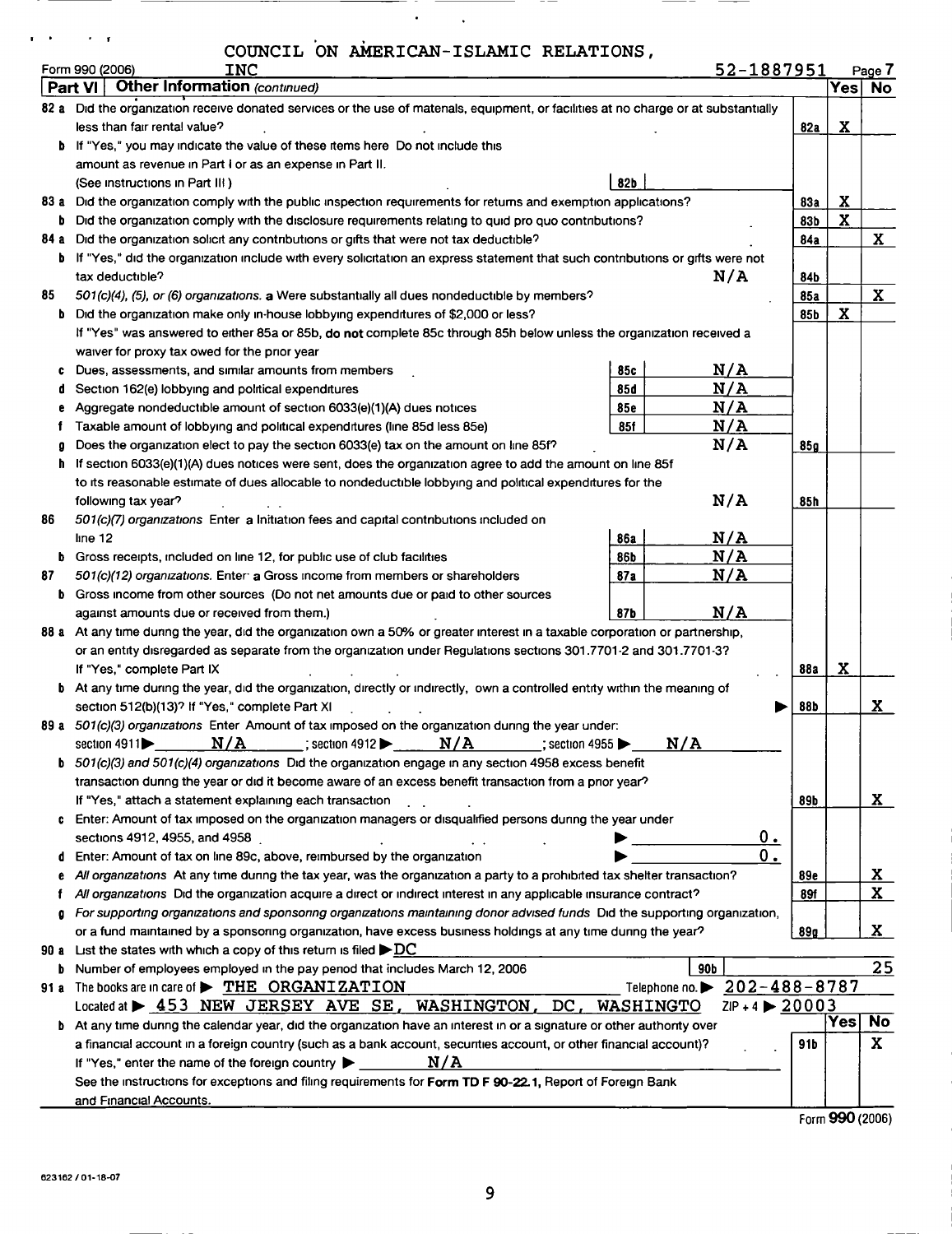| Form 990 (2006)<br><b>INC</b><br><b>Other Information (continued)</b><br>Part VI                                                                                 |                         |                           |               |                                      | 52-1887951<br>Page 8<br> Yes <br><b>No</b> |
|------------------------------------------------------------------------------------------------------------------------------------------------------------------|-------------------------|---------------------------|---------------|--------------------------------------|--------------------------------------------|
| c At any time during the calendar year, did the organization maintain an office outside of the United States?                                                    |                         |                           |               |                                      | X<br>91c                                   |
| If "Yes," enter the name of the foreign country<br>Section 4947(a)(1) nonexempt chantable trusts filing Form 990 in lieu of Form 1041- Check here<br>92          |                         | N/A                       |               |                                      |                                            |
| and enter the amount of tax-exempt interest received or accrued during the tax year                                                                              |                         |                           |               | 92                                   | N/A                                        |
| Part VII   Analysis of Income-Producing Activities (See the instructions.)                                                                                       |                         |                           |               |                                      |                                            |
| Note: Enter gross amounts unless otherwise                                                                                                                       |                         | Unrelated business income |               | Excluded by section 512, 513, or 514 | (E)                                        |
| indicated.                                                                                                                                                       | (A)                     | (B)                       | (C)<br>Exclu- | (D)                                  | Related or exempt                          |
| 93 Program service revenue                                                                                                                                       | <b>Business</b><br>code | Amount                    | sion<br>code  | Amount                               | function income                            |
| a SALE OF PUBLICATIONS                                                                                                                                           |                         |                           |               |                                      | 6,678.                                     |
| PBUH CAMPAIGN                                                                                                                                                    |                         |                           |               |                                      | <u>287,632.</u>                            |
| <b>QURAN PROJECT</b>                                                                                                                                             |                         |                           |               |                                      | 40,429.                                    |
| d                                                                                                                                                                |                         |                           |               |                                      |                                            |
|                                                                                                                                                                  |                         |                           |               |                                      |                                            |
| f Medicare/Medicaid payments                                                                                                                                     |                         |                           |               |                                      |                                            |
| g Fees and contracts from government agencies                                                                                                                    |                         |                           |               |                                      |                                            |
| 94 Membership dues and assessments                                                                                                                               |                         |                           |               |                                      | 41,383.                                    |
| 95 Interest on savings and temporary cash investments                                                                                                            |                         |                           |               |                                      |                                            |
| Dividends and interest from securities<br>96                                                                                                                     |                         |                           |               |                                      |                                            |
| 97 Net rental income or (loss) from real estate:                                                                                                                 | 531110                  | $-193,907.$               |               |                                      |                                            |
| a debt-financed property<br><b>b</b> not debt-financed property                                                                                                  |                         |                           | 16            | 66,911.                              |                                            |
| 98 Net rental income or (loss) from personal property                                                                                                            |                         |                           |               |                                      |                                            |
| Other investment income<br>99                                                                                                                                    |                         |                           |               |                                      |                                            |
| 100 Gain or (loss) from sales of assets                                                                                                                          |                         |                           |               |                                      |                                            |
| other than inventory                                                                                                                                             |                         |                           |               |                                      |                                            |
| 101 Net income or (loss) from special events                                                                                                                     |                         |                           |               |                                      |                                            |
| 102 Gross profit or (loss) from sales of inventory                                                                                                               |                         |                           |               |                                      |                                            |
| 103 Other revenue:                                                                                                                                               |                         |                           |               |                                      |                                            |
| OTHER INCOME                                                                                                                                                     |                         |                           |               |                                      | <u>31,962.</u>                             |
| LATE PAYMENT/FEES                                                                                                                                                |                         |                           |               |                                      | $\overline{270}$ .                         |
| c<br>the contract of the contract of the contract of the contract of the contract of the contract of the contract of                                             |                         |                           |               |                                      |                                            |
|                                                                                                                                                                  |                         |                           |               |                                      |                                            |
|                                                                                                                                                                  |                         |                           |               |                                      |                                            |
| 104 Subtotal (add columns (B), (D), and (E))                                                                                                                     |                         | $-193,907.$               |               | 66,911.                              | 408, 354.                                  |
| 105 Total (add line 104, columns $(B)$ , $(D)$ , and $(E)$ )                                                                                                     |                         |                           |               |                                      | <u>281,358.</u>                            |
| Note: Line 105 plus line 1e, Part I, should equal the amount on line 12, Part I.                                                                                 |                         |                           |               |                                      |                                            |
| Relationship of Activities to the Accomplishment of Exempt Purposes (See the instructions.)<br>Part VIII                                                         |                         |                           |               |                                      |                                            |
| Explain how each activity for which income is reported in column (E) of Part VII contributed importantly to the accomplishment of the organization's<br>Line No. |                         |                           |               |                                      |                                            |
| exempt purposes (other than by providing funds for such purposes).<br>v                                                                                          |                         |                           |               |                                      |                                            |
| SEE STATEMENT 15                                                                                                                                                 |                         |                           |               |                                      |                                            |
|                                                                                                                                                                  |                         |                           |               |                                      |                                            |
|                                                                                                                                                                  |                         |                           |               |                                      |                                            |
| <b>Part IX</b>                                                                                                                                                   |                         |                           |               |                                      |                                            |
| Information Regarding Taxable Subsidiaries and Disregarded Entities (See the Instructions)<br>(A)<br>(B)                                                         |                         | mτ                        |               | זחז                                  | 7F)                                        |
| Name, address, and EIN of corporation,<br>Percentage of                                                                                                          |                         | Nature                    |               |                                      |                                            |
| partnership, or disregarded entity<br>ownership interest<br>14                                                                                                   | %                       |                           |               |                                      |                                            |
| SEE STATEMENT                                                                                                                                                    | %                       |                           |               |                                      |                                            |
|                                                                                                                                                                  | %                       |                           |               |                                      |                                            |
|                                                                                                                                                                  | $\%$                    |                           |               |                                      |                                            |
| <b>Information Regarding Transfers Associated wi</b><br>Part X                                                                                                   |                         |                           |               |                                      |                                            |
| (a) Did the organization, during the year, receive any funds, directly or indirectly, to                                                                         |                         |                           |               |                                      |                                            |
| (b) Did the organization, during the year, pay premiums, directly or indirectly, on a p                                                                          |                         |                           |               |                                      |                                            |
|                                                                                                                                                                  |                         |                           |               |                                      |                                            |
| Note: If "Yes" to (b), file Form 8870 and Form 4720 (see instructions)                                                                                           |                         |                           |               |                                      |                                            |

 $\sigma_{\rm{max}}$  .

 $\overbrace{\hspace{25mm}}^{}$ 

 $-$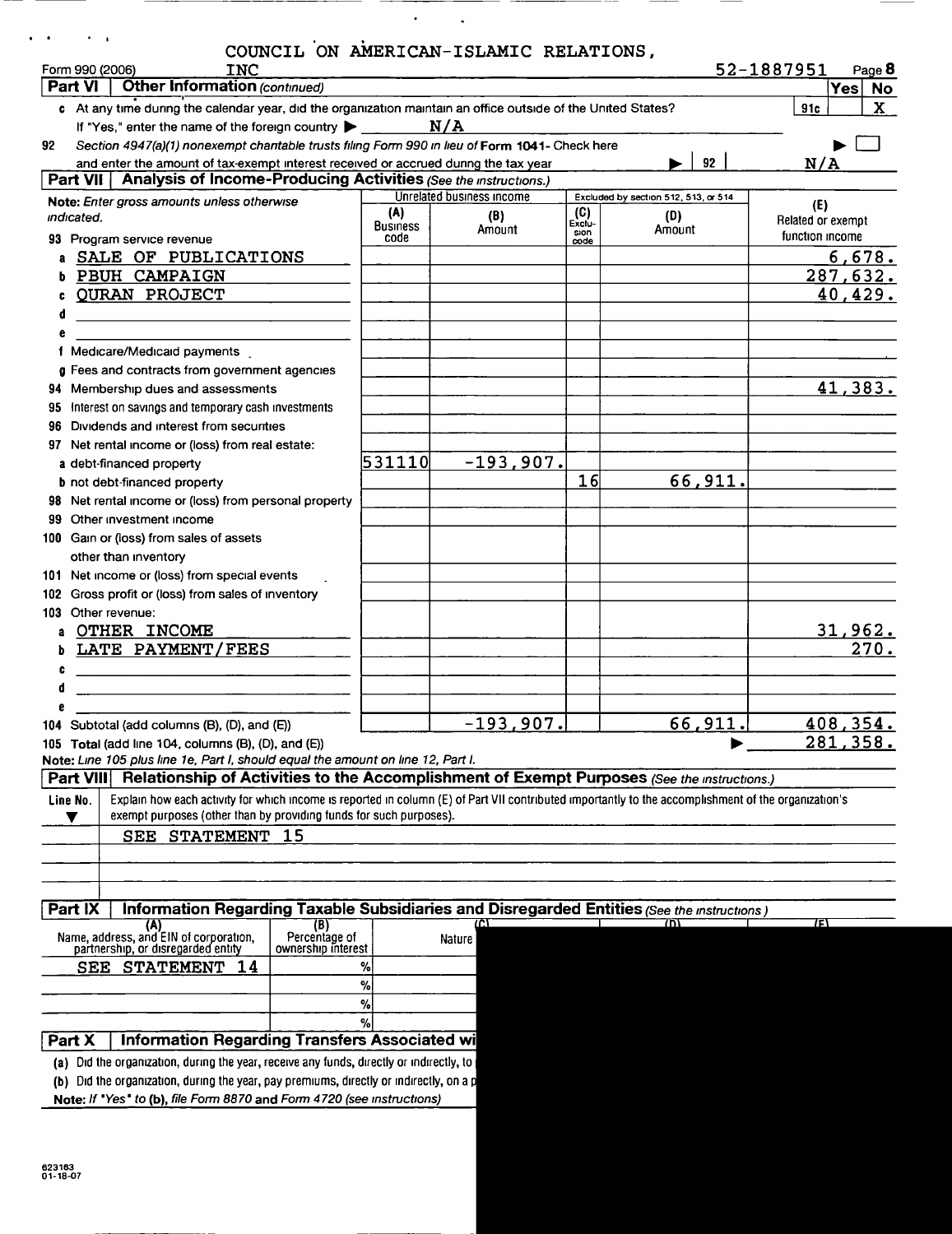|                    | <b>INC</b><br>Form 990 (2006)                                                                                                                                                                                                                                                                                          |                                        | 52-1887951                                          |           | Page 9           |
|--------------------|------------------------------------------------------------------------------------------------------------------------------------------------------------------------------------------------------------------------------------------------------------------------------------------------------------------------|----------------------------------------|-----------------------------------------------------|-----------|------------------|
| Part XI            | Information Regarding Transfers To and From Controlled Entities. Complete only if the organization is a<br>controlling organization as defined in section 512(b)(13).                                                                                                                                                  |                                        |                                                     |           |                  |
|                    |                                                                                                                                                                                                                                                                                                                        | N/A                                    |                                                     |           |                  |
|                    |                                                                                                                                                                                                                                                                                                                        |                                        |                                                     |           | Yes No           |
| 106                | Did the reporting organization make any transfers to a controlled entity as defined in section 512(b)(13) of the Code? If "Yes,"<br>complete the schedule below for each controlled entity.                                                                                                                            |                                        |                                                     |           |                  |
|                    | (A)                                                                                                                                                                                                                                                                                                                    |                                        | (C)                                                 | (D)       |                  |
|                    | Name, address, of each                                                                                                                                                                                                                                                                                                 | (B)<br>Employer                        | <b>Description of</b>                               | Amount of |                  |
|                    | controlled entity                                                                                                                                                                                                                                                                                                      | <b>Identification</b><br><b>Number</b> | transfer                                            | transfer  |                  |
|                    |                                                                                                                                                                                                                                                                                                                        |                                        |                                                     |           |                  |
| а                  |                                                                                                                                                                                                                                                                                                                        |                                        |                                                     |           |                  |
|                    |                                                                                                                                                                                                                                                                                                                        |                                        |                                                     |           |                  |
|                    |                                                                                                                                                                                                                                                                                                                        |                                        |                                                     |           |                  |
| b                  |                                                                                                                                                                                                                                                                                                                        |                                        |                                                     |           |                  |
|                    |                                                                                                                                                                                                                                                                                                                        |                                        |                                                     |           |                  |
|                    |                                                                                                                                                                                                                                                                                                                        |                                        |                                                     |           |                  |
| c                  |                                                                                                                                                                                                                                                                                                                        |                                        |                                                     |           |                  |
|                    |                                                                                                                                                                                                                                                                                                                        |                                        |                                                     |           |                  |
|                    | <b>Totals</b>                                                                                                                                                                                                                                                                                                          |                                        |                                                     |           |                  |
|                    |                                                                                                                                                                                                                                                                                                                        |                                        |                                                     |           | Yes No           |
| 107                | Did the reporting organization receive any transfers from a controlled entity as defined in section 512(b)(13) of the Code? If "Yes,"                                                                                                                                                                                  |                                        |                                                     |           |                  |
|                    | complete the schedule below for each controlled entity.                                                                                                                                                                                                                                                                |                                        |                                                     |           |                  |
|                    | (A)                                                                                                                                                                                                                                                                                                                    | (B)<br>Employer                        | (C)                                                 | (D)       |                  |
|                    | Name, address, of each                                                                                                                                                                                                                                                                                                 | Identification                         | <b>Description of</b>                               | Amount of |                  |
|                    |                                                                                                                                                                                                                                                                                                                        |                                        |                                                     |           |                  |
|                    | controlled entity                                                                                                                                                                                                                                                                                                      | <b>Number</b>                          | transfer                                            | transfer  |                  |
|                    |                                                                                                                                                                                                                                                                                                                        |                                        |                                                     |           |                  |
| a                  |                                                                                                                                                                                                                                                                                                                        |                                        |                                                     |           |                  |
|                    |                                                                                                                                                                                                                                                                                                                        |                                        |                                                     |           |                  |
|                    |                                                                                                                                                                                                                                                                                                                        |                                        |                                                     |           |                  |
| b                  |                                                                                                                                                                                                                                                                                                                        |                                        |                                                     |           |                  |
|                    |                                                                                                                                                                                                                                                                                                                        |                                        |                                                     |           |                  |
|                    |                                                                                                                                                                                                                                                                                                                        |                                        |                                                     |           |                  |
| c                  |                                                                                                                                                                                                                                                                                                                        |                                        |                                                     |           |                  |
|                    |                                                                                                                                                                                                                                                                                                                        |                                        |                                                     |           |                  |
|                    | Totals                                                                                                                                                                                                                                                                                                                 |                                        |                                                     |           |                  |
|                    |                                                                                                                                                                                                                                                                                                                        |                                        |                                                     |           | <b>No</b><br>Yes |
| 108                | Did the organization have a binding written contract in effect on August 17, 2006, covering the interest, rents, royalties, and                                                                                                                                                                                        |                                        |                                                     |           |                  |
|                    | annuities described in question 107 above?                                                                                                                                                                                                                                                                             |                                        |                                                     |           |                  |
|                    | Under penalties of perjury, I declare that I have examined this return, including accompanying schedules and statements, and to the best of my knowledge and belief, it is true, correct,<br>and complete Declaration of preparer (other than officer) is based on all information of which preparer has any knowledge |                                        |                                                     |           |                  |
| Please             |                                                                                                                                                                                                                                                                                                                        |                                        |                                                     |           |                  |
| Sign               | Sionature of officer                                                                                                                                                                                                                                                                                                   |                                        |                                                     |           |                  |
| Here               |                                                                                                                                                                                                                                                                                                                        |                                        | $\frac{11-15-07}{\text{Date}}$                      |           |                  |
|                    | ivpe or print name and title                                                                                                                                                                                                                                                                                           |                                        | Executive Director                                  |           |                  |
|                    | Preparer's                                                                                                                                                                                                                                                                                                             | Date                                   | Check if<br>Preparer's SSN or PTIN (See Gen Inst X) |           |                  |
|                    | signature                                                                                                                                                                                                                                                                                                              | 11/15/07                               | self-<br>employed                                   |           |                  |
| Paid<br>Preparer's | Firm's name (or<br>MILLER<br>MUSMAR, PC                                                                                                                                                                                                                                                                                |                                        | EIN P                                               |           |                  |
| Use Only           | yours if<br>self-employed),<br>1861 WIEHLE AVENUE,<br>SUITE 125<br>address, and<br>20190                                                                                                                                                                                                                               |                                        |                                                     |           |                  |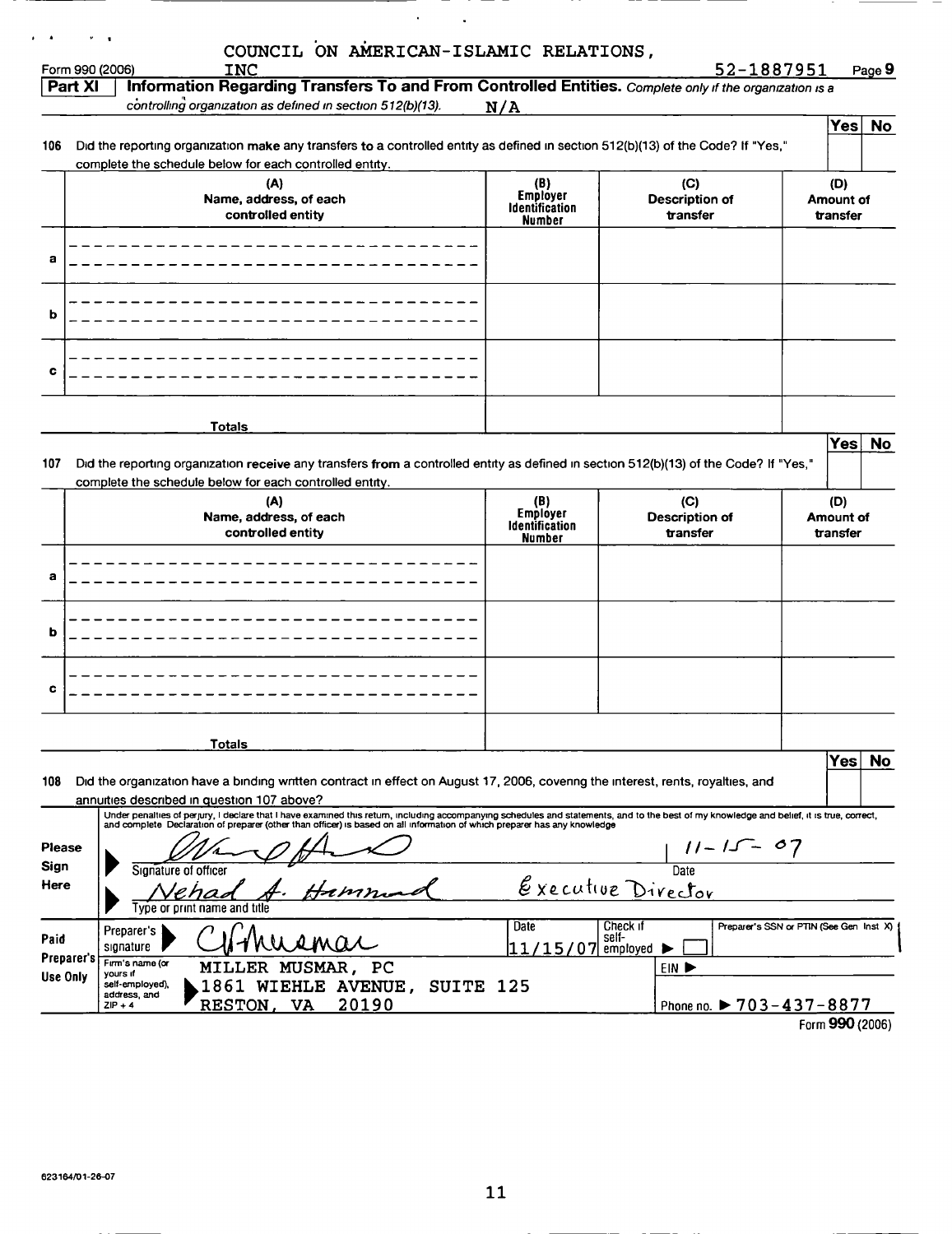| <b>Schedule B</b><br>(Form 990, 990-EZ,                              | <b>Schedule of Contributors</b>                                                                 | OMB No 1545-0047                                    |
|----------------------------------------------------------------------|-------------------------------------------------------------------------------------------------|-----------------------------------------------------|
| or 990-PF)<br>Department of the Treasury<br>Internal Revenue Service | л<br>Supplementary Information for<br>line 1 of Form 990, 990-EZ, and 990-PF (see instructions) | 2006                                                |
| Name of organization                                                 | COUNCIL ON AMERICAN-ISLAMIC RELATIONS,<br>INC                                                   | <b>Employer identification number</b><br>52-1887951 |
| Organization type (check one)                                        |                                                                                                 |                                                     |
| Filers of:                                                           | Section:                                                                                        |                                                     |
| Form 990 or 990-EZ                                                   | LX I<br>501(c)(<br>4) (enter number) organization                                               |                                                     |
|                                                                      | 4947(a)(1) nonexempt chantable trust not treated as a private foundation                        |                                                     |
|                                                                      | 527 political organization                                                                      |                                                     |
| Form 990-PF                                                          | 501(c)(3) exempt private foundation                                                             |                                                     |
|                                                                      | 4947(a)(1) nonexempt chantable trust treated as a private foundation                            |                                                     |

Check if your organization is covered by the General Rule or a Special Rule. (Note: Only a section 501(c)(7), (8), or (10) organization can check boxes for both the General Rule and a Special Rule-see instructions.)

0 501(c)(3) taxable private foundation

### General Rule-

[X] For organizations filing Form 990, 990-EZ, or 990-PF that received, during the year, \$5,000 or more (in money or property) from any one contributor. (Complete Parts I and II)

### Special Rules-

For a section 501(c)(3) organization filing Form 990, or Form 990-EZ, that met the 33 1/3% support test of the regulations under sections 509(a)(1)/170(b)(1)(A)(vi), and received from any one contributor, during the year, a contribution of the greater of \$5,000 or 2% of the amount on line 1 of these forms (Complete Parts I and II)

 $\Box$  For a section 501(c)(7), (8), or (10) organization filing Form 990, or Form 990-EZ, that received from any one contributor, during the year, aggregate contributions or bequests of more than \$1,000 for use exclusively for religious, chantable, scientific, literary, or educational purposes, or the prevention of cruelty to children or animals . ( Complete Parts 1, II, and III )

For a section 501(c)(7), (8), or (10) organization filing Form 990, or Form 990-EZ, that received from any one contributor, during the year, some contributions for use exclusively for religious, charitable, etc, purposes, but these contributions did not aggregate to more than \$1,000 (If this box is checked, enter here the total contributions that were received during the year for an exclusively religious, charitable, etc., purpose Do not complete any of the Parts unless the General Rule applies to this organization because it received nonexclusively religious, charitable, etc., contributions of \$5,000 or more during the year)  $\blacktriangleright$  \$

Caution: Organizations that are not covered by the General Rule and/or the Special Rules do not file Schedule B (Form 990, 990-EZ, or 990-PF), but they must check the box in the heading of their Form 990, Form 990-EZ, or on line 2 of their Form 990-PF, to certify that they do not meet the filing requirements of Schedule B (Form 990, 990-EZ, or 990-PF).

LHA For Paperwork Reduction Act Notice, see the Instructions for Form 990, Form 990-EZ, and Form 990-PF.

Schedule B (Form 990 , 990-EZ , or 990-PF) (2006)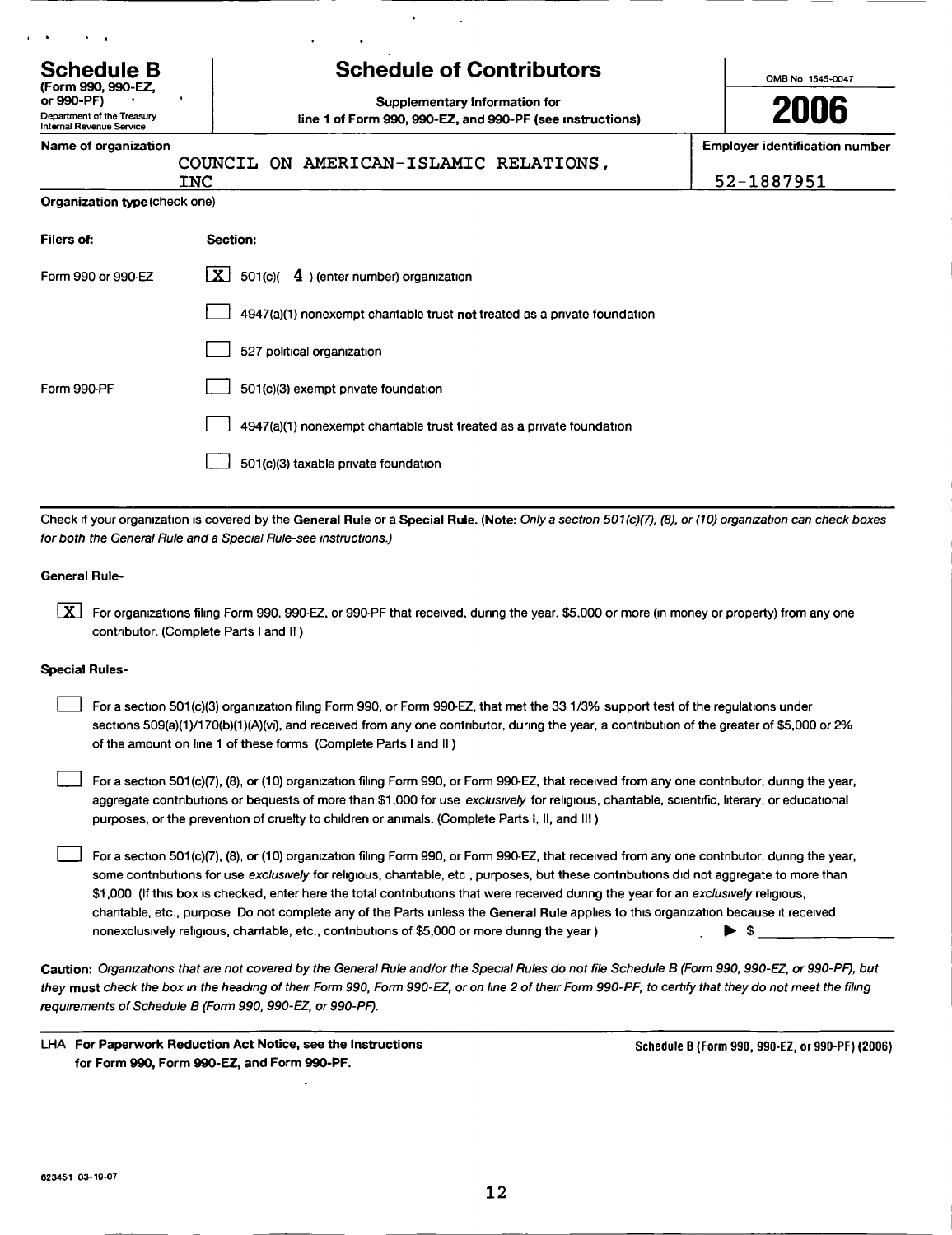FORM 990 PAGE 2 990

| Asset<br>No | Description                                                                       | Date<br>Acquired            | Method | Life      | Line<br><b>No</b> | Unadjusted<br>Cost Or Basis | Bus %<br>Excl | Reduction In<br><b>Basis</b> | Basis For<br>Depreciation | Accumulated<br>Depreciation | Current<br>Sec 179 | <b>Current Year</b><br>Deduction |
|-------------|-----------------------------------------------------------------------------------|-----------------------------|--------|-----------|-------------------|-----------------------------|---------------|------------------------------|---------------------------|-----------------------------|--------------------|----------------------------------|
|             | 10453 NEW JERSEY/LAND<br>BOOK/TAX VARIANCE ON<br>94DISPOSAL OF ASSETS 12&091599NC | 09 15 99L                   |        | 000       |                   | 512,000.<br>11,493.         |               |                              | 512,000.<br>11,493.       | 467.                        |                    | $\dot{ }$ 0.<br>$\mathbf 0$      |
|             | 2006 FURNITURE &<br>105EQUIPMENT                                                  | VARIESNC                    |        | 000       |                   | 50,470.                     |               |                              | 50,470.                   |                             |                    | $\mathbf 0$ .                    |
|             | 1162006 COMPUTER HARDWARE VARIES                                                  |                             |        | .000 16   |                   | 17,381.                     |               |                              | 17,381.                   |                             |                    | $\mathbf 0$ .                    |
|             | 1172006 SOFTWARE<br>2006 HEADQUARTER                                              | VARIES                      |        | .000      | 16                | 16,736.                     |               |                              | 16,736.                   |                             |                    | 0.                               |
|             | 118BUILDING                                                                       | VARIES                      |        | .000 16   |                   | 23,361.                     |               |                              | 23,361.                   |                             |                    | $\mathbf 0$ .                    |
|             | 1292006 BOOK/TAX VARIANCE<br>$*$ 990 PAGE 2 TOTAL                                 |                             |        | .000   16 |                   |                             |               |                              |                           | 10,300.                     |                    | 0.                               |
|             | <b>OTHER</b>                                                                      |                             |        |           |                   | 631,441.                    |               | 0.1                          | 631,441.                  | 10,767.                     | 0.                 | 0.                               |
|             | PROGRAM SERVICES<br><b>FURNITURE/OFFICE</b>                                       |                             |        |           |                   |                             |               |                              |                           |                             |                    |                                  |
|             | 1EQUIPMENT 75%<br>FURNITURE/OFFICE                                                | $060198200DB7.00$ $17$      |        |           |                   | 22,247.                     |               |                              | 22, 247.                  | 22, 247.                    |                    | 0.                               |
|             | 4EOUIPMENT 75%<br>453 NEW                                                         | $060199200DB7.00$ $17$      |        |           |                   | 15,479.                     |               |                              | 15,479.                   | 14,788.                     |                    | 691.                             |
|             | 7JERSEY/BUILDING 75%<br>FURNITURE/OFFICE                                          | 0915995L                    |        | 35.00 16  |                   | 1, 535, 635.                |               |                              | 1, 535, 635.              | 274,219.                    |                    | 43,875.                          |
|             | 13EQUIPMENT 75%<br>FURNITURE/OFFICE                                               | 060100200DB7.00 17          |        |           |                   | 7,680.                      |               |                              | 7,680.                    | 6,652.                      |                    | 685.                             |
|             | 16EQUIPMENT 75%                                                                   | $060101200DB7.00$ 17        |        |           |                   | 11,850.                     |               |                              | 11,850.                   | 9,206.                      |                    | 1,058.                           |
|             | 19COMPUTERS 75%                                                                   | 06 01 01 200DB5.00  17      |        |           |                   | 2,561.                      |               |                              | 2,561.                    | 2,414.                      |                    | 147.                             |
|             | 25COMPUTER/HOOPER                                                                 | $ 03 23 02 200DB5.00$ $ 17$ |        |           |                   | 3,509.                      |               |                              | 3,509.                    | 2,903.                      |                    | 404.                             |
|             | 28SONY CAMERA/IQBAL 80% 040902200DB5.00 17<br>453 NEW JERSEY/BASIS                |                             |        |           |                   | 2,867.                      |               |                              | 2,867.                    | 2,371.                      |                    | 331.                             |
|             | 35COSTS 75%                                                                       | <u> 0906025L</u>            |        | 35.0016   |                   | 38,524.                     |               |                              | 38,524.                   | 3,670.                      |                    | 1,101.                           |

028102<br>07-28-00

(D) - Asset disposed \* ITC, Section 179, Salvage, Bonus, Commercial Revitalization Deduction, GO Zone

 $\sim$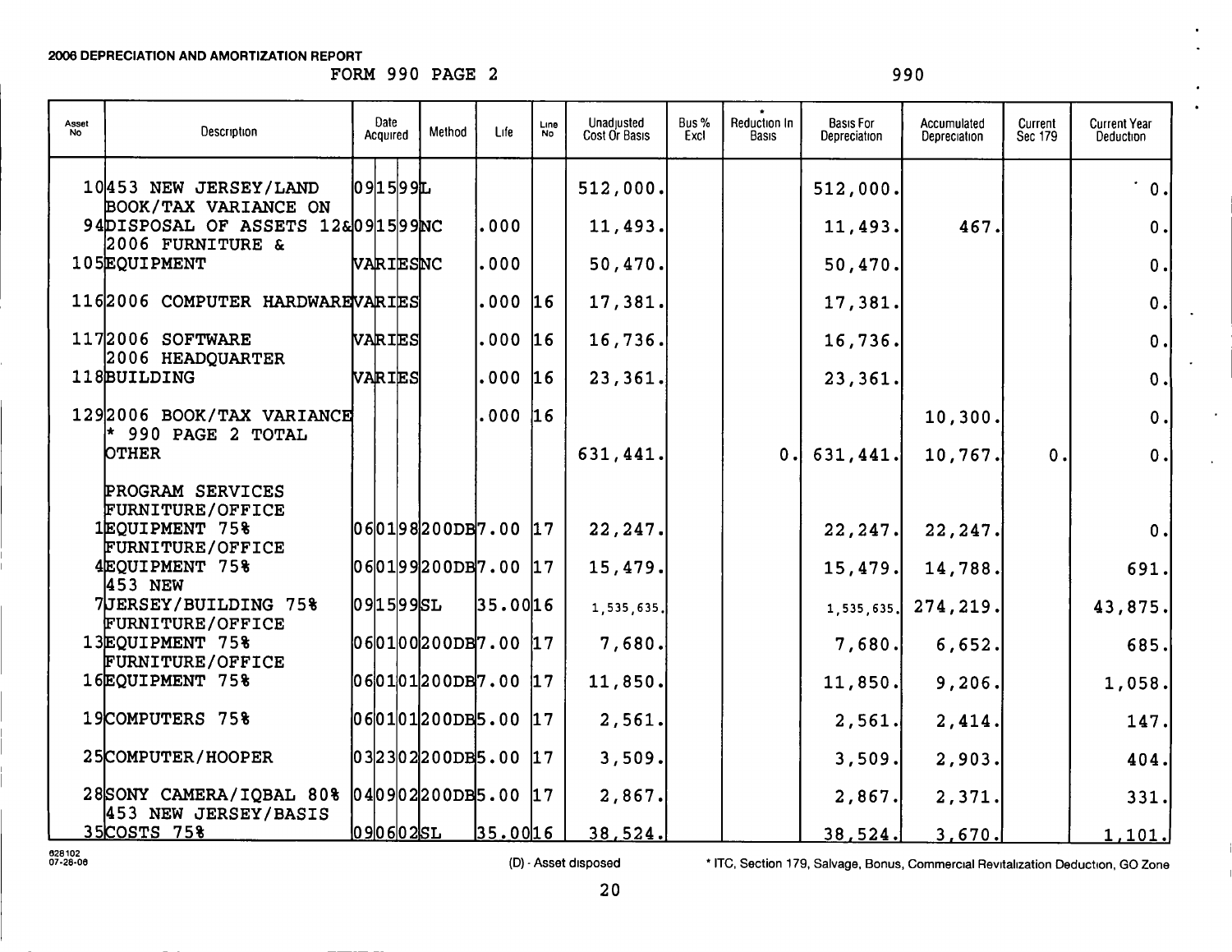FORM 990 PAGE 2 990

 $\mathcal{L}^{\mathcal{L}}$ 

| Asset<br>No | Description             | Date<br>Acquired    | Method | Life | Line<br>No   | Unadjusted<br>Cost Or Basis | Bus %<br>Excl | Reduction In<br>Basıs | <b>Basis For</b><br>Depreciation | Accumulated<br>Depreciation | Current<br>Sec 179 | <b>Current Year</b><br>Deduction |
|-------------|-------------------------|---------------------|--------|------|--------------|-----------------------------|---------------|-----------------------|----------------------------------|-----------------------------|--------------------|----------------------------------|
|             | 38CAMERS-M. ELKOT       | 060903200DB5.00     |        |      | 17           | 600.                        |               |                       | 600.                             | 427.                        |                    | $-69.$                           |
|             | 39COMPUTER/BAYOUMI      | 04 07 03 200DB 5.00 |        |      | 17           | 1,020.                      |               |                       | 1,020.                           | 726.                        |                    | 118.                             |
|             | 41DELL SYSTEM-1         | 062503200DB5.00     |        |      | 17           | 788.                        |               |                       | 788.                             | 561.                        |                    | 91.                              |
|             | 42DELL SYSTEM-2         | 062503200DB5.00     |        |      | 17           | 658.                        |               |                       | 658.                             | 468.                        |                    | 76.                              |
|             | 43DELL SYSTEM-3         | 06 25 03 200DB 5.00 |        |      | 17           | 688.                        |               |                       | 688.                             | 490.                        |                    | 79.                              |
|             | 44DELL SYSTEM-4         | 06 25 03 200DB5.00  |        |      | 17           | 548.                        |               |                       | 548.                             | 390.                        |                    | 63.                              |
|             | 46DELL SYSTEM-6         | [06]25]03]200DB5.00 |        |      | $ 17\rangle$ | 623.                        |               |                       | 623.                             | 444.                        |                    | 72.                              |
|             | 47PRINTER-KHALID        | 072203200DB5.00     |        |      | 17           | 1,084.                      |               |                       | 1,084.                           | 772.                        |                    | 125.                             |
|             | <b>48DIGITAL CAMERA</b> | 062904SL            |        | 7.00 | 16           | 926.                        |               |                       | 926.                             | 198.                        |                    | 132.                             |
|             | 49DELL COMPUTER         | 081104SL            |        | 5.00 | 16           | 1,109.                      |               |                       | 1,109.                           | 315.                        |                    | 222.                             |
|             | 50DELL COMPUTER         | 1 2 1 3 0 4 SL      |        | 5.00 | 16           | 525.                        |               |                       | 525.                             | 114.                        |                    | 105.                             |
|             | 51LAPTOP                | 010704SL            |        | 5.00 | l1 6         | 2,372.                      |               |                       | 2,372.                           | 948.                        |                    | 474.                             |
|             | 52PRINTER               | 042904SL            |        | 5.00 | l1 6         | 715.                        |               |                       | 715.                             | 250.                        |                    | 143.                             |
|             | 53COMPUTER HARDWARE     | 0 5 1 0 0 4 SL      |        | 5.00 | 16           | 100.                        |               |                       | 100.                             | 33.                         |                    | 20.                              |
|             | 54COMPUTER HARDWARE     | $[05]23[04]$ SL     |        | 5.00 | 16           | 167.                        |               |                       | 167.                             | 55.                         |                    | 33.                              |
|             | 55COMPUTER HARDWARE     | 0 7  1 5  0 4  SL   |        | 5.00 | 16           | 709.                        |               |                       | 709.                             | 213.                        |                    | 142.                             |
|             | 56COMPUTER              | 090304SL            |        | 5.00 | 16           | 1,174.                      |               |                       | 1,174.                           | 313.                        |                    | 235.                             |
|             | 57COMPUTER              | 0 9 0 3 0 4 S L     |        | 5.00 | 16           | 669.                        |               |                       | 669.                             | 179.                        |                    | 134.                             |

ezatoz<br>07-28-08 **Marzo f e disposed Marzo F e (D) - Asset disposed** \* ITC, Section 179, Salvage, Bonus, Commercial Revitalization Deduction, GO Zone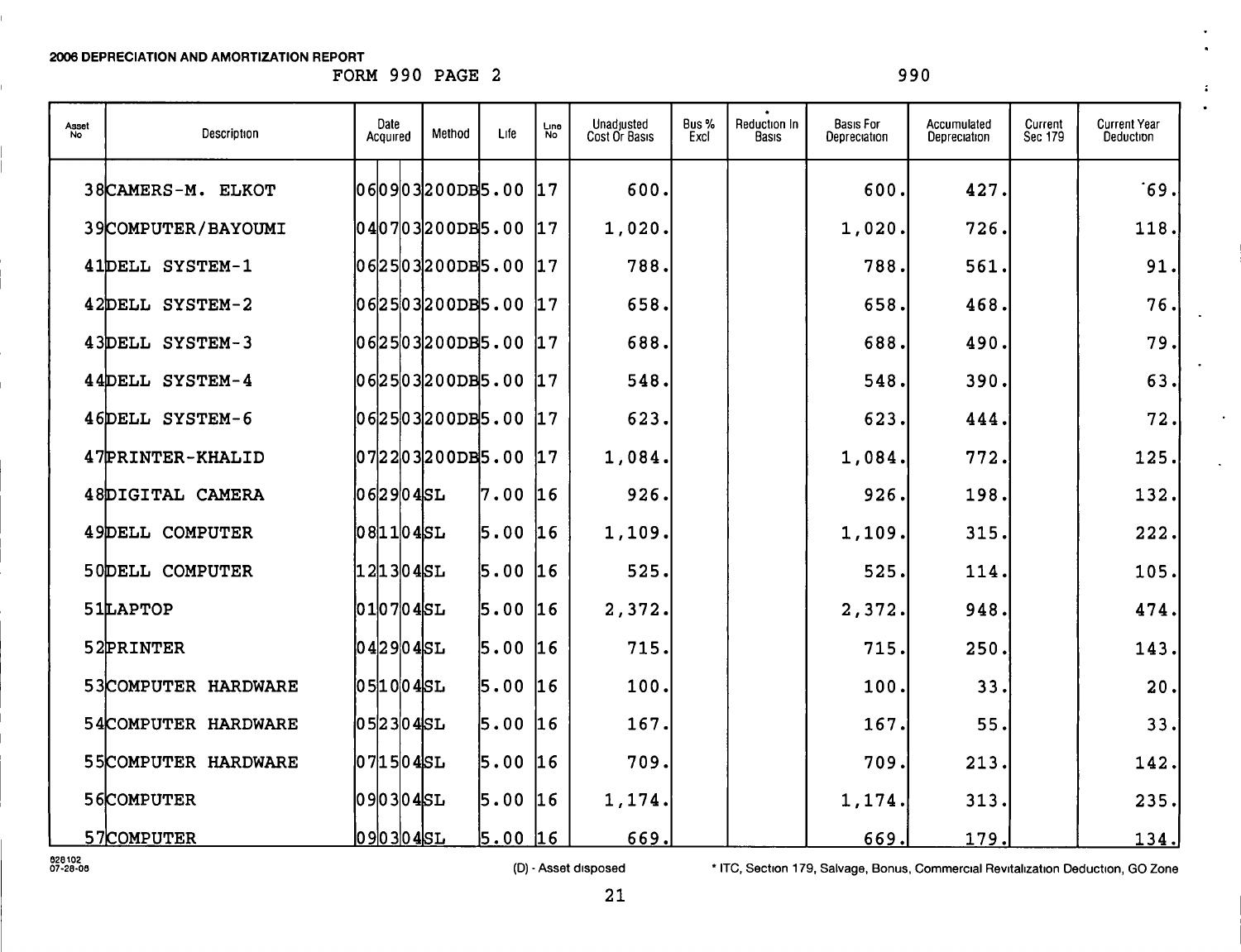FORM 990 PAGE 2 990

÷

 $\bullet$ 

 $\ddot{\phantom{a}}$ 

| Asset<br>No | Description                                                    | Date<br>Acquired | Method                     | Life      | Line<br><b>No</b> | Unadjusted<br>Cost Or Basis | Bus%<br>Excl | Reduction In<br>Basis | <b>Basis For</b><br>Depreciation | Accumulated<br>Depreciation | Current<br>Sec 179 | <b>Current Year</b><br>Deduction |
|-------------|----------------------------------------------------------------|------------------|----------------------------|-----------|-------------------|-----------------------------|--------------|-----------------------|----------------------------------|-----------------------------|--------------------|----------------------------------|
|             | 58NEW ROOF-HEADQUARTERS 123104SL<br>NEW                        |                  |                            | 15.0016   |                   | 25,000.                     |              |                       | 25,000.                          | 3,334.                      |                    | 1,667.                           |
|             | 59COOLING-HEADQUARTERS                                         | 12 31 04 SL      |                            | 7.00 16   |                   | 22,500.                     |              |                       | 22,500.                          | 6,428.                      |                    | 3,214.                           |
|             | 60CAPITAL LEASE #10615                                         | $ 08 31 04$ SL   |                            | $5.00$ 16 |                   | 35,200.                     |              |                       | 35,200.                          | 9,387.                      |                    | 7,040.                           |
|             | 61CAPITAL LEASE #10612                                         | $[07]08]01$ SL   |                            | 5.00 16   |                   | 18,859.                     |              |                       | 18,859.                          | 16,974.                     |                    | 1,885.                           |
|             | $ *$ 990 PAGE 2 TOTAL<br><b>PROGRAM SERVICES</b>               |                  |                            |           |                   | 1,756,386.                  |              | 0.                    | 1,756,386.                       | 381, 489.                   | 0.                 | 64,431.                          |
|             | MANAGEMENT AND GENERAL                                         |                  |                            |           |                   |                             |              |                       |                                  |                             |                    |                                  |
|             | FURNITURE/OFFICE<br>2EQUIPMENT 10%                             |                  | 06 01 98 200DB 7.00 17     |           |                   | 2,966.                      |              |                       | 2,966.                           | 2,966.                      |                    | 0.                               |
|             | <b>FURNITURE/OFFICE</b><br>5EQUIPMENT 10%<br>453 NEW           |                  | $ 06 01 99 200DB 7.00$  17 |           |                   | 2,064.                      |              |                       | 2,064.                           | 1,972.                      |                    | 92.                              |
|             | 8JERSEY/BUILDING 10%                                           | 09 15 995L       |                            | 35.0016   |                   | 204,751.                    |              |                       | 204, 751.                        | 36,563.                     |                    | 5,850.                           |
|             | <b>FURNITURE/OFFICE</b><br>14EQUIPMENT 10%<br>FURNITURE/OFFICE |                  | $ 06 01 00 200DB7.00$ 17   |           |                   | 1,024.                      |              |                       | 1,024.                           | 887.                        |                    | 91.                              |
|             | 17EQUIPMENT 10%                                                |                  | $ 06 01 01 200DB 7.00$ 17  |           |                   | 1,580.                      |              |                       | 1,580.                           | 1,227.                      |                    | 141.                             |
|             | 20COMPUTERS 10%                                                |                  | $ 06 01 01 200DB5.00$ 17   |           |                   | 341.                        |              |                       | 341.                             | 321.                        |                    | 20.                              |
|             | 22COMPUTER/IQBAL                                               |                  | $ 02 05 02 200DB5.00$  17  |           |                   | 1,579.                      |              |                       | 1,579.                           | 1,306.                      |                    | 182.                             |
|             | FURNITURE/OFFICE<br>23EQUIPMENT/IQBAL                          |                  | $ 02 12 02 200DB 7.00$  17 |           |                   | 754.                        |              |                       | 754.                             | 519.                        |                    | 67.                              |
|             | <b>FURNITURE/OFFICE</b><br>24EQUIPMENT/SIEMENS                 |                  | $ 02 26 02 200DB 7.00$ 17  |           |                   | 656.                        |              |                       | 656.                             | 452.                        |                    | 58.                              |
|             | FURNITURE/OFFICE<br>27EQUIPMENT/STAPLES                        |                  | $ 04 06 02 200DB 7.00$ 17  |           |                   | 495.                        |              |                       | 495.                             | 341.                        |                    | 44.                              |
|             | DELL<br>31COMPUTER/O.M.AHMAD                                   |                  | 08 14 02 200DB5.00  17     |           |                   | 1,641.                      |              |                       | 1,641.                           | 1,357.                      |                    | 189.                             |
|             | 32COMPUTER/IQBAL                                               |                  | $110702200005.00$ 17       |           |                   | 1,860.                      |              |                       | 1,860.                           | 1,538.                      |                    | 215.                             |

oiezeoe ( D) - Asset disposed • ITC, Section 179, Salvage , Bonus, Commercial Revitalization Deduction , GO Zone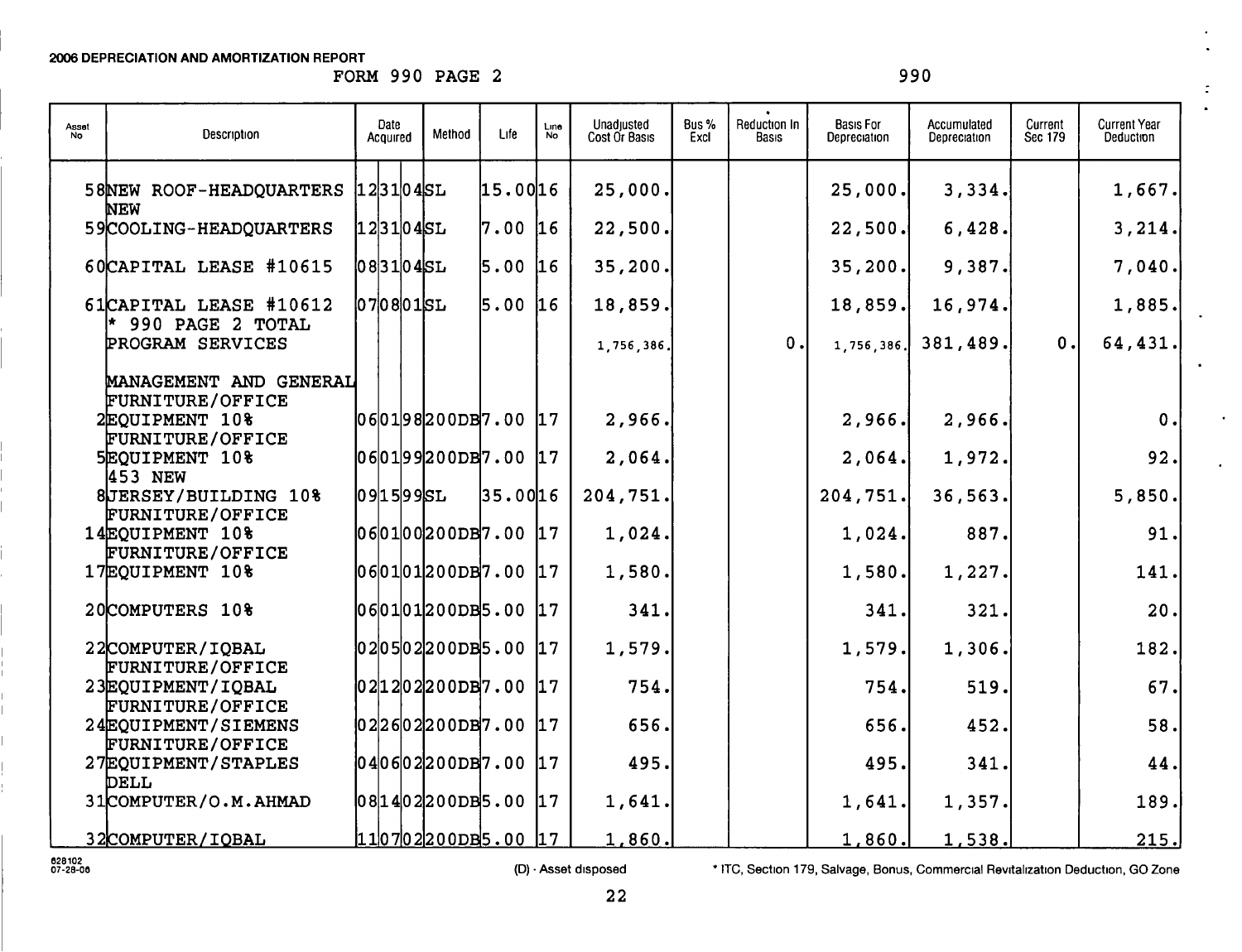FORM 990 PAGE 2 990

 $\epsilon$  $\overline{\phantom{a}}$ 

 $\mathbf{A}^{\mathrm{eff}}$ 

| Asset<br>No | Description                                              | Date<br>Acquired       | Method | Life    | Line<br><b>No</b> | Unadjusted<br>Cost Or Basis | Bus %<br>Excl | Reduction In<br>Basis | <b>Basis For</b><br>Depreciation | Accumulated<br>Depreciation | Current<br>Sec 179 | <b>Current Year</b><br>Deduction |
|-------------|----------------------------------------------------------|------------------------|--------|---------|-------------------|-----------------------------|---------------|-----------------------|----------------------------------|-----------------------------|--------------------|----------------------------------|
|             | 33 COMPUTER / RASHEED<br>453 NEW JERSEY/BASIS            | [12]24]02200DB5.00     |        |         | 17                | 600.                        |               |                       | 600.                             | 496.                        |                    | .69.                             |
|             | 36COSTS 10%                                              | 090602SL               |        | 35.0016 |                   | 5,136.                      |               |                       | 5,136.                           | 490.                        |                    | 147.                             |
|             | 40COMPUTER/TOOR                                          | 04 07 03 200DB5.00  17 |        |         |                   | 846.                        |               |                       | 846.                             | 602.                        |                    | 98.                              |
|             | 45DELL SYSTEM-5<br>PHOTO                                 | 06 25 03 200DB5.00  17 |        |         |                   | 1,192.                      |               |                       | 1,192.                           | 849.                        |                    | 137.                             |
|             | 62COPIER/FAX/PRINTER                                     | $ 02 10 05$ SL         |        | 5.00    | 16                | 618.                        |               |                       | 618.                             | 113.                        |                    | 124.                             |
|             | 63VENDING MACHINE                                        | $[03]22[05]$ SL        |        | 7.00    | 16                | 1,147.                      |               |                       | 1,147.                           | 123.                        |                    | 164.                             |
|             | 64DISPLAY BOARD                                          | 08 12 05 SL            |        | 7.00    | 16                | 5,000.                      |               |                       | 5,000.                           | 298.                        |                    | 714.                             |
|             | 65DISPLAY BOARD                                          | $ 09 08 05$ SL         |        | 7.00 16 |                   | 6,608.                      |               |                       | 6,608.                           | 315.                        |                    | 944.                             |
|             | 66SONY DVD RECORDER                                      | $ 09 28 05$ SL         |        | 5.00    | 16                | 1,406.                      |               |                       | 1,406.                           | 70.                         |                    | 281.                             |
|             | 67FLAT PANEL MONITORS-4 082105SL                         |                        |        | 5.00    | 16                | 1,394.                      |               |                       | 1,394.                           | 93.                         |                    | 279.                             |
|             | 68DELL CPU 2.8GH                                         | 0 9 0 8 0 5 S L        |        | 5.00    | 16                | 465.                        |               |                       | 465.                             | 31.                         |                    | 93.                              |
|             | 69DELL OPTIPLEX CPU                                      | $ 09 22 05$ SL         |        | 5.00    | 16                | 2,639.                      |               |                       | 2,639.                           | 132.                        |                    | 528.                             |
|             | 70FLAT PANEL MONITORS-10 10 13 05 SL                     |                        |        | 5.00    | 16                | 2,463.                      |               |                       | 2,463.                           | 123.                        |                    | 493.                             |
|             | 71LAPTOP                                                 | 1027055L               |        | 5.00    | 16                | 1,859.                      |               |                       | 1,859.                           | 62.                         |                    | 372.                             |
|             | 72DELL POWER EDGE SERVER 102705SL<br>990 PAGE 2 TOTAL    |                        |        | 5.00    | 16                | 4,801.                      |               |                       | 4,801.                           | 160.                        |                    | 960.                             |
|             | MANAGEMENT AND GENERAL                                   |                        |        |         |                   | 255,885.                    |               | 0.1                   | 255,885.                         | 53,406.                     | 0.1                | 12, 352.                         |
|             | FUNDRAISING<br><b>FURNITURE/OFFICE</b><br>3EQUIPMENT 15% | 06 01 98 200DB 7.00 17 |        |         |                   | 4,449.                      |               |                       | 4,449.                           | 4,449.                      |                    | 0.                               |

oiezeoc (D) - Asset disposed • ITC, Section 179, Salvage , Bonus , Commercial Revitalization Deduction , GO Zone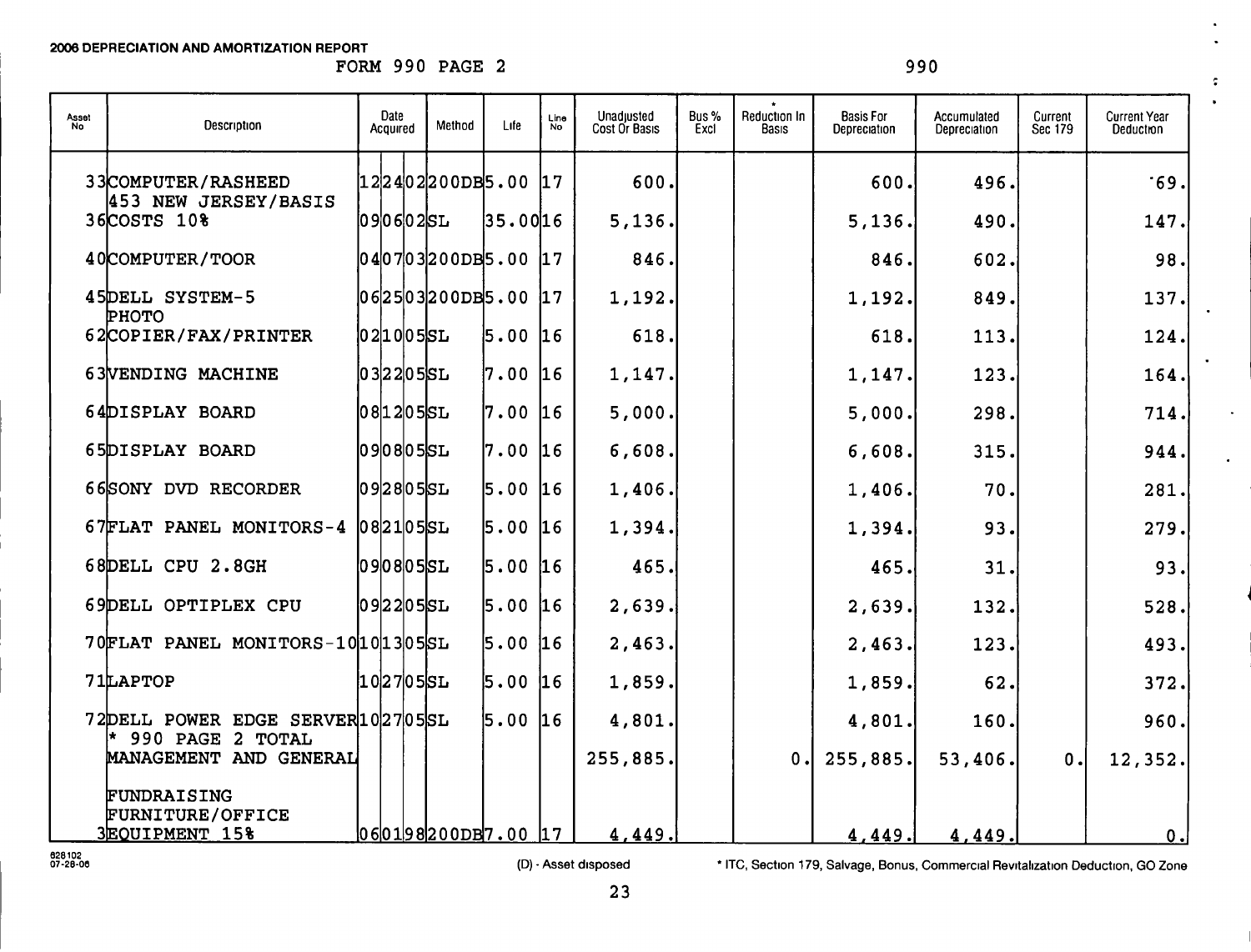FORM 990 PAGE 2 990

 $\epsilon$ 

 $\bullet$ 

 $\ddot{\phantom{a}}$ 

| Asset<br>No | Description                                                | Date<br>Acquired          | Method | Life     | Line<br><b>No</b> | Unadjusted<br>Cost Or Basis | Bus %<br>Excl | Reduction In<br><b>Basis</b> | <b>Basis For</b><br>Depreciation | Accumulated<br>Depreciation | Current<br>Sec 179 | <b>Current Year</b><br>Deduction |
|-------------|------------------------------------------------------------|---------------------------|--------|----------|-------------------|-----------------------------|---------------|------------------------------|----------------------------------|-----------------------------|--------------------|----------------------------------|
|             | FURNITURE/OFFICE<br>6EQUIPMENT 15%<br>453 NEW              | [060199200DB7.00]17       |        |          |                   | 3,096.                      |               |                              | 3,096.                           | 2,958.                      |                    | 138.                             |
|             | 9JERSEY/BUILDING 15%                                       | 09 15 995L                |        | 35.0016  |                   | 307,127.                    |               |                              | 307, 127.                        | 54,844.                     |                    | 8,775.                           |
|             | FURNITURE/OFFICE<br>15EQUIPMENT 15%<br>FURNITURE/OFFICE    | $ 06 01 00 200DB 7.00$ 17 |        |          |                   | 1,536.                      |               |                              | 1,536.                           | 1,331.                      |                    | 137.                             |
|             | 18EOUIPMENT 15%                                            | $060101200DB7.00$ 17      |        |          |                   | 2,370.                      |               |                              | 2,370.                           | 1,841.                      |                    | 212.                             |
|             | 21COMPUTERS 15%<br>COMPUTER/STALLION                       | $060101200DB5.00$ 17      |        |          |                   | 512.                        |               |                              | 512.                             | 482.                        |                    | 30.                              |
|             | 26TECHNOLOGY                                               | $ 04 04 02 200DB5.00$ 17  |        |          |                   | 8,623.                      |               |                              | 8,623.                           | 7,133.                      |                    | 993.                             |
|             | 29SONY CAMERA/IQBAL 20% 040902200DB5.00 17                 |                           |        |          |                   | 717.                        |               |                              | 717.                             | 593.                        |                    | 83.                              |
|             | 30 INTELLECT COMPUTERS                                     | $ 06 12 02 200DB5.00$  17 |        |          |                   | 1,033.                      |               |                              | 1,033.                           | 854.                        |                    | 119.                             |
|             | IPAQ 3955<br>34 COMPUTER / KHAFAGI<br>453 NEW JERSEY/BASIS | $123102200DB5.00$ 17      |        |          |                   | 649.                        |               |                              | 649.                             | 537.                        |                    | 75.                              |
|             | 37 COSTS 15%                                               | $090602$ SL               |        | 35.00 16 |                   | 7,705.                      |               |                              | 7,705.                           | 733.                        |                    | 220.                             |
|             | 990 PAGE 2 TOTAL<br>FUNDRAISING<br>GRAND TOTAL 990 PAGE    |                           |        |          |                   | 337,817.                    |               | 0.1                          | 337,817.                         | 75,755.                     | 0.                 | 10,782.                          |
|             | 2 DEPR                                                     |                           |        |          |                   | 2,981,529.                  |               | 0.1                          | 2,981,529.                       | 521, 417.                   | 0.                 | 87,565.                          |
|             |                                                            |                           |        |          |                   |                             |               |                              |                                  |                             |                    |                                  |
|             |                                                            |                           |        |          |                   |                             |               |                              |                                  |                             |                    |                                  |
|             |                                                            |                           |        |          |                   |                             |               |                              |                                  |                             |                    |                                  |
|             |                                                            |                           |        |          |                   |                             |               |                              |                                  |                             |                    |                                  |
|             |                                                            |                           |        |          |                   |                             |               |                              |                                  |                             |                    |                                  |
|             |                                                            |                           |        |          |                   |                             |               |                              |                                  |                             |                    |                                  |

ezaioz<br>07-28-06 commercial Revitalization Deduction, GO Zone (D) - Asset disposed \* ITC, Section 179, Salvage, Bonus, Commercial Revitalization Deduction, GO Zone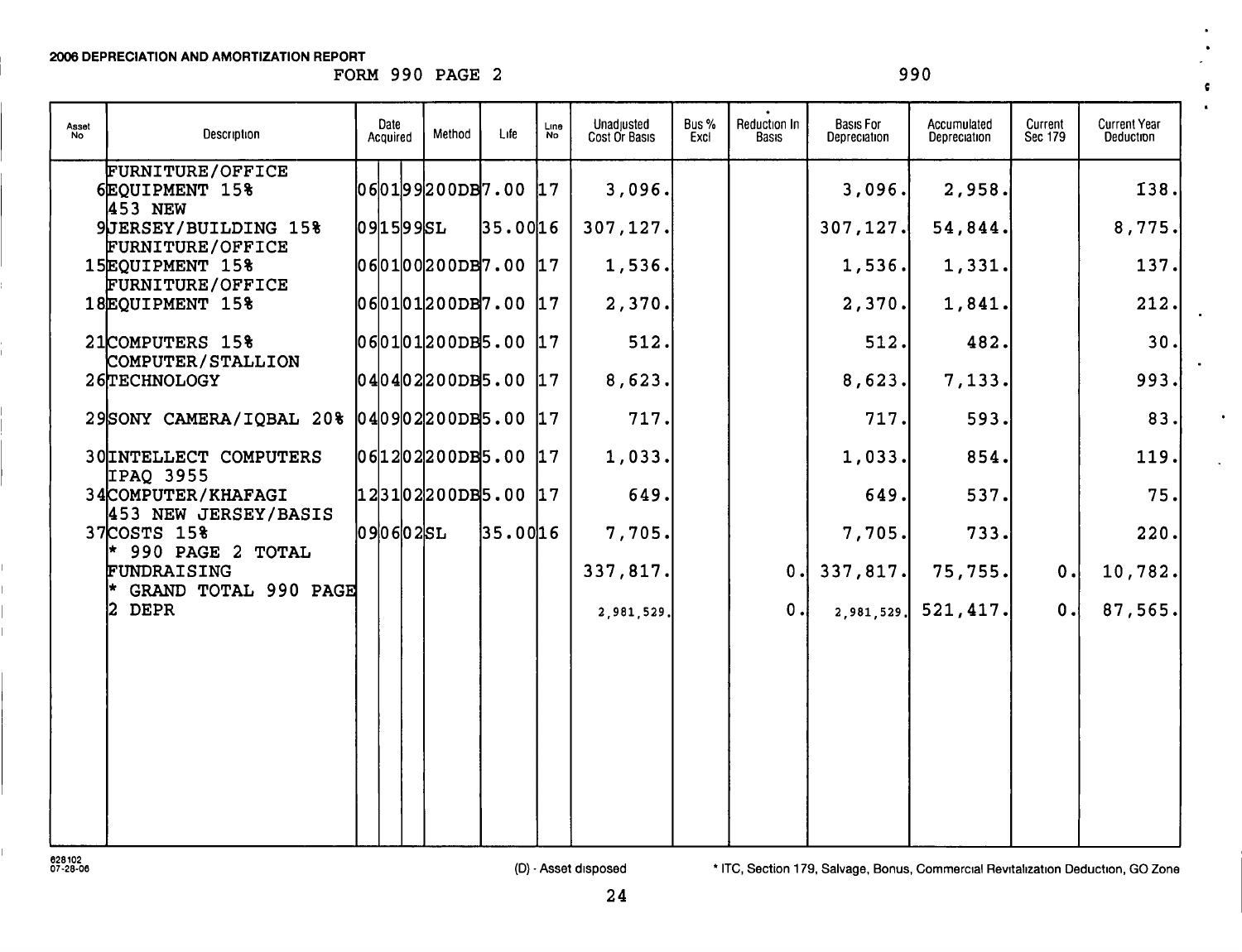| COUNCIL ON AMERICAN-ISLAMIC RELATIONS, I | 52-1887951 |
|------------------------------------------|------------|

- -

\_\_\_

\_\_\_\_\_\_\_\_\_\_

| <b>FORM 990</b>                                                                                    |                                 | RENTAL INCOME                    |                                |                                  | <b>STATEMENT</b>              | 1                   |
|----------------------------------------------------------------------------------------------------|---------------------------------|----------------------------------|--------------------------------|----------------------------------|-------------------------------|---------------------|
| KIND AND LOCATION OF PROPERTY                                                                      |                                 |                                  |                                | <b>ACTIVITY</b><br><b>NUMBER</b> | <b>GROSS</b><br>RENTAL INCOME |                     |
| 453 NEW JERSEY AVE SE WASHINGTON DC 20003<br>203-5 K ST NE WASHINGTON DC                           |                                 |                                  |                                | $\boldsymbol{2}$<br>3            |                               | 162,006.<br>36,760. |
| TOTAL TO FORM 990, PART I, LINE 6A                                                                 |                                 |                                  |                                |                                  |                               | 198,766.            |
| <b>FORM 990</b>                                                                                    |                                 | RENTAL EXPENSES                  |                                |                                  | <b>STATEMENT</b>              | 2                   |
| DESCRIPTION                                                                                        |                                 | <b>ACTIVITY</b><br><b>NUMBER</b> | <b>AMOUNT</b>                  |                                  | TOTAL                         |                     |
| 453 NEW JERSEY AVE SE WASHINGTON DC<br>20003<br><b>DEPRECIATION</b><br>203-5 K ST NE WASHINGTON DC | SUBTOTAL -                      | $\overline{2}$                   |                                | 95,095.<br>47,847.<br>230,667.   |                               | 95,095.             |
| CALCULATED DEPRECIATION PER CCH                                                                    | SUBTOTAL -                      | 3                                |                                | $-47,847.$                       |                               | 230,667.            |
| TOTAL TO FORM 990, PART I, LINE 6B                                                                 |                                 |                                  |                                |                                  |                               | 325,762.            |
| <b>FORM 990</b>                                                                                    | SPECIAL EVENTS AND ACTIVITIES   |                                  |                                |                                  | <b>STATEMENT</b>              | 3                   |
| DESCRIPTION OF EVENT                                                                               | <b>GROSS</b><br><b>RECEIPTS</b> | CONTRIBUT.<br><b>INCLUDED</b>    | <b>GROSS</b><br><b>REVENUE</b> | <b>DIRECT</b><br><b>EXPENSES</b> | <b>NET</b><br><b>INCOME</b>   |                     |
| ANNUAL DINNER                                                                                      | 89,775.                         | 89,775.                          |                                |                                  | 0.                            | 0.                  |
| TO FM 990, PART I, LINE 9                                                                          | 89,775.                         | 89,775.                          |                                |                                  | 0.                            | 0.                  |

<del>er</del> en so

 $\overline{\phantom{a}}$ 

 $\mathbf{I}$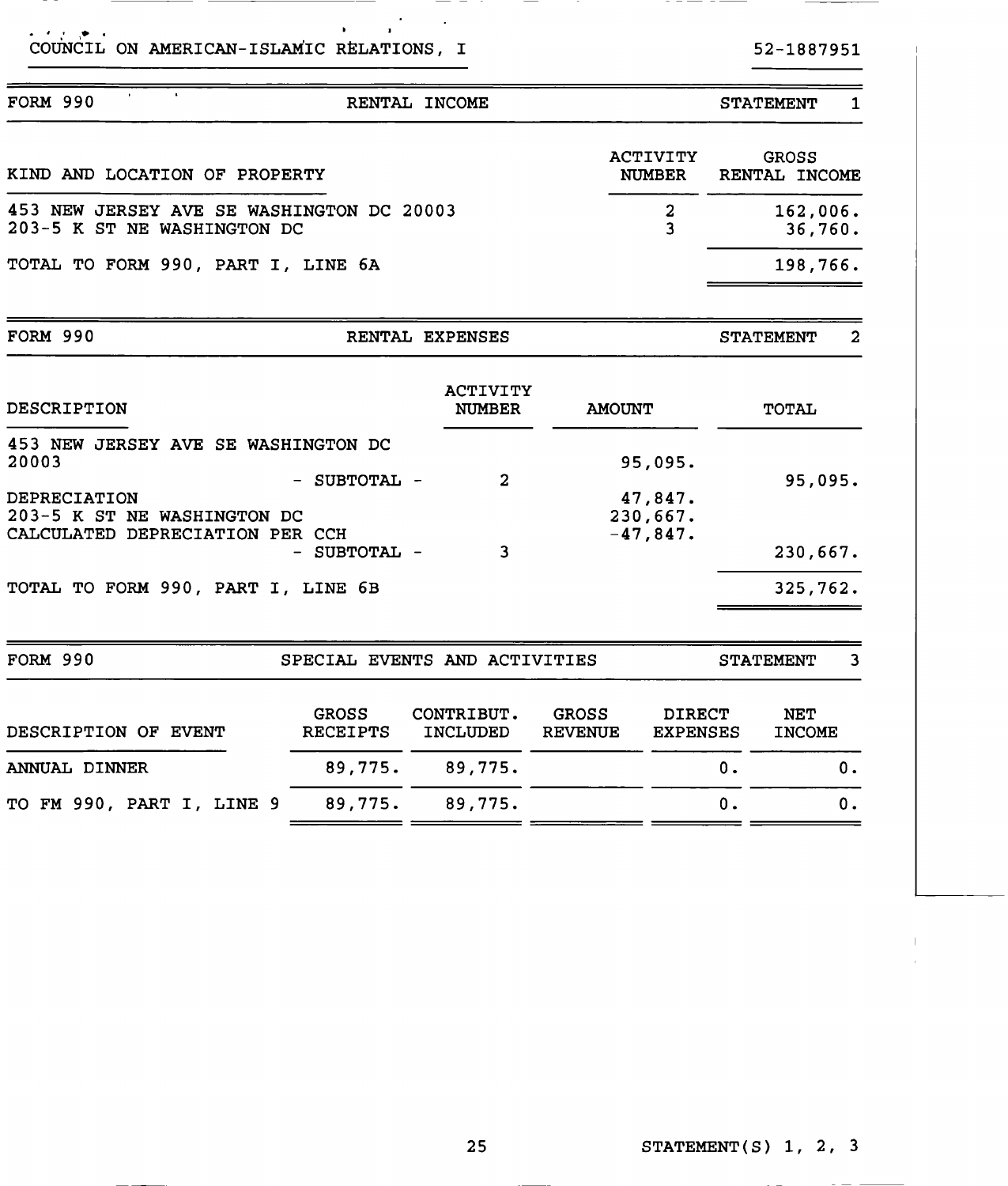### .<br>COUNCIL ON AMERICAN-ISLAMIC RELATIONS, I  $\label{eq:3.1} \frac{1}{2}\sum_{i=1}^n\frac{1}{2}\sum_{j=1}^n\frac{1}{2}\sum_{j=1}^n\frac{1}{2}\sum_{j=1}^n\frac{1}{2}\sum_{j=1}^n\frac{1}{2}\sum_{j=1}^n\frac{1}{2}\sum_{j=1}^n\frac{1}{2}\sum_{j=1}^n\frac{1}{2}\sum_{j=1}^n\frac{1}{2}\sum_{j=1}^n\frac{1}{2}\sum_{j=1}^n\frac{1}{2}\sum_{j=1}^n\frac{1}{2}\sum_{j=1}^n\frac{1}{2}\sum_{j=1}^n\$

| <b>FORM 990</b>             |                     | OTHER EXPENSES                    |                                         | <b>STATEMENT</b>   |
|-----------------------------|---------------------|-----------------------------------|-----------------------------------------|--------------------|
| <b>DESCRIPTION</b>          | (A)<br><b>TOTAL</b> | (B)<br>PROGRAM<br><b>SERVICES</b> | (C)<br><b>MANAGEMENT</b><br>AND GENERAL | (D)<br>FUNDRAISING |
| CONTRACT WAGES              | 99,373.             | 56, 255.                          | 25,842.                                 | 17,276.            |
| <b>CONSULTANT</b>           | 78,178.             | 43,005.                           | 11,479.                                 | 23,694.            |
| CAIR CHAPTERS               | 22,040.             | 22,040.                           |                                         |                    |
| DUES & SUBSCRIPTIONS        | 9,881.              | 9,551.                            | 330.                                    |                    |
| <b>INSURANCE</b>            | 17,829.             |                                   | 17,829.                                 |                    |
| MAINTENANCE                 | 837.                |                                   | 837.                                    |                    |
| OFFICE EXPENSE              | 10,424.             | 1,235.                            | 7,672.                                  | 1,517.             |
| PUBLIC RELATIONS            | 95,336.             | 86,079.                           |                                         | 9,257.             |
| RESEARCH &                  |                     |                                   |                                         |                    |
| INFORMATION SERVICES        | 100,590.            | 100,281.                          | 309.                                    |                    |
| SECURITY SERVICE            | 611.                | 411.                              |                                         | 200.               |
| <b>BANK SERVICE CHARGES</b> | 64.                 |                                   | 64.                                     |                    |
| LICENSES & PERMITS          | 319.                |                                   | 159.                                    | 160.               |
| <b>MISCELLANEOUS</b>        | 1,387.              |                                   | 1,387.                                  |                    |
| <b>REPAIRS</b>              | 440.                |                                   | 440.                                    |                    |
| <b>TAXES</b>                | 63,848.             |                                   | 63,567.                                 | 281.               |
| COMMISSION-CREDIT           |                     |                                   |                                         |                    |
| CARD EXPENSE                | 20,288.             | 5,072.                            |                                         | 15,216.            |
| EVENT EXPENSES              | 24,712.             |                                   |                                         | 24,712.            |
| FUNDRAISING                 | 82,055.             |                                   |                                         | 82,055.            |
| LIBRARY PROJECT             | 1,800.              | 1,800.                            |                                         |                    |
| QURAN PROJECT               |                     |                                   |                                         |                    |
| <b>EXPENSE</b>              | 149,232.            | 149,232.                          |                                         |                    |
| PROPHET MUHAMMAD            |                     |                                   |                                         |                    |
| CAMPAIGN                    | 86,054.             | 86,054.                           |                                         |                    |
| <b>PROFESSIONAL</b>         |                     |                                   |                                         |                    |
| <b>FEES-OTHER</b>           | 180.                | 180.                              |                                         |                    |
| <b>PUBLICATIONS</b>         | 830.                | 830.                              |                                         |                    |
| <b>MECHANICAL SERVICE</b>   |                     |                                   |                                         |                    |
| <b>EXPENSES</b>             | 10,766.             | 6,460.                            | 1,830.                                  | 2,476.             |
| PROPERTY MANAGEMENT         |                     |                                   |                                         |                    |
| <b>FEES</b>                 | 17,416.             | 10,449.                           | 2,961.                                  | 4,006.             |
| <b>JANITORIAL SERVICES</b>  | 27,522.             | 16,522.                           | 4,675.                                  | 6,325.             |
| <b>ADJUSTMENT TO</b>        |                     |                                   |                                         |                    |
| <b>BALANCE</b>              | 124,624.            |                                   |                                         |                    |
|                             |                     | 124,624.                          |                                         |                    |
| TOTAL TO FM 990, LN 43      | 1,046,636.          | 720,080.                          | 139,381.                                | 187, 175.          |
|                             |                     |                                   |                                         |                    |

 $\overline{1}$ 

52-1887951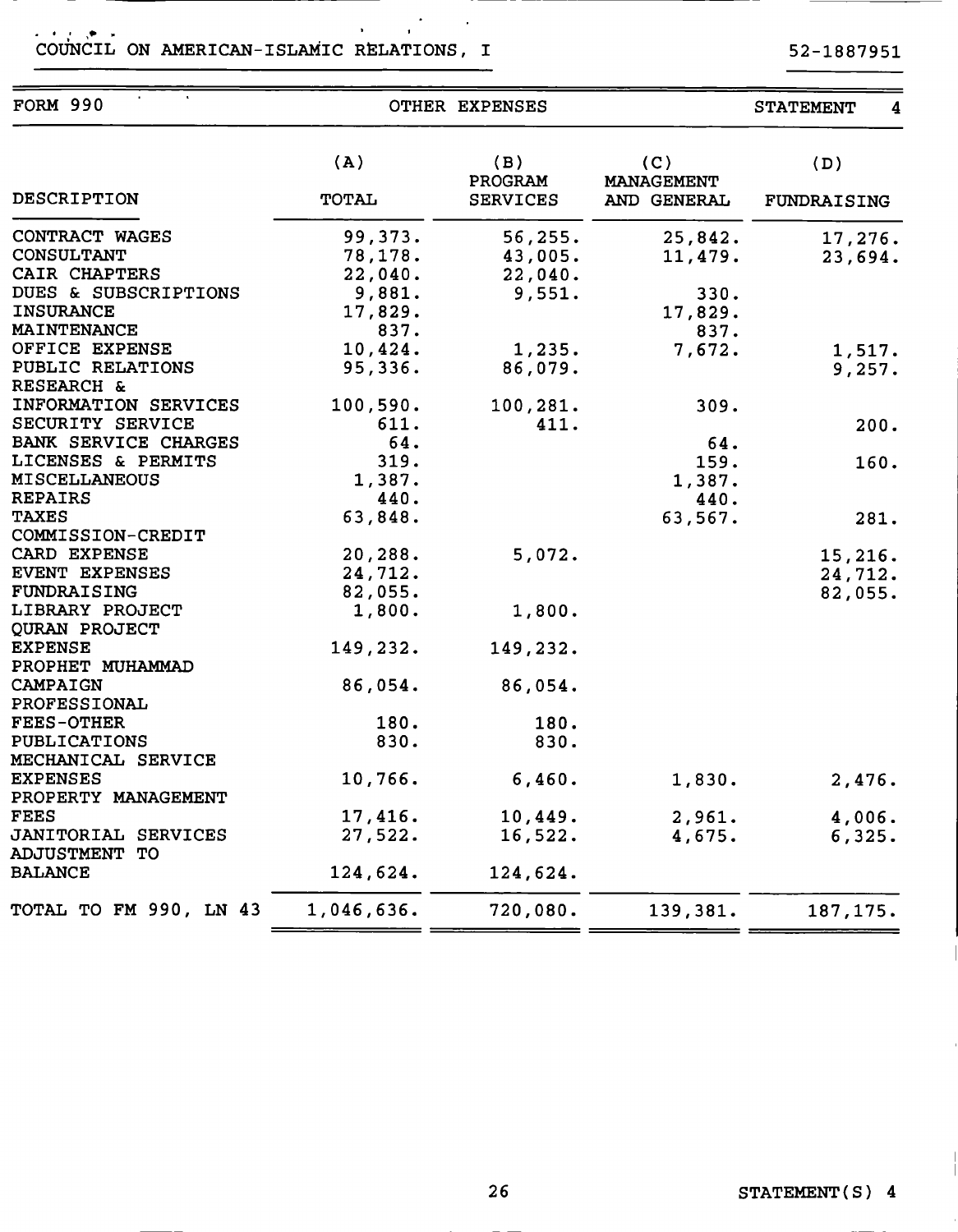بالفراغ الأناب COUNCIL ON AMERICAN-ISLAMIC RELATIONS, <sup>I</sup> 52-1887951

 $\mathbf{A}$ 

FORM 990 STATEMENT OF ORGANIZATION'S PRIMARY EXEMPT PURPOSE STATEMENT 5 PART III

### EXPLANATION

PROTECT CIVIL RIGHTS, ENCOURAGE CIVIC PARTICIPATION AND VOTER REGISTRATION, AND ADVOCATE FOR ISSUES RELEVENT TO MUSLIMS IN NORTH AMERICA.

| <b>FORM 990</b>                                                   | DEPRECIATION OF ASSETS HELD FOR INVESTMENT |                                    | 6<br><b>STATEMENT</b>                                |
|-------------------------------------------------------------------|--------------------------------------------|------------------------------------|------------------------------------------------------|
| DESCRIPTION                                                       | COST OR<br>OTHER BASIS                     | <b>ACCUMULATED</b><br>DEPRECIATION | <b>BOOK VALUE</b>                                    |
| 203 K ST NE                                                       | 164,776.                                   | 11,485.                            | 153,291.                                             |
| 203 K ST NE LAND                                                  | 144,000.                                   | 0.                                 | 144,000.                                             |
| 205 K ST NE                                                       | 167,811.                                   | 11,696.                            | 156, 115.                                            |
| 205 K ST NE LAND                                                  | 138,000.                                   | 0.                                 | 138,000.                                             |
| <b>LOAN COSTS</b>                                                 | 25,000.                                    | 0.                                 | 25,000.                                              |
| ARCHITECTURAL DESIGN COSTS                                        | 15,824.                                    | 0.                                 | 15,824.                                              |
| 917 2ND ST                                                        | 165,003.                                   | 0.                                 | 165,003.                                             |
| K & 2ND ST/DEPOSIT                                                | 12,000.                                    | 0.                                 | 12,000.                                              |
| 923 2ND ST                                                        | 640,083.                                   | 23,276.                            | 616,807.                                             |
| 929 2ND ST                                                        | 640,083.                                   | 0.                                 | 640,083.                                             |
| 2006 RENTAL ADDITIONS                                             | 686,230.                                   | 12,477.                            | 673,753.                                             |
| 2006 RENTAL ADDITONS - LAND                                       | 686,229.                                   | 0.                                 | 686,229.                                             |
| TOTAL TO FORM 990, PART IV, LN 55                                 | 3,485,039.                                 | 58,934.                            | 3,426,105.                                           |
|                                                                   |                                            |                                    |                                                      |
| <b>FORM 990</b><br>DEPRECIATION OF ASSETS NOT HELD FOR INVESTMENT |                                            |                                    | $\overline{7}$<br><b>STATEMENT</b>                   |
| DESCRIPTION                                                       | COST OR<br>OTHER BASIS                     | <b>ACCUMULATED</b><br>DEPRECIATION | <b>BOOK VALUE</b>                                    |
|                                                                   |                                            |                                    |                                                      |
| FURNITURE/OFFICE EQUIPMENT 75%                                    | 22,247.                                    | 22,247.                            | 0.                                                   |
| FURNITURE/OFFICE EQUIPMENT 10%                                    | 2,966.                                     | 2,966.                             |                                                      |
| FURNITURE/OFFICE EQUIPMENT 15%                                    | 4,449.                                     | 4,449.                             |                                                      |
| FURNITURE/OFFICE EQUIPMENT 75%                                    | 15,479.                                    | 15,479.                            |                                                      |
| FURNITURE/OFFICE EQUIPMENT 10%                                    | 2,064.                                     | 2,064.                             | 0.<br>0.<br>$\mathbf 0$ .<br>0.                      |
| FURNITURE/OFFICE EQUIPMENT 15%                                    | 3,096.                                     | 3,096.                             |                                                      |
| 453 NEW JERSEY/BUILDING 75%                                       | 1,535,635.                                 | 318,094.                           |                                                      |
| 453 NEW JERSEY/BUILDING 10%                                       | 204,751.                                   | 42,413.                            |                                                      |
| 453 NEW JERSEY/BUILDING 15%                                       | 307,127.                                   | 63,619.                            |                                                      |
| 453 NEW JERSEY/LAND                                               | 512,000.                                   | 0.                                 | 0.<br>1,217,541.<br>162,338.<br>243,508.<br>512,000. |
| FURNITURE/OFFICE EQUIPMENT 75%<br>FURNITURE/OFFICE EQUIPMENT 10%  | 7,680.<br>1,024.                           | 7,337.<br>978.                     | 343.<br>46.                                          |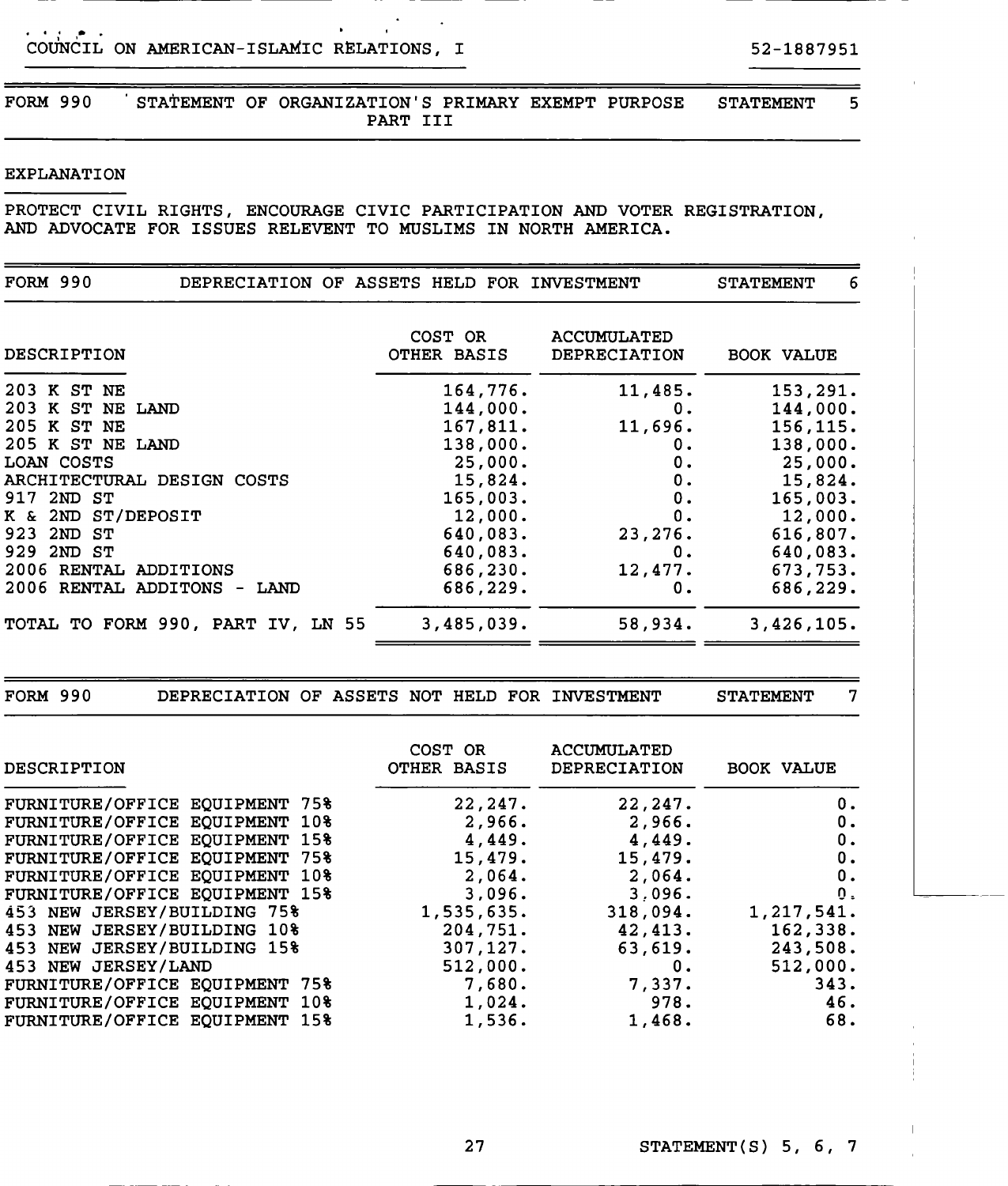| 医心包 医静脉瘤<br>COUNCIL ON AMERICAN-ISLAMIC RELATIONS, I |         |         | 52-1887951    |
|------------------------------------------------------|---------|---------|---------------|
| FURNITURE/OFFICE EQUIPMENT 75%                       | 11,850. | 10,264. | 1,586.        |
| FURNITURE/OFFICE EQUIPMENT 10%                       | 1,580.  | 1,368.  | 212.          |
| FURNITURE/OFFICE EQUIPMENT 15%                       | 2,370.  | 2,053.  | 317.          |
| <b>COMPUTERS 75%</b>                                 | 2,561.  | 2,561.  | 0.            |
| <b>COMPUTERS 10%</b>                                 | 341.    | 341.    | 0.            |
| <b>COMPUTERS 15%</b>                                 | 512.    | 512.    | 0.            |
| COMPUTER/IQBAL                                       | 1,579.  | 1,488.  | 91.           |
| <b>FURNITURE/OFFICE</b>                              |         |         |               |
| EQUIPMENT/IQBAL                                      | 754.    | 586.    | 168.          |
| <b>FURNITURE/OFFICE</b>                              |         |         |               |
| EQUIPMENT/SIEMENS                                    | 656.    | 510.    | 146.          |
| COMPUTER/HOOPER                                      | 3,509.  | 3,307.  | 202.          |
| COMPUTER/STALLION TECHNOLOGY                         | 8,623.  | 8,126.  | 497.          |
| <b>FURNITURE/OFFICE</b>                              |         |         |               |
| EQUIPMENT/STAPLES                                    | 495.    | 385.    | 110.          |
| SONY CAMERA/IQBAL 80%                                | 2,867.  | 2,702.  | 165.          |
| SONY CAMERA/IQBAL 20%                                | 717.    | 676.    | 41.           |
| INTELLECT COMPUTERS                                  | 1,033.  | 973.    | 60.           |
| DELL COMPUTER/O.M.AHMAD                              | 1,641.  | 1,546.  | 95.           |
| COMPUTER/IQBAL                                       | 1,860.  | 1,753.  | 107.          |
| COMPUTER/RASHEED                                     | 600.    | 565.    | 35.           |
| IPAQ 3955 COMPUTER/KHAFAGI                           | 649.    | 612.    | 37.           |
| 453 NEW JERSEY/BASIS COSTS 75%                       | 38,524. | 4,771.  | 33,753.       |
| 453 NEW JERSEY/BASIS COSTS 10%                       | 5,136.  | 637.    | 4,499.        |
| 453 NEW JERSEY/BASIS COSTS 15%                       | 7,705.  | 953.    | 6,752.        |
| CAMERS-M. ELKOT                                      | 600.    | 496.    | 104.          |
| COMPUTER/BAYOUMI                                     | 1,020.  | 844.    | 176.          |
| COMPUTER/TOOR                                        | 846.    | 700.    | 146.          |
| DELL SYSTEM-1                                        | 788.    | 652.    | 136.          |
| DELL SYSTEM-2                                        | 658.    | 544.    | 114.          |
| DELL SYSTEM-3                                        | 688.    | 569.    | 119.          |
| DELL SYSTEM-4                                        | 548.    | 453.    | 95.           |
| DELL SYSTEM-5                                        | 1,192.  | 986.    | 206.          |
| DELL SYSTEM-6                                        | 623.    | 516.    | 107.          |
| PRINTER-KHALID                                       | 1,084.  | 897.    | 187.          |
| DIGITAL CAMERA                                       | 926.    | 330.    | 596.          |
| DELL COMPUTER                                        | 1,109.  | 537.    | 572.          |
| DELL COMPUTER                                        | 525.    | 219.    | 306.          |
| LAPTOP                                               | 2,372.  | 1,422.  | 950.          |
| <b>PRINTER</b>                                       | 715.    | 393.    | 322.          |
| COMPUTER HARDWARE                                    | 100.    | 53.     | 47.           |
| COMPUTER HARDWARE                                    | 167.    | 88.     | 79.           |
| COMPUTER HARDWARE                                    | 709.    | 355.    | 354.          |
| <b>COMPUTER</b>                                      | 1,174.  | 548.    | 626.          |
| <b>COMPUTER</b>                                      | 669.    | 313.    | 356.          |
| NEW ROOF-HEADQUARTERS                                | 25,000. | 5.001.  | 19,999.       |
| NEW COOLING-HEADQUARTERS                             | 22,500. | 9,642.  | 12,858.       |
| CAPITAL LEASE #10615                                 | 35,200. | 16,427. | 18,773.       |
| CAPITAL LEASE #10612                                 | 18,859. | 18,859. | $\mathbf 0$ . |
| PHOTO COPIER/FAX/PRINTER                             | 618.    | 237.    | 381.          |
| VENDING MACHINE                                      | 1,147.  | 287.    | 860.          |
| DISPLAY BOARD                                        | 5,000.  | 1,012.  | 3,988.        |
| DISPLAY BOARD                                        | 6,608.  | 1,259.  | 5,349.        |

 $\bar{\mathbb{L}}$ 

 $\label{eq:2.1} \frac{1}{\sqrt{2}}\left(\frac{1}{\sqrt{2}}\right)^{2} \left(\frac{1}{\sqrt{2}}\right)^{2} \left(\frac{1}{\sqrt{2}}\right)^{2} \left(\frac{1}{\sqrt{2}}\right)^{2} \left(\frac{1}{\sqrt{2}}\right)^{2} \left(\frac{1}{\sqrt{2}}\right)^{2} \left(\frac{1}{\sqrt{2}}\right)^{2} \left(\frac{1}{\sqrt{2}}\right)^{2} \left(\frac{1}{\sqrt{2}}\right)^{2} \left(\frac{1}{\sqrt{2}}\right)^{2} \left(\frac{1}{\sqrt{2}}\right)^{2} \left(\$ 

\_\_\_\_\_\_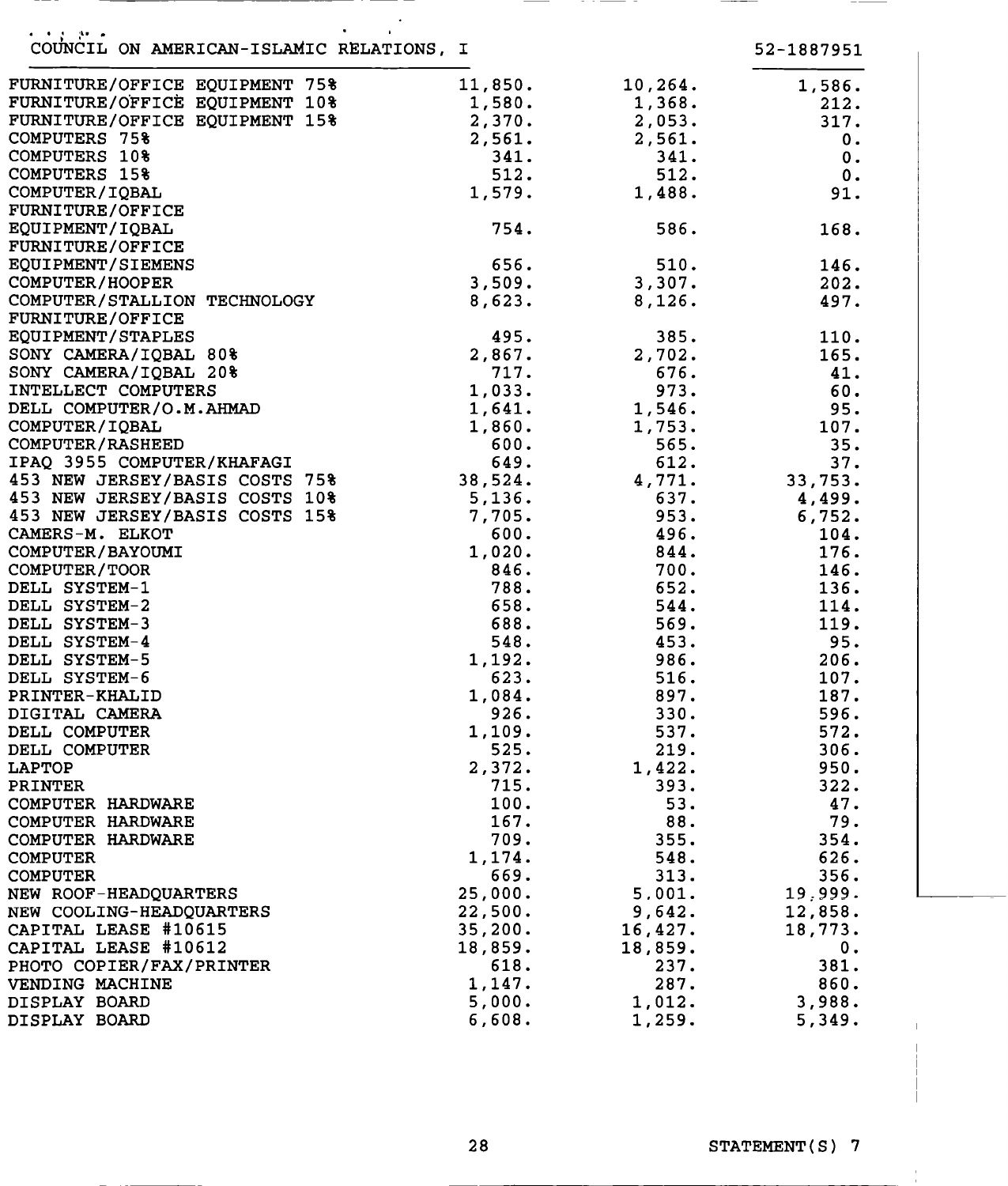| OF ASSETS 12&11                   | 11,493.    | 467.     | 11,026.    |
|-----------------------------------|------------|----------|------------|
| 2006 FURNITURE & EQUIPMENT        | 50,470.    | 0.       | 50,470.    |
| 2006 COMPUTER HARDWARE            | 17,381.    | 0.       | 17,381.    |
| 2006 SOFTWARE                     | 16,736.    | 0.       | 16,736.    |
| 2006 HEADQUARTER BUILDING         | 23,361.    | 0.       | 23,361.    |
| 2006 BOOK/TAX VARIANCE            | 0.         | 10,300.  | $-10,300.$ |
| TOTAL TO FORM 990, PART IV, LN 57 | 2,981,529. | 608,982. | 2,372,547. |

| <b>DESCRIPTION</b>                                           | <b>AMOUNT</b>                |
|--------------------------------------------------------------|------------------------------|
| <b>DEPOSITS</b><br><b>DEFERRED ASSET</b><br>WORK IN PROGRESS | 26,000.<br>2,570.<br>32,130. |
| TOTAL TO FORM 990, PART IV, LINE 58, COLUMN B                | 60,700.                      |

| <b>DESCRIPTION</b>                                                                         | <b>AMOUNT</b>                      |
|--------------------------------------------------------------------------------------------|------------------------------------|
| SECURITY DEPOSIT<br>SECURITY DEPOSIT-GWLLC<br><b>CUSTOMER DEPOSIT</b><br>PENSION LIABILITY | 3,333.<br>3,643.<br>4,600.<br>963. |
| TOTAL TO FORM 990, PART IV, LINE 65, COLUMN B                                              | 12,539.                            |

FORM 990 **OTHER LIABILITIES** STATEMENT 9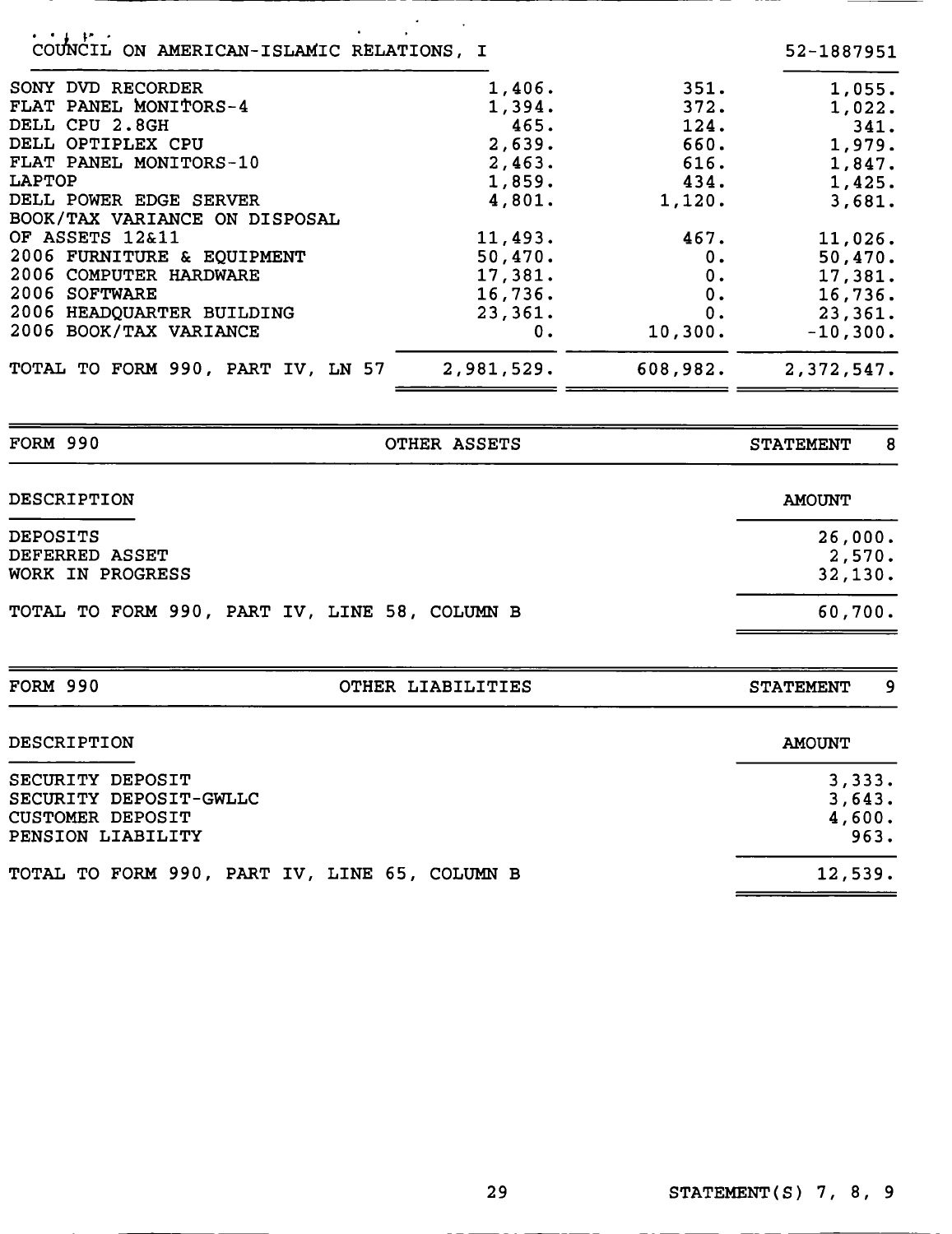| COUNCIL ON AMERICAN-ISLAMIC RELATIONS, I                                                                                                                                         | 52-1887951       |    |
|----------------------------------------------------------------------------------------------------------------------------------------------------------------------------------|------------------|----|
| FORM 990<br>OTHER REVENUE NOT INCLUDED ON FORM 990                                                                                                                               | <b>STATEMENT</b> | 10 |
| DESCRIPTION                                                                                                                                                                      | <b>AMOUNT</b>    |    |
| RENTAL EXPENSES NETTED FROM GROSS RENTS ON LINE 6B OF FORM<br>990<br>ANNUAL DINNER EXPENSES NETTED FROM GROSS REVENUE ON LINE 9B<br>OF FORM 990<br>TOTAL TO FORM 990, PART IV-A  |                  |    |
| FORM 990<br>OTHER EXPENSES NOT INCLUDED ON FORM 990                                                                                                                              | <b>STATEMENT</b> | 11 |
| DESCRIPTION                                                                                                                                                                      | <b>AMOUNT</b>    |    |
| RENTAL EXPENSES NETTED FROM GROSS RENTS ON LINE 6B OF FORM<br>1990<br>ANNUAL DINNER EXPENSES NETTED FROM GROSS REVENUE ON LINE 9B<br>OF FORM 990<br>TOTAL TO FORM 990, PART IV-B |                  |    |

 $\lambda$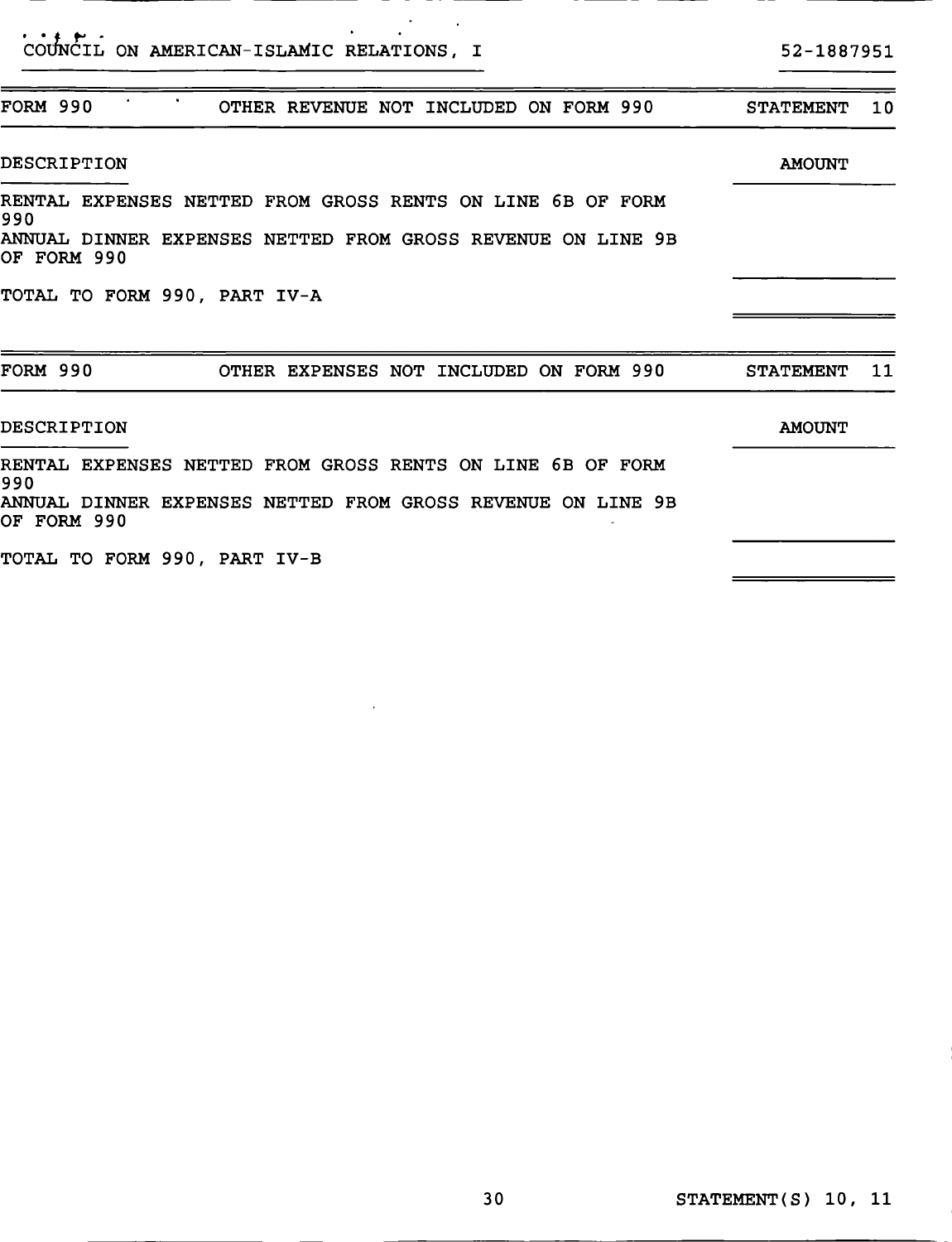### COUNCIL ON AMERICAN-ISLAMIC RELATIONS, I 52-1887951

### FORM 990 PART V-A - LIST OF CURRENT OFFICERS, DIRECTORS, STATEMENT 12 TRUSTEES AND KEY EMPLOYEES NAME AND ADDRESS EMPLOYEE TITLE AND COMPEN- BEN PLAN EXPENSE AVRG HRS/WK SATION CONTRIB ACCOUNT OMAR M. AHMAD CHAIRMAN EMERITUS 453 NEW JERSEY AVENUE S.E. 10.00 0. 0. 0. WASHINGTON, DC 20003 PARVEZ AHMED<br>453 NEW JERSEY AVENUE S.E. 25.00 453 NEW JERSEY AVENUE S.E. 15.00 0. 0. 0. 0. WASHINGTON, DC 20003 AHMAD AL-AKHRAS VICE CHAIRMAN 453 NEW JERSEY AVENUE S.E. 10.00 0. 0. 0. 0. WASHINGTON, DC 20003 NIHAD AWAD<br>453 NEW JERSEY AVENUE S.E. 60.00 110,307.  $60.00$  110,307. 11,453. 0. WASHINGTON, DC 20003 IHSAN BAGBY BOARD MEMBER 453 NEW JERSEY AVENUE S.E. 6.00 0. 0. 0. WASHINGTON, DC 20003 FOUAD KHATEEB BOARD MEMBER 453 NEW JERSEY AVENUE S.E. 10.00 0. 0. 0. 0. WASHINGTON, DC 20003 HADIA MUBARAK BOARD MEMBER 453 NEW JERSEY AVENUE S.E. 5.00 0. 0. 0. WASHINGTON, DC 20003 NABIL SADOUN BOARD MEMBER 453 NEW JERSEY AVENUE S.E. 10.00 0. 0. 0. WASHINGTON, DC 20003 CARY DOUGLAS HOOPER<br>453 NEW JERSEY AVENUE S.E. 40.00 49,608.  $40.00$   $84,608.$   $10,633.$  0. WASHINGTON, DC 20003 KHALID IQBAL DIRECTOR OF OPERATIONS 453 NEW JERSEY AVENUE S.E. 40.00 77,788. 8,905. 0. WASHINGTON, DC 20003 LARY SHAW **BOARD** MEMBER 453 NEW JERSEY AVENUE S.E. 10.00 0. 0. 0. 0. WASHINGTON, DC 20003 TOTALS INCLUDED ON FORM 990, PART V-A 272,703. 30,991. 0.

\_\_\_\_\_\_\_\_\_\_\_\_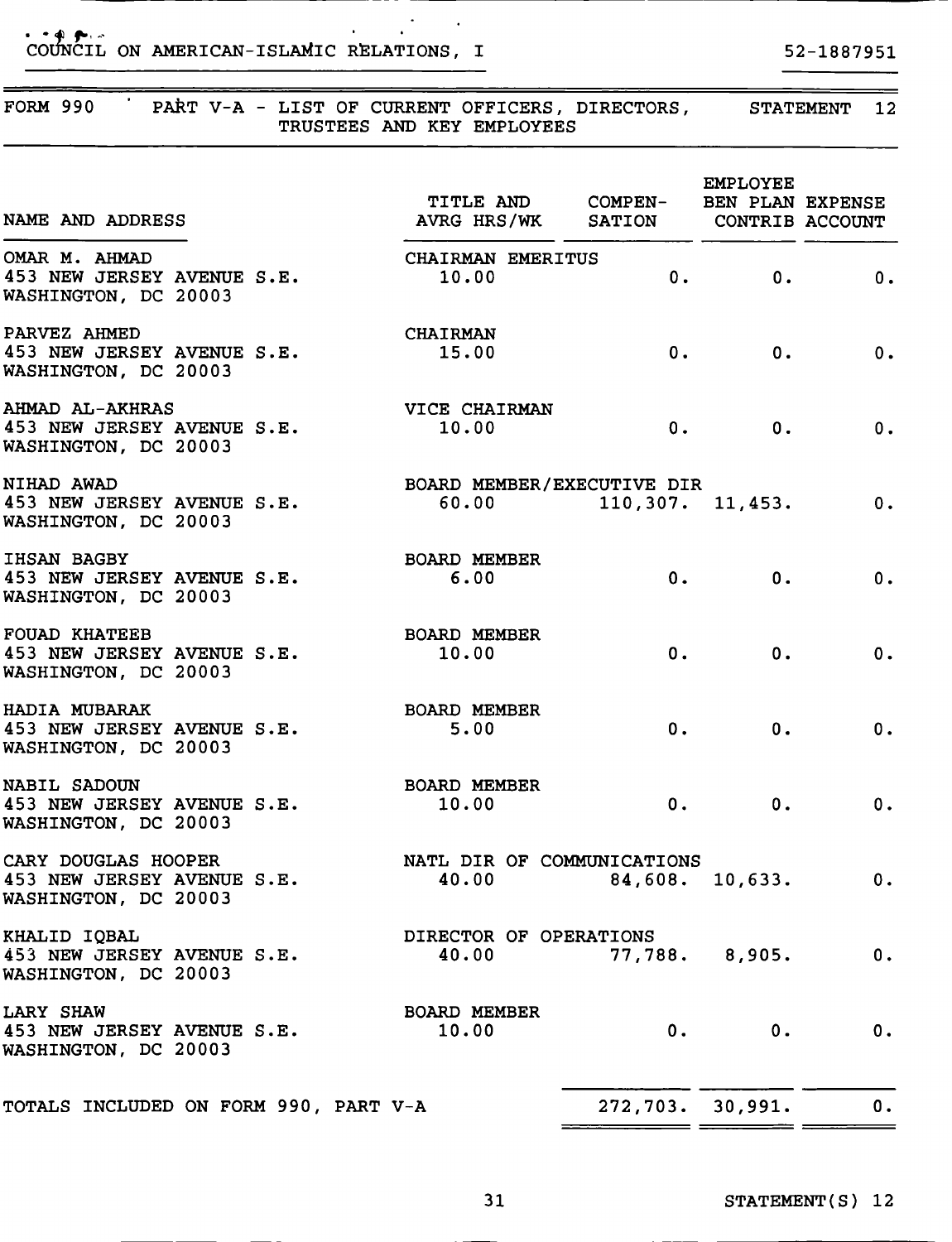# CO CIL ON AMERICAN- ISLAMIC RELATIONS, <sup>I</sup> 52-1887951

| <b>FORM 990</b> |                      | IDENTIFICATION OF RELATED ORGANIZATIONS<br>PART VI, LINE 80B                   |               | <b>STATEMENT</b><br>$-1.3$ |
|-----------------|----------------------|--------------------------------------------------------------------------------|---------------|----------------------------|
|                 | NAME OF ORGANIZATION |                                                                                | <b>EXEMPT</b> | NONEXEMPT                  |
|                 |                      | ZAHARA INVESTMENT CORPORATION (COMBINED)<br>GREATER WASHINGTON LLC OF DELAWARE |               | X<br>X                     |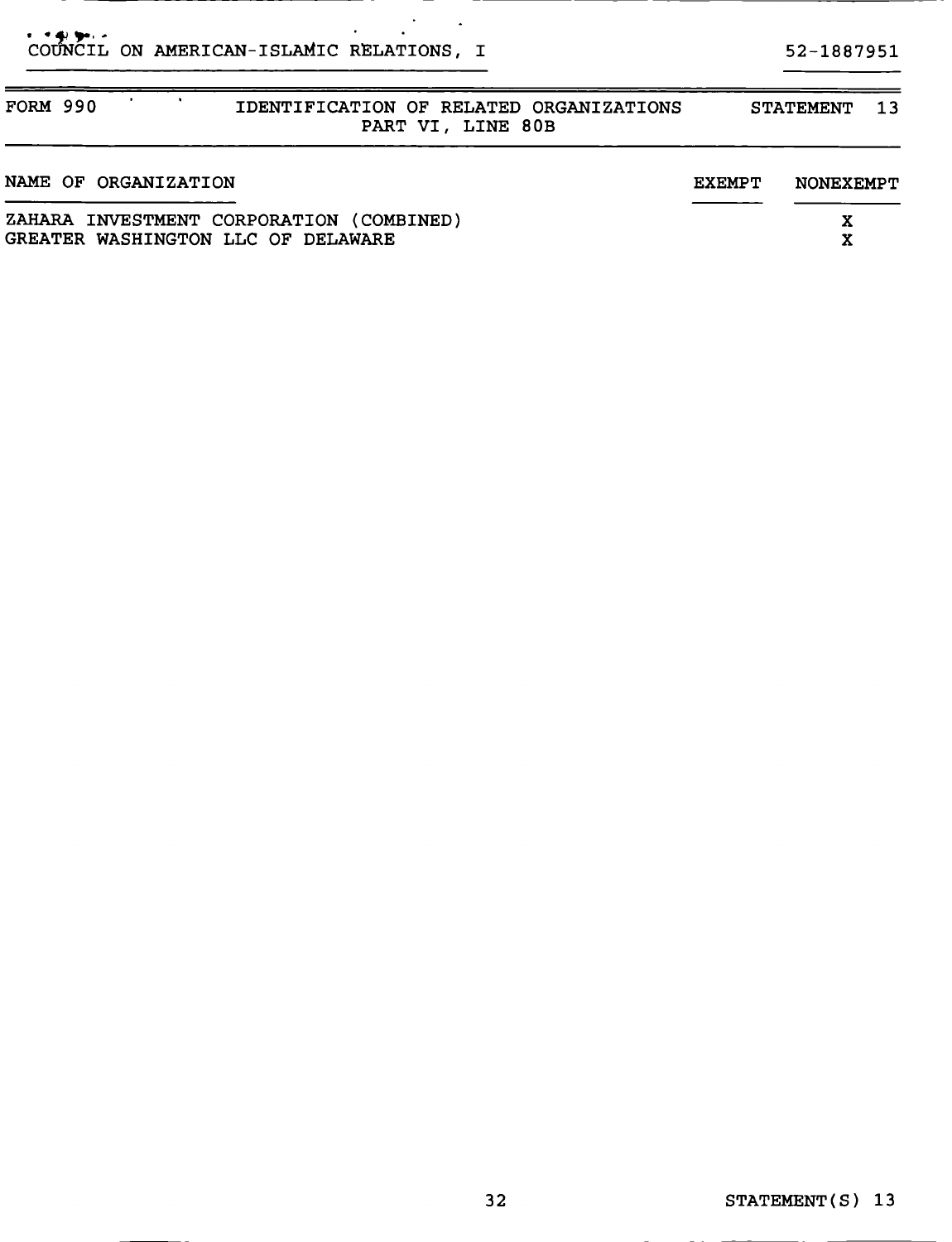|                 |  | COUNCIL ON AMERICAN-ISLAMIC RELATIONS, I                                         | 52-1887951       |     |
|-----------------|--|----------------------------------------------------------------------------------|------------------|-----|
| <b>FORM 990</b> |  | PART IX - INFORMATION REGARDING TAXABLE<br>SUBSIDIARIES AND DISREGARDED ENTITIES | <b>STATEMENT</b> | -14 |
|                 |  | NAME OF CORPORATION, PARTNERSHIP OR DISREGARDED ENTITY                           |                  |     |

GREATER WASHINGTON LLC OF DELAWARE

ADDRESS

453 NEW JERSEY AVE SE, WASHINGTON, DC 20003

| <b>EMPLOYER</b> | <b>PERCENT</b> | NATURE OF ACTIVITIES | TOTAL         | $END-OF-YEAR$ |
|-----------------|----------------|----------------------|---------------|---------------|
| ID NUMBER       | <b>OWNED</b>   |                      | <b>INCOME</b> | <b>ASSETS</b> |
| $20 - 2306595$  | 100.00%        | RENTAL REAL ESTATE   |               |               |

NAME OF CORPORATION, PARTNERSHIP OR DISREGARDED ENTITY

ZAHARA INVESTMENT CORPORATION

ADDRESS

453 NEW JERSEY AVE SE, WASHINGTON, DC 20003

| <b>EMPLOYER</b><br>ID NUMBER | PERCENT<br><b>OWNED</b> |                           | NATURE OF ACTIVITIES | <b>TOTAL</b><br><b>INCOME</b> | $END-OF-YEAR$<br><b>ASSETS</b> |
|------------------------------|-------------------------|---------------------------|----------------------|-------------------------------|--------------------------------|
| $20 - 2154483$               | 100.00%                 | <b>RENTAL REAL ESTATE</b> |                      |                               |                                |

FORM 990 PART VIII - RELATIONSHIP OF ACTIVITIES TO STATEMENT 15 ACCOMPLISHMENT OF EXEMPT PURPOSES

LINE EXPLANATION OF RELATIONSHIP OF ACTIVITIES

93A PUBLICATIONS PROMOTE A BETTER UNDERSTANDING OF ISLAM AND MUSLIMS 93B CONFERENCES/SEMINARS PROVIDE TRAINING PROMOTING BETTER UNDERSTANDINGS 93D VARIOUS SPECIAL PROJECTS TO PROMOTE BETTER UNDERSTANDING 94 MEMBERSHIP DUES MEASURES THE ORGANIZATION'S SUCCESS & BASE OF SUPPORT 97B RENTING OUT PORTIONS OF THE BUILDING DEFRAYS THE COST OF OCCUPANCY. 101 ANNUAL DINNER PROVIDES THE OPPORTUNITY FOR SIGNIFICANT FUNDRAISING<br>93C PROMOTES MUTUAL UNDERSTANDING AND EDUCATES OTHERS ABOUT ISLAM PROMOTES MUTUAL UNDERSTANDING AND EDUCATES OTHERS ABOUT ISLAM 93E EDUCATE PUBLIC ABOUT ISLAM AND THE AMERICAN MUSLIM EXPERIENCE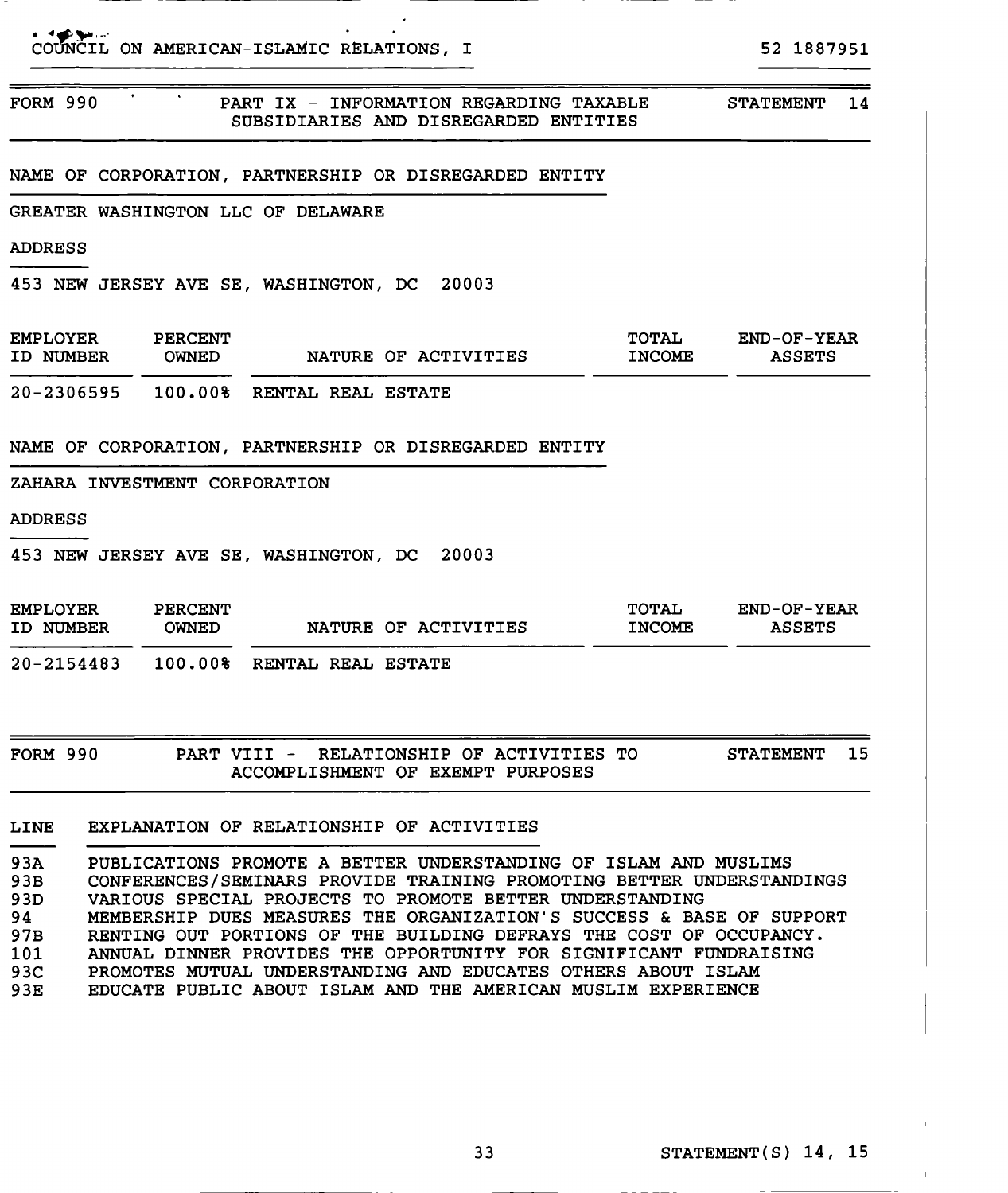|                                                       | Form 8868 (Rev. 4-2007)                                                                                                                                                                                                                                   |                       | Page 2                                |
|-------------------------------------------------------|-----------------------------------------------------------------------------------------------------------------------------------------------------------------------------------------------------------------------------------------------------------|-----------------------|---------------------------------------|
|                                                       | • If you are filing for an Additional (not automatic) 3-Month Extension, complete only Part II and check this box                                                                                                                                         |                       | $\overline{\mathbf{x}}$               |
|                                                       | Note. Only complete Part II if you have already been granted an automatic 3-month extension on a previously filed Form 8868.<br>. If you are filing for an Automatic 3-Month Extension, complete only Part I (on page 1).                                 |                       |                                       |
| Part II                                               | Additional (not automatic) 3-Month Extension of Time. You must file onginal and one copy                                                                                                                                                                  |                       |                                       |
| Type or                                               | Name of Exempt Organization                                                                                                                                                                                                                               |                       | <b>Employer identification number</b> |
| print                                                 | COUNCIL ON AMERICAN-ISLAMIC RELATIONS,<br><b>INC</b>                                                                                                                                                                                                      |                       | 52-1887951                            |
| File by the<br>extended<br>due date for<br>filing the | Number, street, and room or suite no If a P.O box, see instructions<br>453 NEW JERSEY AVENUE SE                                                                                                                                                           |                       | For IRS use only                      |
| return See<br>instructions                            | City, town or post office, state, and ZIP code. For a foreign address, see instructions.<br>WASHINGTON, DC<br>20003                                                                                                                                       |                       |                                       |
| $\lfloor \mathbf{X} \rfloor$ Form 990                 | Check type of return to be filed (File a separate application for each return)<br>Form 990-EZ<br>Form 990-T (sec. 401(a) or 408(a) trust)<br>Form 1041-A<br>Form 990-BL<br>Form 990-PF<br>Form 990-T (trust other than above)<br>Form 4720                |                       | Form 5227<br>Form 8870<br>Form 6069   |
|                                                       | STOP! Do not complete Part II if you were not already granted an automatic 3-month extension on a previously filed Form 8868.                                                                                                                             |                       |                                       |
|                                                       | • The books are in the care of > THE ORGANIZATION<br>Telephone No. $\triangleright$ 202-488-8787<br>FAX No. ▶                                                                                                                                             |                       |                                       |
| ٠                                                     | If the organization does not have an office or place of business in the United States, check this box                                                                                                                                                     |                       |                                       |
|                                                       | If this is for a Group Return, enter the organization's four digit Group Exemption Number (GEN) ___________. If this is for the whole group, check this                                                                                                   |                       |                                       |
| box $\blacktriangleright$<br>4                        | If it is for part of the group, check this box $\blacktriangleright$<br>and attach a list with the names and EINs of all members the extension is for<br>NOVEMBER 15,<br>2007.<br>I request an additional 3-month extension of time until                 |                       |                                       |
| 5                                                     | For calendar year $2006$ , or other tax year beginning<br>, and ending                                                                                                                                                                                    |                       |                                       |
| 6                                                     | If this tax year is for less than 12 months, check reason.<br>Inital return<br>Final return                                                                                                                                                               |                       | Change in accounting period           |
| 7                                                     | State in detail why you need the extension                                                                                                                                                                                                                |                       |                                       |
|                                                       |                                                                                                                                                                                                                                                           |                       |                                       |
| 8a                                                    | If this application is for Form 990-BL, 990-PF, 990-T, 4720, or 6069, enter the tentative tax, less any                                                                                                                                                   |                       |                                       |
| b                                                     | nonrefundable credits. See instructions.<br>If this application is for Form 990-PF, 990-T, 4720, or 6069, enter any refundable credits and estimated                                                                                                      | 8a                    | S                                     |
|                                                       | tax payments made Include any prior year overpayment allowed as a credit and any amount paid                                                                                                                                                              |                       |                                       |
|                                                       | previously with Form 8868                                                                                                                                                                                                                                 | 86                    | \$                                    |
|                                                       | Balance Due. Subtract line 8b from line 8a Include your payment with this form, or, if required, deposit<br>with FTD coupon or, if required, by using EFTPS (Electronic Federal Tax Payment System) See instructions.                                     | 8c                    | <u>N/A</u><br>S                       |
|                                                       | <b>Signature and Verification</b>                                                                                                                                                                                                                         |                       |                                       |
|                                                       | Under penalties of perjury, I declare that I have examined this form, including accompanying schedules and statements, and to the best of my knowledge and belief,<br>it is true, correct, and complete, and that I am authorized to prepare this form.   |                       |                                       |
| Signature $\blacktriangleright$                       | Title $\blacktriangleright$                                                                                                                                                                                                                               | Date $\triangleright$ |                                       |
|                                                       | Notice to Applicant. (To Be Completed by the IRS)<br>We have approved this application Please attach this form to the organization's return                                                                                                               |                       |                                       |
|                                                       | We have not approved this application However, we have granted a 10-day grace period from the later of the date shown below or the due                                                                                                                    |                       |                                       |
|                                                       | date of the organization's return (including any prior extensions) This grace period is considered to be a valid extension of time for elections                                                                                                          |                       |                                       |
|                                                       | otherwise required to be made on a timely return. Please attach this form to the organization's return<br>We have not approved this application. After considering the reasons stated in item 7, we cannot grant your request for an extension of time to |                       |                                       |
|                                                       | file. We are not granting a 10-day grace penod                                                                                                                                                                                                            |                       |                                       |
| Other                                                 | We cannot consider this application because it was filed after the extended due date of the return for which an extension was requested                                                                                                                   |                       |                                       |
|                                                       |                                                                                                                                                                                                                                                           |                       |                                       |
| Director                                              | By: $\qquad \qquad$                                                                                                                                                                                                                                       |                       | Date                                  |
|                                                       | Alternate Mailing Address. Enter the address if you want the copy of this application for an additional 3-month extension returned to an address<br>different than the one entered above.                                                                 |                       |                                       |
|                                                       | <b>Name</b>                                                                                                                                                                                                                                               |                       |                                       |
| Type or<br>print                                      | Number and street (include suite, room, or apt. no.) or a P.O. box number                                                                                                                                                                                 |                       |                                       |
| 623832<br>05-01-07                                    | City or town, province or state, and country (including postal or ZIP code)                                                                                                                                                                               |                       |                                       |
|                                                       |                                                                                                                                                                                                                                                           |                       |                                       |

 $\overline{1}$